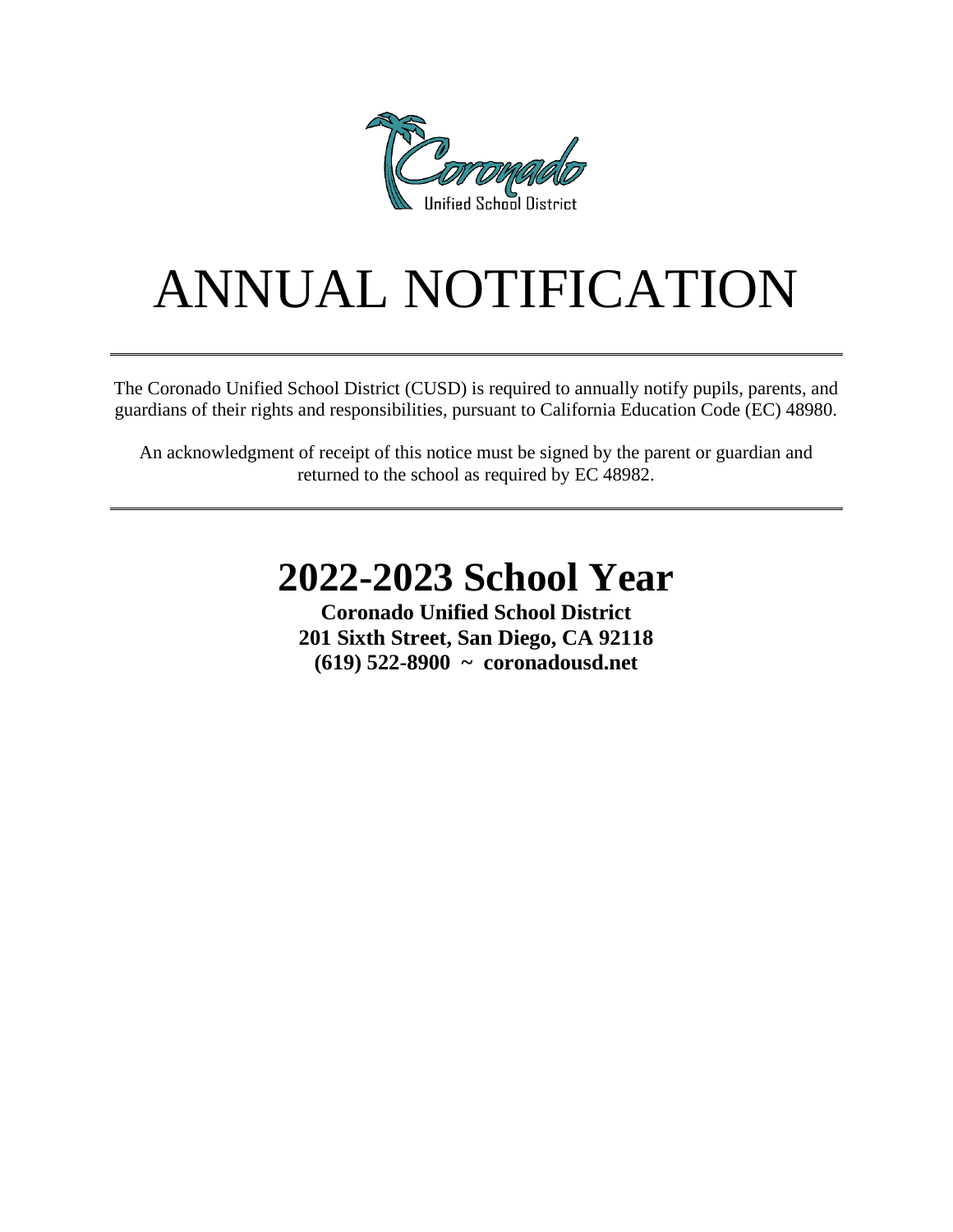

**Karl Mueller**  $\widetilde{M}/\widetilde{Q}/\widetilde{Q}/\widetilde{Q}$ 201 6<sup>th</sup> Street, Coronado, CA 92118 (619) 522-8900 www.coronadousd.net

Dear Students, Parents and Guardians,

State law requires the Coronado Unified School District (CUSD) to provide annual notification to students, parents and guardians of their rights and responsibilities pertaining to their child's education. Please read this Annual Notification. The parent or guardian is required to acknowledge their receipt of this notice by signing and returning the signature page to their child's school or CUSD program. The parent's or guardian's signature is an acknowledgment that they have been informed of their rights and does not indicate the parent's or guardian's consent for their child to participate or not participate in any particular program listed within the Annual Notification.

Some legislation requires additional notification to the parents or guardians during the school term prior to a specific activity. A separate letter will be sent to the parents or guardians prior to any of these specified activities or classes, and the student will be excused whenever the parents or guardians file with the principal of the school a statement in writing requesting that their child not participate. Other legislation grants certain rights that are to be spelled out in this Annual Notification.

CUSD and its Board recognize that parent or guardian involvement in their child's education promotes student achievement and contributes greatly to the student's success. This Annual Notification contains information on the various ways parental involvement is both permitted and encouraged by federal and state laws, as well as CUSD's policies. CUSD commits to providing a quality education to all of its students in a safe and healthy environment. CUSD looks forward to a successful and positive school year, made possible by the dedicated efforts of its administrators, teachers, paraeducators, support staff, students, and parents and guardians.

Sincerely,

Karl Mueller Superintendent Coronado Unified School District

> **CONNECT \* CHALLENGE \* CHAMPION** Every Child, Every Day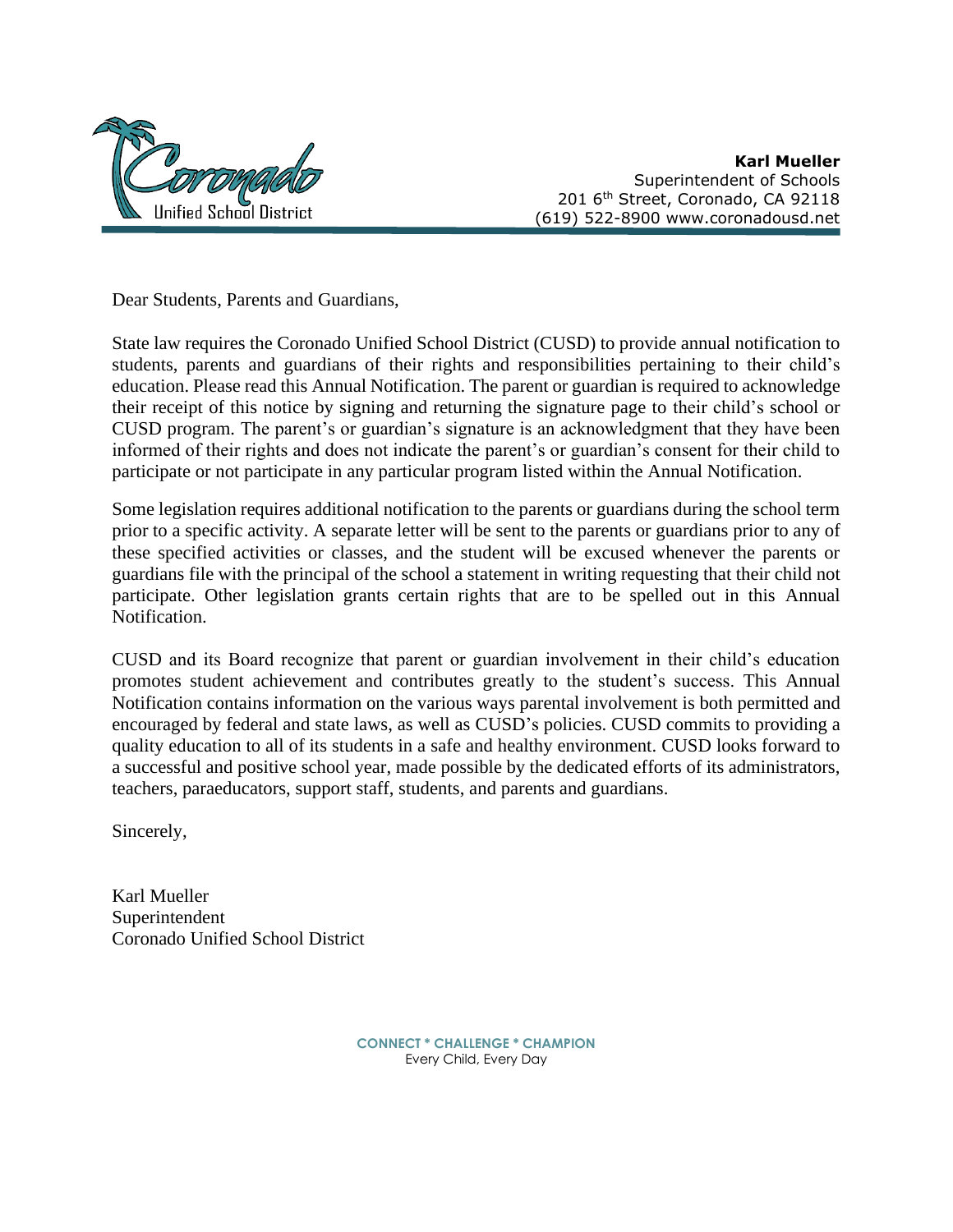## TABLE OF CONTENTS

|                |                                                                                 | Page |
|----------------|---------------------------------------------------------------------------------|------|
|                |                                                                                 |      |
| A.             |                                                                                 |      |
| $\mathbf{C}$ . | <b>Attendance of Suspended Child's Parent or Guardian for Portion of School</b> |      |
| D.             | Sexual Harassment Policy-EC 231.5, 231.6, 48980(g), 48900.2; 5 California       |      |
| E.             |                                                                                 |      |
| F.             |                                                                                 |      |
| G.             | <b>Terroristic Threats Against School Officials, School Property or Both-EC</b> |      |
| H.             | Suspension/Expulsion: Alternative and Other Means of Correction-EC              |      |
|                | RIGHTS AND OPTIONS AVAILABLE TO PREGNANT AND PARENTING                          |      |
|                |                                                                                 |      |
|                | PUPIL SAFETY: HUMAN TRAFFICKING PREVENTION RESOURCES-EC                         |      |
|                |                                                                                 |      |
|                | RIGHT TO REFRAIN FROM HARMFUL USE OF ANIMALS-EC 32255-32255.610                 |      |
|                | IMMUNIZATION AND COMMUNICABLE DISEASES-EC 48216, 4940311                        |      |
|                | MEDICATION AND SELF-ADMINISTRATION OF ASTHMA MEDICATION-                        |      |
|                |                                                                                 |      |
|                |                                                                                 |      |
|                | MEDICAL AND HOSPITAL SERVICES FOR PUPILS-EC 49471, 49472 14                     |      |
|                | PUPILS WITH TEMPORARY DISABILITIES; INDIVIDUAL INSTRUCTION-                     |      |
|                | DISABLED PUPILS-SECTION 504 OF THE REHABILITATION ACT OF 197315                 |      |
|                | SPECIAL EDUCATION: CHILD FIND SYSTEM-IDEA; EC 5630115                           |      |
|                | SPECIAL EDUCATION: COMPLAINTS-EC 56500.2; 5 C.C.R. 3080 15                      |      |
|                |                                                                                 |      |
|                | SPECIAL EDUCATION: INSPECTION OF RECORDS-EC 56043(n)16                          |      |
|                | SPECIAL EDUCATION: NONPUBLIC, NONSECTARIAN SCHOOLS OR                           |      |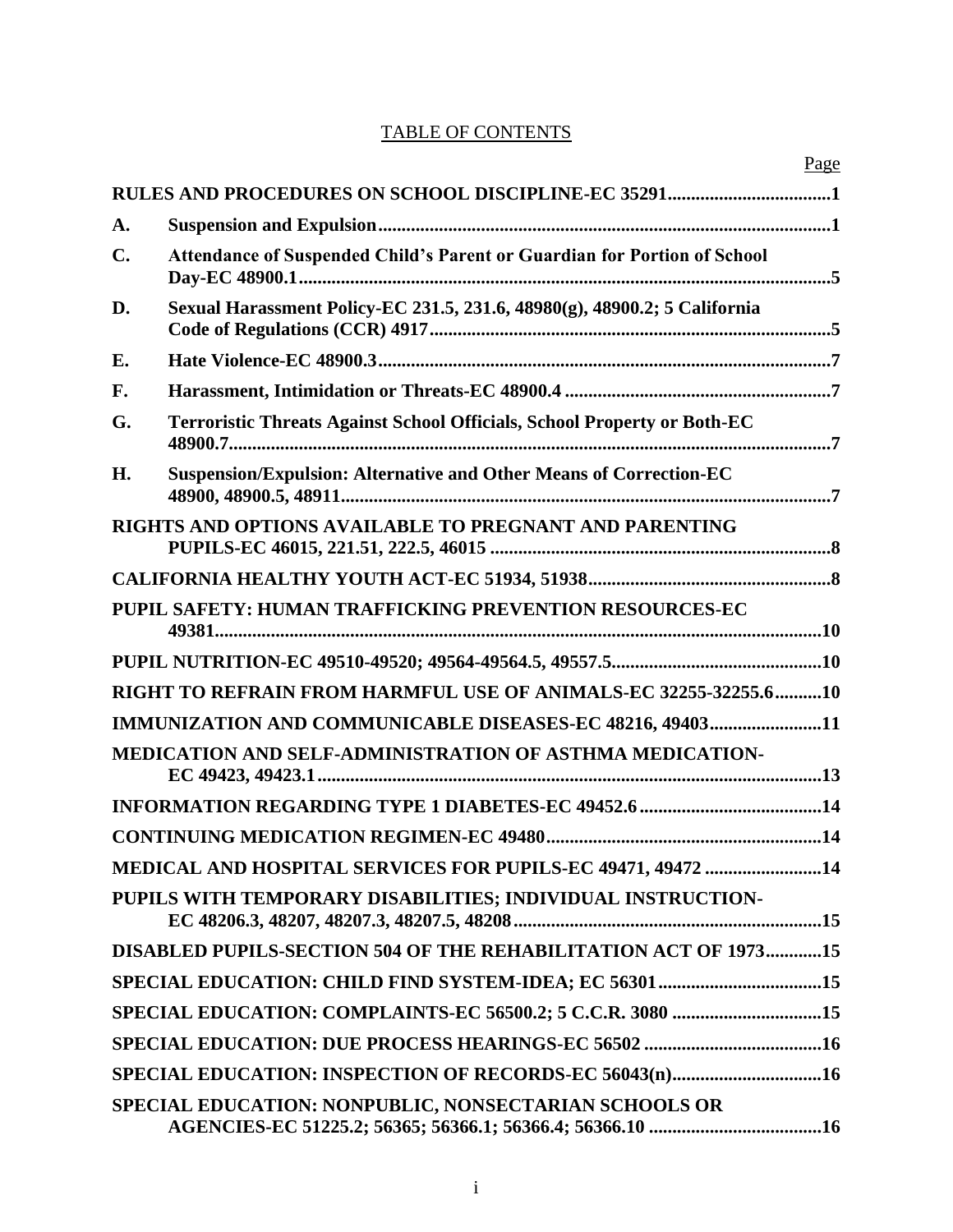|               | PHYSICAL EXAMINATION; PARENT REFUSAL TO CONSENT-EC 49451,                 |  |
|---------------|---------------------------------------------------------------------------|--|
|               | CHILD HEALTH AND DISABILITIES PREVENTION PROGRAM-HSC 124085,              |  |
|               | FOSTER YOUTH BILL OF RIGHTS-48645.7, 48850-48853.5, 49069.5, 51225.1,     |  |
|               | <b>CHILDREN OF MILITARY FAMILIES AND OTHER PROTECTED PUPILS-EC</b>        |  |
|               |                                                                           |  |
|               |                                                                           |  |
|               |                                                                           |  |
|               |                                                                           |  |
|               |                                                                           |  |
|               |                                                                           |  |
|               |                                                                           |  |
| A.            | Residency Requirements-EC 48200, 48204, 48204.3, 48204.4, 48204.6,        |  |
| <b>B.</b>     |                                                                           |  |
| $C_{\bullet}$ |                                                                           |  |
| D.            |                                                                           |  |
| E.            | Notification of Minimum Days and Pupil Free Staff Development Day-EC      |  |
| F.            |                                                                           |  |
| G.            | Excused Absence; Justifiable Personal Reasons; Credit (EC 48205); Truancy |  |
|               |                                                                           |  |
|               | SEX EQUITY IN CAREER COUNSELING AND COURSE SELECTION-EC                   |  |
|               | COLLEGE ADMISSION REQUIREMENTS AND TECHNICAL EDUCATION-                   |  |
|               | FINANCIAL ASSISTANCE FOR ADVANCED PLACEMENT FEES-EC 48980(j),             |  |
|               |                                                                           |  |
|               |                                                                           |  |
|               | UNIFORM COMPLAINT PROCEDURES-5 C.C.R. 4622; EC 3331538                    |  |
|               | PARENT ATTENDANCE OF SUSPENDED STUDENTS DURING SCHOOL                     |  |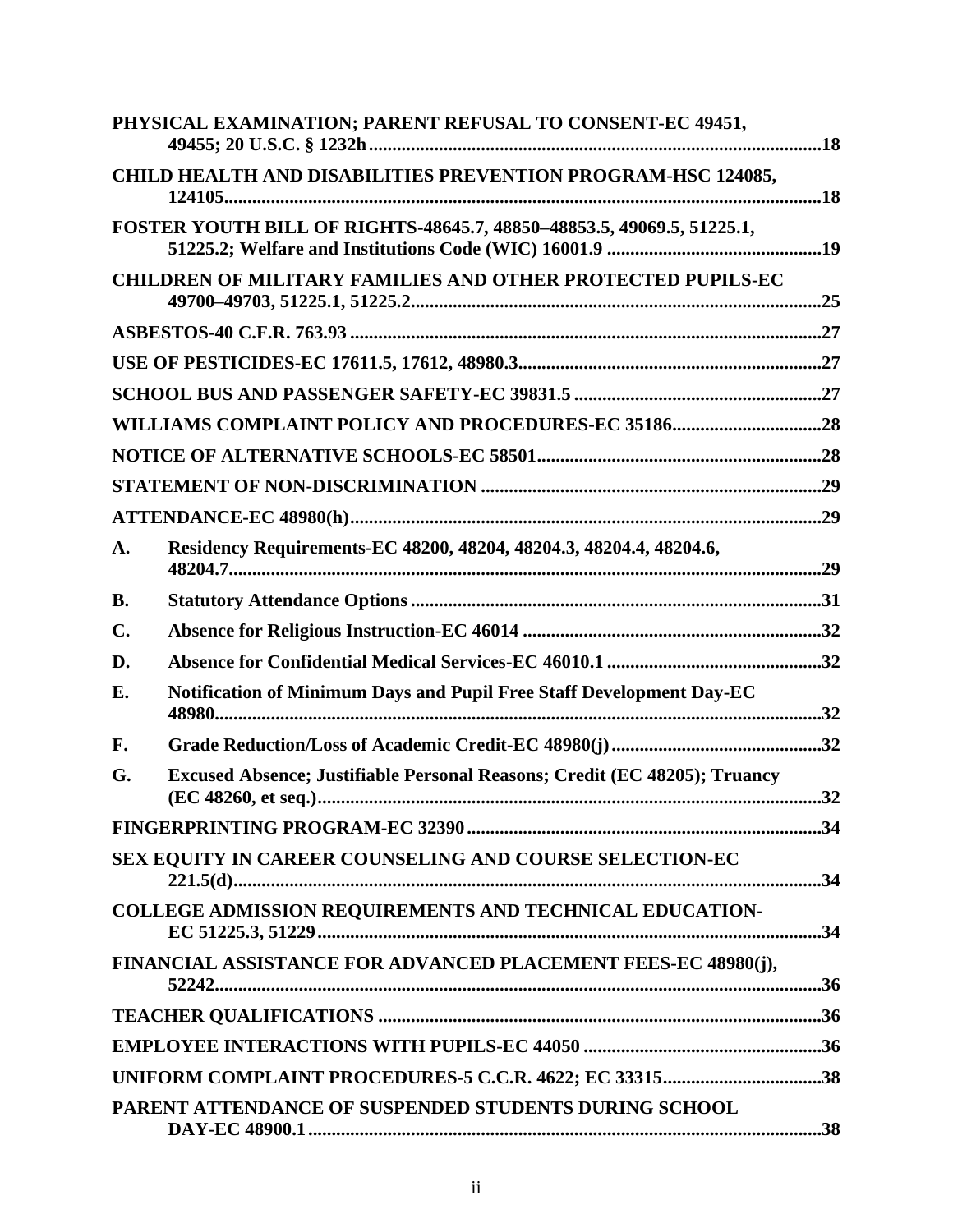| HOMEWORK ASSIGNMENTS FOR SUSPENDED STUDENTS-EC 48913.5 39        |  |
|------------------------------------------------------------------|--|
|                                                                  |  |
|                                                                  |  |
|                                                                  |  |
| PUPIL RECORDS; NOTIFICATION OF RIGHTS-20 U.S.C. 1232g; EC 49062- |  |
| CONCUSSION AND HEAD INJURIES; 49475; 49476; H&SC 124235 41       |  |
|                                                                  |  |
| PUPIL PROTECTIONS RELATING TO IMMIGRATION AND CITIZENSHIP        |  |
|                                                                  |  |
|                                                                  |  |
|                                                                  |  |
| ACCESS BY MILITARY RECRUITERS-20 U.S.C. 7908, ESEA 8528 44       |  |
| CALIFORNIA HIGH SCHOOL PROFICIENCY EXAM-5 C.C.R. 11523 44        |  |
|                                                                  |  |
|                                                                  |  |
|                                                                  |  |
| RIGHTS OF PARENTS OR GUARDIANS TO INFORMATION-EC 51101 45        |  |
| CALIFORNIA ASSESSMENT OF STUDENT PERFORMANCE AND                 |  |
|                                                                  |  |
| <b>GATE PROGRAMS.</b>                                            |  |
|                                                                  |  |
|                                                                  |  |
|                                                                  |  |
| <b>TRANSFER OF PUPILS CONVICTED OF VIOLENT FELONY OR</b>         |  |
|                                                                  |  |
|                                                                  |  |
|                                                                  |  |
| CHILD ABUSE AND NEGLECT REPORTING-PENAL CODE 11164 49            |  |
|                                                                  |  |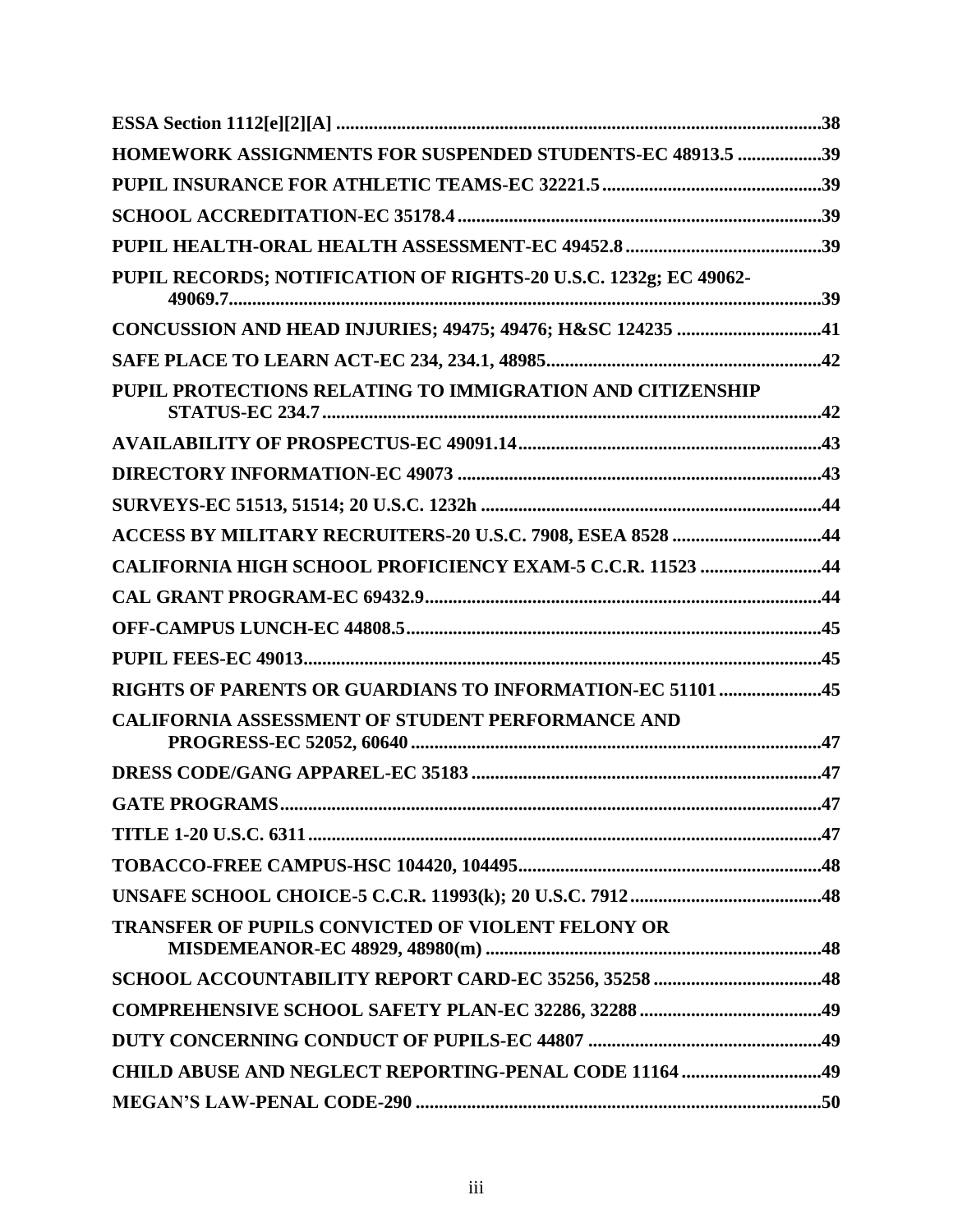| <b>LIABILITY OF PARENT OR GUARDIAN FOR WILLFUL PUPIL</b>          |  |
|-------------------------------------------------------------------|--|
|                                                                   |  |
|                                                                   |  |
|                                                                   |  |
|                                                                   |  |
|                                                                   |  |
|                                                                   |  |
|                                                                   |  |
| ILLEGAL RECORDING OF CONFIDENTIAL COMMUNICATION-PC 632, EC        |  |
|                                                                   |  |
|                                                                   |  |
| <b>INFORMATION ABOUT COMPLETION OF APPLICATIONS FOR STUDENT</b>   |  |
|                                                                   |  |
| <b>BULLYING AND HARASSMENT PREVENTION INFORMATION-EC 234.6 52</b> |  |
|                                                                   |  |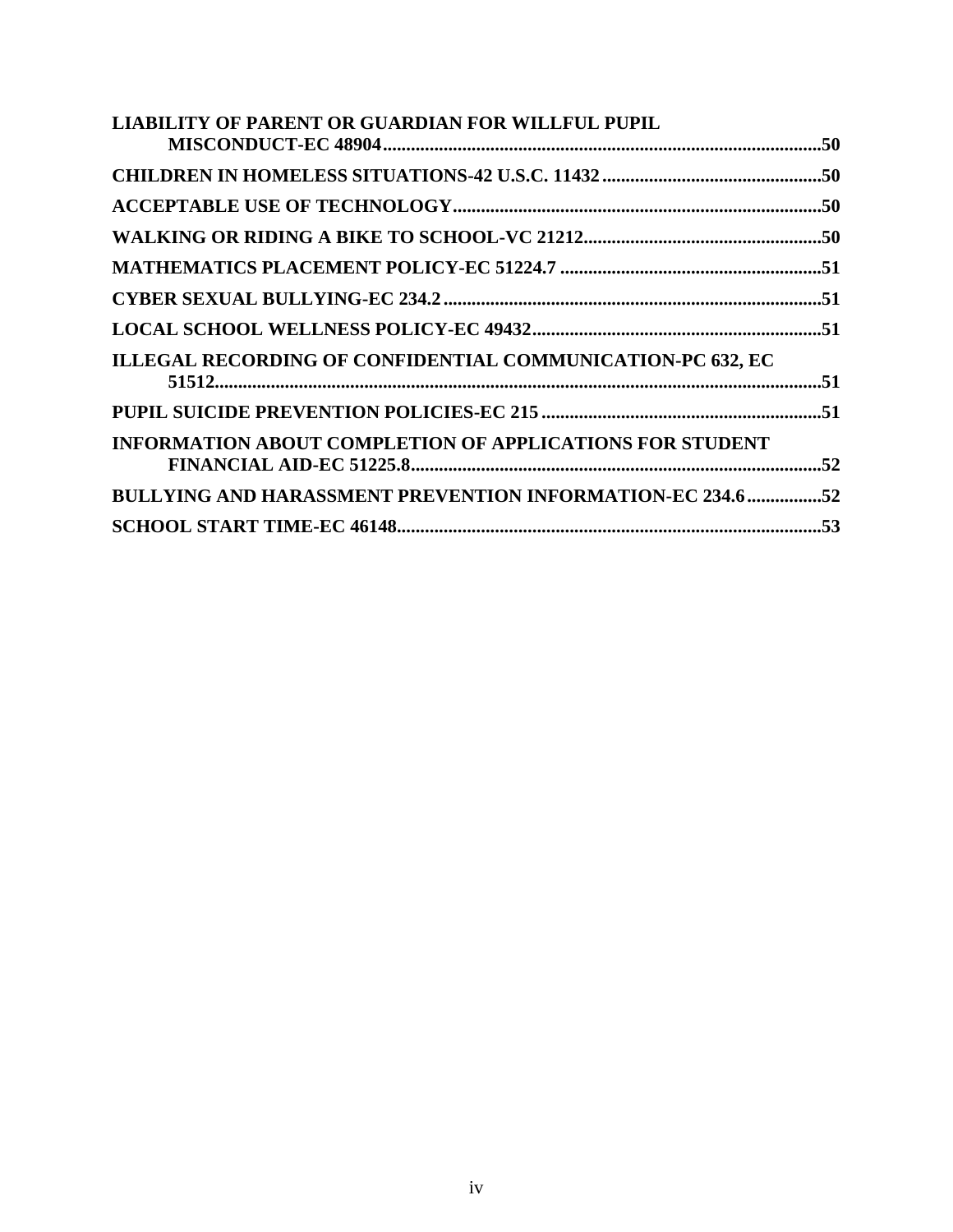#### **RULES AND PROCEDURES ON SCHOOL DISCIPLINE-EC 35291**

#### **All Students**

#### **A. Suspension and Expulsion**

#### **1. Suspension-EC 48900, 48900.5**

A pupil shall not be suspended from school or recommended for expulsion, unless the superintendent of the school district or principal of the school in which the pupil is enrolled determines that the pupil has committed an act as defined pursuant to any of subdivisions (a) to (r) inclusive:

- a. (1) Caused, attempted to cause, or threatened to cause physical injury to another person; (2) Willfully used force or violence upon the person of another, except in self-defense.
- b. Possessed, sold, or otherwise furnished a firearm, knife, explosive, or other dangerous object, unless in the case of possession of an object of this type, the pupil had obtained written permission to possess the item from a certificated school employee, which is concurred in by the principal or designee of the principal.
- c. Unlawfully possessed, used, sold, or otherwise furnished, or been under the influence of a controlled substance listed in Chapter 2 (commencing with Section 11053) of Division 10 of the Health and Safety Code, an alcoholic beverage, or an intoxicant of any kind.
- d. Unlawfully offered, arranged, or negotiated to sell a controlled substance listed in Chapter 2 (commencing with Section 11053) of Division 10 of the Health and Safety Code, an alcoholic beverage, or an intoxicant of any kind, and either sold, delivered, or otherwise furnished to a person another liquid, substance, or material and represented the liquid, substance or material as a controlled substance, alcoholic beverage, or intoxicant.
- e. Committed or attempted to commit robbery or extortion.
- f. Caused or attempted to cause damage to school property or private property.
- g. Stole or attempted to steal school property or private property.
- h. Possessed or used tobacco, or products containing tobacco or nicotine products, including but not limited to, cigarettes, cigars, miniature cigars, clove cigarettes, smokeless tobacco, snuff, chew packets and betel. However, this section does not prohibit use or possession by a pupil of his or her own prescription products.
- i. Committed an obscene act or engaged in habitual profanity or vulgarity.
- j. Unlawfully possessed or unlawfully offered, arranged, or negotiated to sell drug paraphernalia, as defined in Section 11014.5 of the Health and Safety Code.
- k. (1) Disrupted school activities or otherwise willfully defied the valid authority of supervisors, teachers, administrators, school officials, or other school personnel engaged in the performance of their duties. (2) Except as provided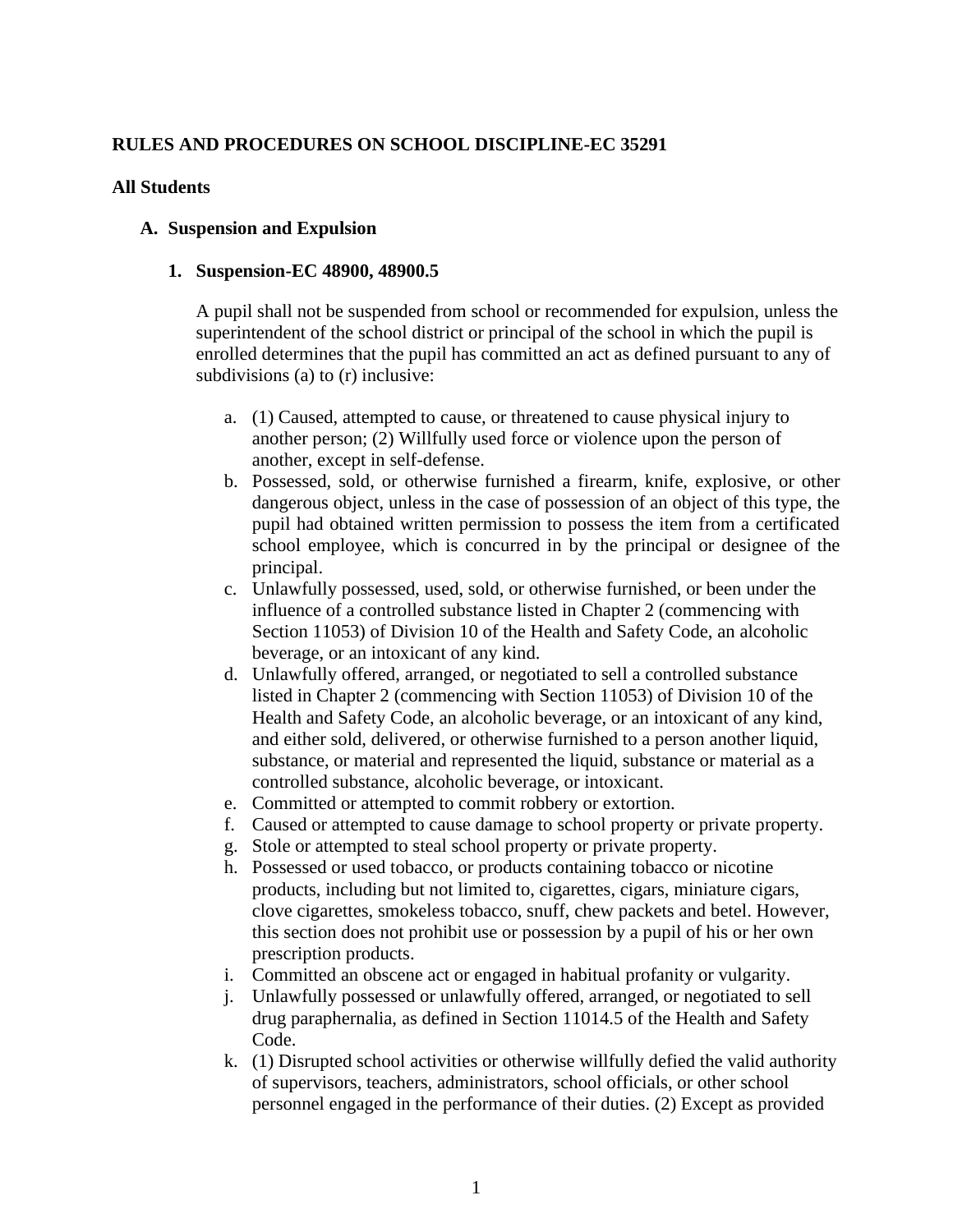in Section 48910, a pupil enrolled in kindergarten or any of grades 1 to 3, inclusive, shall not be suspended for any of the acts enumerated paragraph (1), and those acts shall not constitute grounds for a pupil enrolled in kindergarten or any of grades 1 to 12, inclusive, to be recommended for expulsion. This paragraph is inoperative on July 1, 2020. (3) Except as provided in Section 48910, commencing July 1, 2020, a pupil enrolled in kindergarten or any of grades 1 to 5, inclusive, shall not be suspended for any of the acts specified in paragraph (1), and those acts shall not constitute grounds for a pupil enrolled in kindergarten or any of grades 1 to 12, inclusive, to be recommended for expulsion. (4) Except as provided in Section 48910, commencing July 1, 2020, a pupil enrolled in any of grades 6 to 8, inclusive, shall not be suspended for any of the acts specified in paragraph (1). This paragraph is inoperative on July 1, 2025.

- l. Knowingly received stolen school property or private property.
- m. Possessed an imitation firearm. As used in this section "imitation firearm" means a replica of a firearm that is so substantially similar in physical properties to an existing firearm as to lead a reasonable person to conclude that the replica is a firearm.
- n. Committed or attempted to commit sexual assault as defined in Section 261, 266c, 286, 287, 288, or 289 of, or former Section 288a of, the Penal Code or committed a sexual battery as defined in Section 243.4 of the Penal Code.
- o. Harassed, threatened, or intimidated a pupil who is a complaining witness or a witness in a school disciplinary proceeding for the purpose of either preventing that pupil from being a witness or retaliating against that pupil for being a witness, or both.
- p. Unlawfully offered, arranged to sell, negotiated to sell, or sold the prescription drug Soma.
- q. Engaged in or attempted to engage in hazing. For purposes of this subdivision, "hazing" is any method of initiation or pre-initiation into a pupil organization or body, whether or not the organization or body is officially recognized by an educational institution, which is likely to cause serious bodily injury or personal degradation or disgrace resulting in physical or mental harm to a former, current or prospective pupil. For purposes of this subdivision, "hazing" does not include athletic events or school-sanctioned events
- r. Engaged in an act of bullying. For purposes of this subdivision, the following terms have the following meanings:
	- i. "Bullying" means any severe or pervasive physical or verbal act or conduct, including communications made in writing or by means of an electronic act, and including one or more acts committed by a pupil or group of pupils as defined in Section 48900.2, 48900.3, or 48900.4, directed toward one or more pupils that has or can be reasonably predicted to have the effect of one or more of the following:
		- 1. Placing a reasonable pupil or pupils in fear of harm to that pupil's or those pupils' person or property.
		- 2. Causing a reasonable pupil to experience substantially detrimental effect on the pupil's physical or mental health.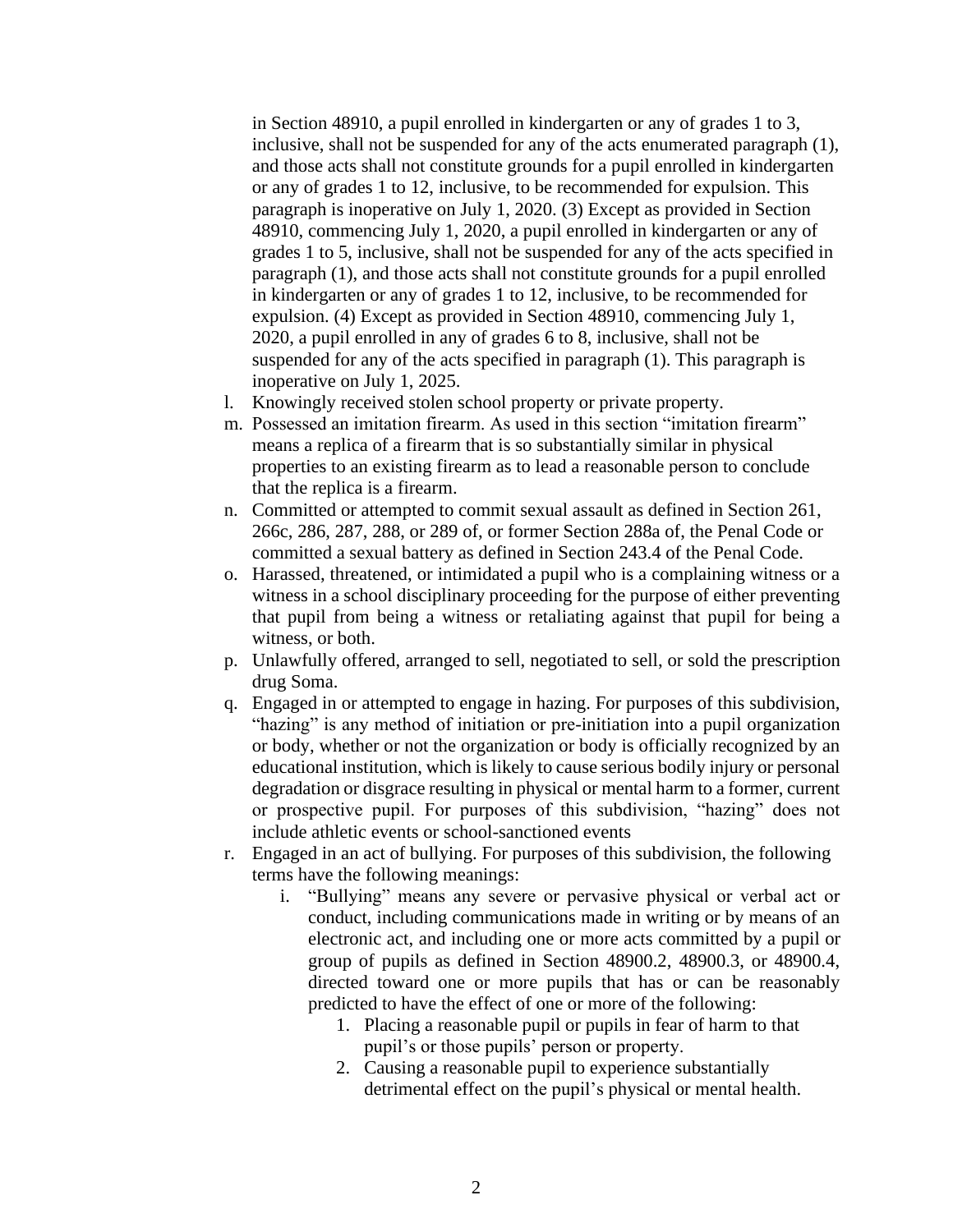- 3. Causing a reasonable pupil to experience substantial interference with the pupil's academic performance.
- 4. Causing a reasonable pupil to experience substantial interference with the pupil's ability to participate in or benefit from the services, activities, or privileges provided by a school.
- ii. (A) "Electronic act" means the creation or transmission originated on or off the school site, by means of an electronic device, including, but not limited to, a telephone, wireless telephone or other wireless communication device, computer, pager, of a communication including, but not limited to, any of the following:
	- 1. A message, text, sound, video, or image.
	- 2. A post on a social network Internet website, including but not limited to: a) Posting to or creating a burn page. "Burn page" means an Internet website created for the purpose of having one or more of the effects listed in paragraph (i); b) creating a credible impersonation of another actual pupil for the purpose of having one or more of the effects listed in paragraph (i). "Credible impersonation" means to knowingly and without consent impersonate a pupil for the purposes of bullying the pupil and such that another pupil would reasonably believe, or has reasonably believed, that the pupil was or is the pupil who was impersonated; c) Creating a false profile for the purpose of having one or more of the effects listed in paragraph (i). "False profile" means a profile of a fictitious pupil or a profile using the likeness or attributes of an actual pupil other than the pupil who created the false profile.
	- 3. An act of cyber sexual bullying. For purposes of this clause, "cyber sexual bullying" means the dissemination of, or the solicitation or incitement to disseminate, a photograph or other visual recording by a pupil to another pupil or to school personnel by means of an electronic act that has or can be reasonably predicted to have one or more of the effects described in subparagraphs (1)-(4), inclusive of paragraph (i). A photograph or other visual recording, as described in this subclause, shall include the depiction of a nude, semi-nude, or sexually explicit photograph or other visual recording, or other electronic act. For purposes of this clause, "cyber sexual bullying" does not include a depiction, portrayal, or image that has any serious literary, artistic, educational, political, or scientific value or that involves athletic events or schoolsanctioned events.
	- (B) Notwithstanding paragraph (i) and subparagraph (A), an electronic act shall not constitute pervasive conduct solely on the basis that it has been transmitted on the internet or is currently posted on the internet.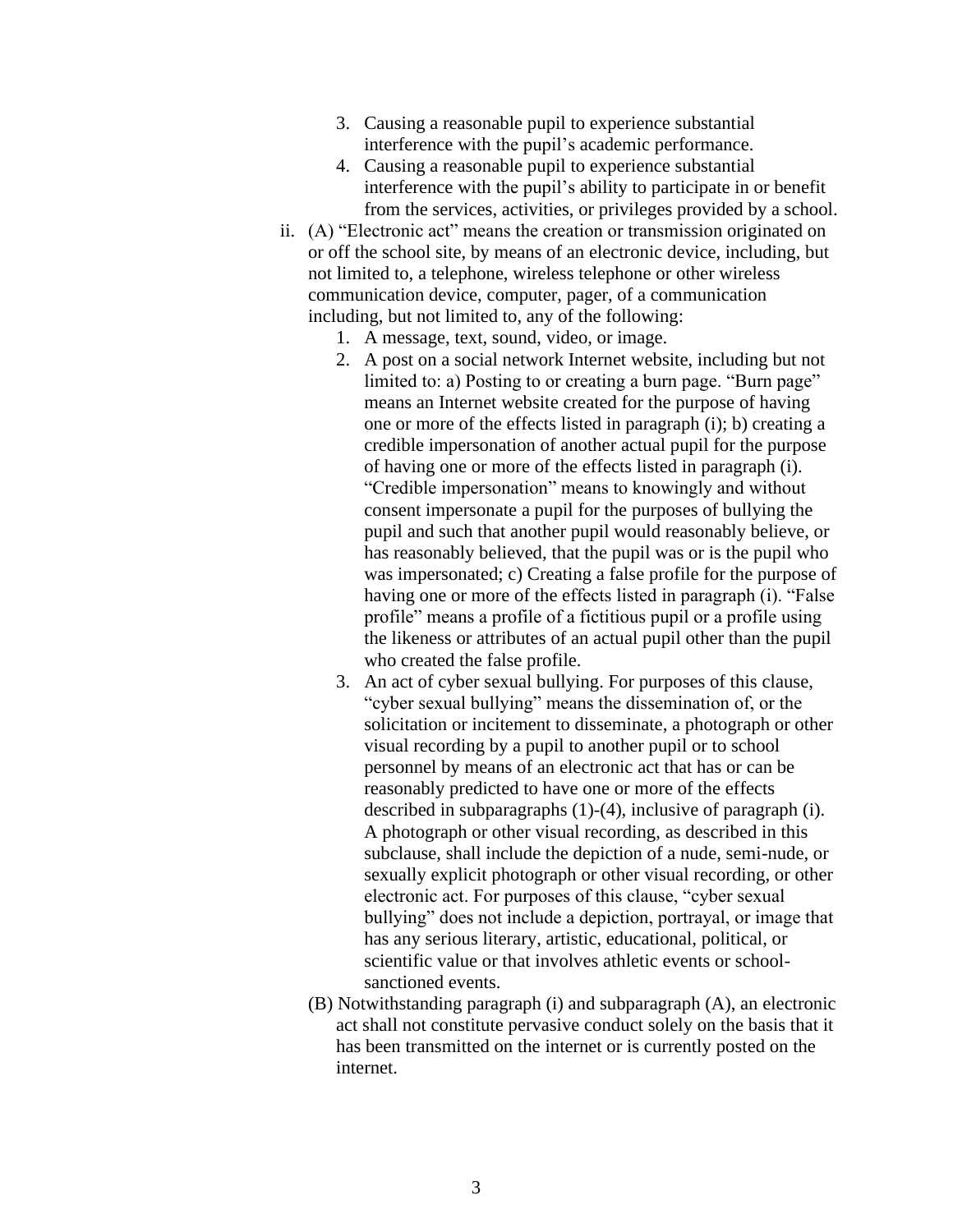- iii. "Reasonable pupil" means a pupil, including, but not limited to, a pupil with exceptional needs, who exercises average care, skill, and judgment in conduct for a person of that age, or for a person of that age with the pupil's exceptional needs.
- s. A pupil shall not be suspended or expelled for any of the acts enumerated in this section unless that act is related to school activity or school attendance occurring within a school under the jurisdiction of the superintendent of the school district or principal or occurring within any other school district. A pupil may be suspended or expelled for the acts that are enumerated in this section and related to school activity or attendance that occur at any time, including but not limited to, any of the following:
	- i. While on school grounds;
	- ii. While going to or coming from school;
	- iii. During the lunch period whether on or off the campus;
	- iv. During, or while going to or coming from, a school sponsored activity.
- t. A pupil who aides or abets, as defined in Section 31 of the Penal Code, the infliction or attempted infliction of physical injury to another person may be subject to suspension, but not expulsion, pursuant to this section, except that a pupil who has been adjudged by a juvenile court to have committed, as an aider and abettor, a crime of physical violence in which the victim suffered great bodily injury or serious bodily injury shall be subject to discipline pursuant to subdivision (a).
- u. As used in this section, "school property" includes, but is not limited to electronic files and databases.
- v. For a pupil subject to discipline under this section, a superintendent of the school district or principal is encouraged to provide alternatives to suspension or expulsion, using a research-based framework with strategies that improve behavioral and academic outcomes, that are age appropriate and designed to address and correct the pupil's misbehavior as specified in Section 48900.5.
- w. (1) It is the intent of the Legislature that alternatives to suspension or expulsion be imposed against a pupil who is truant, tardy, or otherwise absent from school activities. (2) It is further the intent of the Legislature that the Multi-Tiered System of Supports, which includes restorative justice practices, trauma-informed practices, social and emotional learning, and schoolwide positive behavior interventions and support, may be used to help pupils gain critical social and emotional skills, receive support to help transform traumarelated responses, understand the impact of their actions, and develop meaningful methods for repairing harm to the school community.

#### **2**. **Expulsion**

A student may be recommended for expulsion for any of the reasons enumerated in Education Code section 48915, and pursuant to the expulsion procedures identified in Education Code sections 48918 and 48918.5.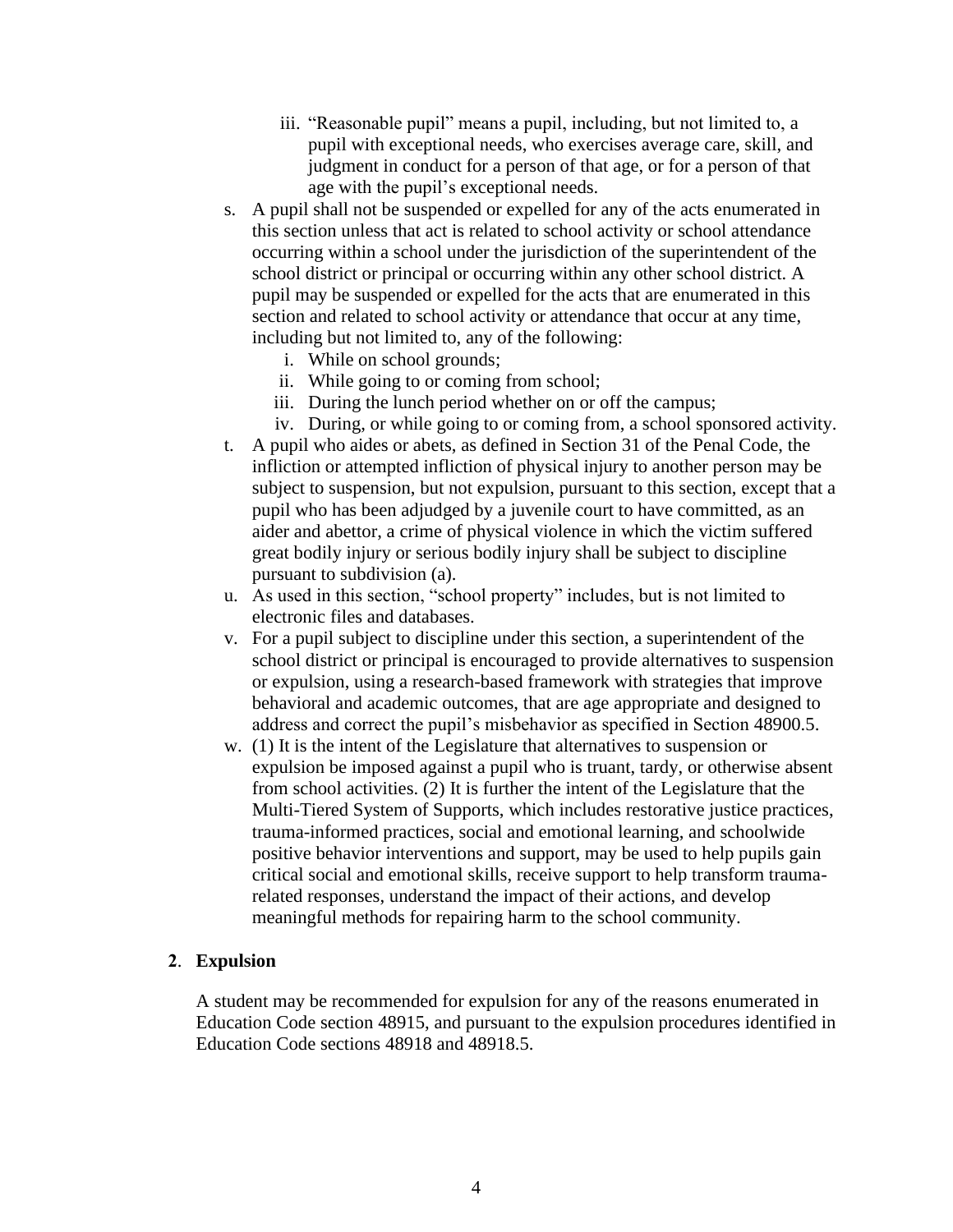#### **3. Other Means of Correction**

CUSD may document the other means of correction used and place that documentation in the pupil's record. Other means of correction may include but is not limited to: a conference between school personnel, the pupil's parent or guardian and the pupil; referrals to the school counselor, psychologist, social worker, child welfare attendance personnel, or other school support service personnel for case management and counseling; study teams, guidance teams or other interventionrelated teams that assess behavior and develop and implement behavior plans; referral for psycho-social or psycho-educational assessment; participation in a restorative justice program; and after-school programs that address specific behavioral issues.

#### **B. Pupil Discipline: Suspensions: Willful Defiance-EC 48901.1; 48900**

School districts may not suspend a student for disrupting school activities or otherwise willfully defying the valid authority of school personnel engaged in the performance of their duties for grades 1 to 12, inclusive. Suspension for these acts is further prohibited for grades 6 to 8 through July 1, 2025. Recommendations for expulsion of a student for these acts remains prohibited for students enrolled in any grade.

#### **C. Attendance of Suspended Child's Parent or Guardian for Portion of School Day-EC 48900.1**

Pursuant to board policy, a teacher may require a parent or guardian of a pupil who has been suspended by a teacher pursuant to Section 48910 for either committing an obscene act, engaging in habitual profanity or vulgarity or disrupting school activities or otherwise willfully defying the valid authority of supervisors, teachers, administrators, school officials, or other school personnel engaged in the performance of their duties, to attend a portion of a school day in the classroom of his or her child or ward.

## **D. Sexual Harassment Policy-EC 231.5, 231.6, 48980(g), 48900.2; 5 California Code of Regulations (CCR) 4917**

CUSD will not tolerate sexual harassment by anyone participating in any CUSD program or activity. This includes student-to-student or peer sexual harassment as well as harassment between a student and any CUSD participant. CUSD takes all complaints of sexual harassment seriously, investigates and addresses identified sexual harassment, and if the investigation results in the determination that sexual harassment has occurred, takes reasonable, immediate corrective action to stop the harassment, eliminate a hostile environment, and prevent future sexual harassment. Alleged pupil sexual harassment in violation of CUSD policy or federal or state law will be handled pursuant to CUSD policy and procedures which can be found online at [https://coronadousd.net/Departments/Student-](https://coronadousd.net/Departments/Student-Services/index.html)[Services/index.html.](https://coronadousd.net/Departments/Student-Services/index.html) A pupil in grades 4 to 12, inclusive, may be suspended from school or recommended for expulsion if the superintendent or principal of the school in which the pupil is enrolled determines that the pupil has committed sexual harassment as defined below.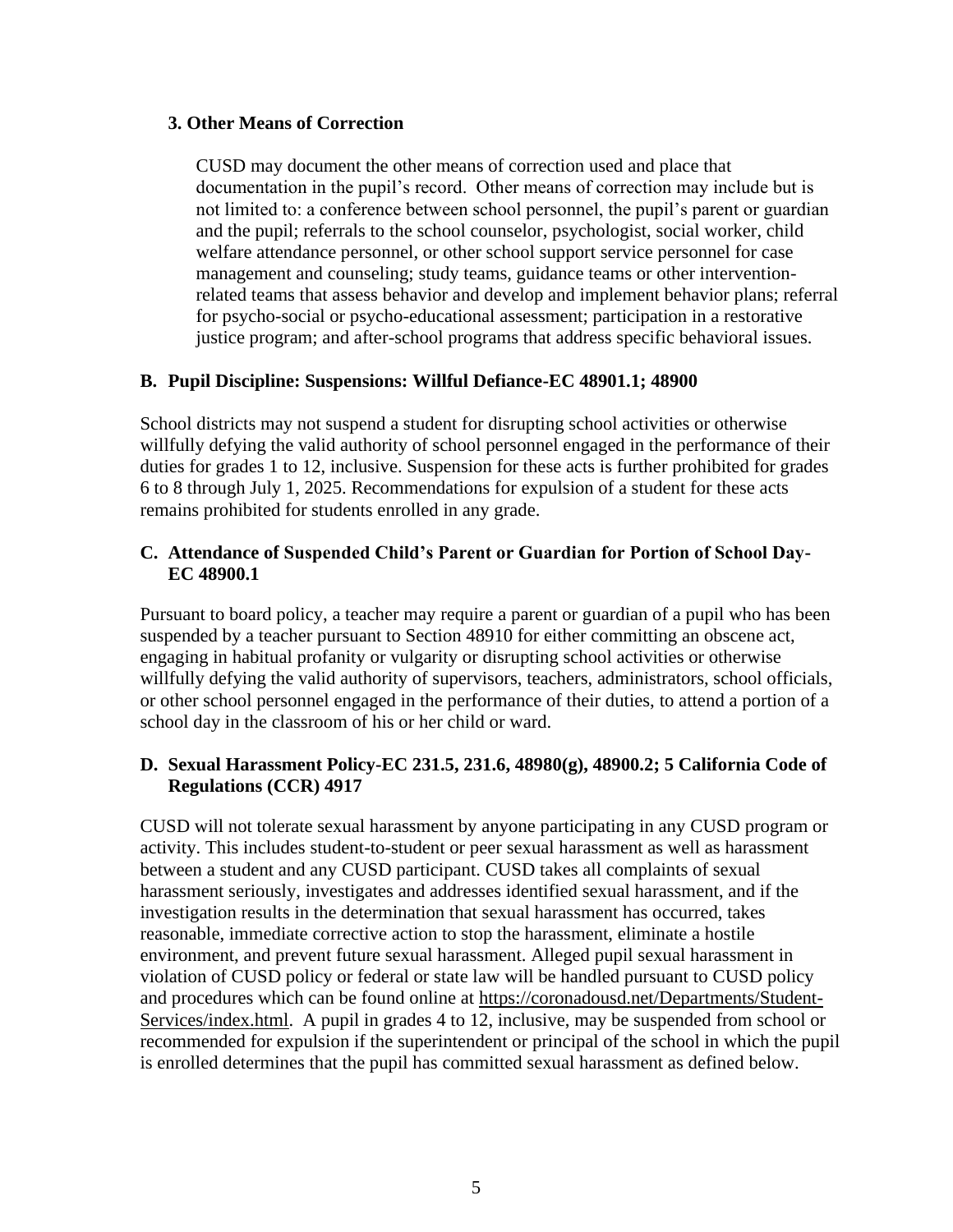California Education Code section 212.5 defines sexual harassment as any unwelcome sexual advances, requests for sexual favors, and other verbal, visual, or physical conduct of a sexual nature made by someone from or in the work or educational setting, under any of the following conditions:

- a. Submission to the conduct is explicitly or implicitly made a term or a condition of an individual's employment, academic status, or progress.
- b. Submission to, or rejection of, the conduct by the individual is used as the basis of employment or academic decisions affecting the individual.
- c. The conduct has the purpose or effect of having a negative impact upon the individual's work or academic performance, or of creating an intimidating, hostile, or offensive work or educational environment.
- d. Submission to, or rejection of, the conduct by the individual is used as the basis for any decision affecting the individual regarding benefits and services, honors, programs, or activities available at or through the educational institution.

Districts are also required to display the policy in a prominent location and include it in an orientation for employees and students. These policies shall include information as to where to obtain specific procedures for reporting charges of sexual harassment and available remedies. The poster must meet the following requirements:

- 1) The language in the poster shall be age appropriate and culturally relevant, and the school site may partner with local, state, or federal agencies, or nonprofit organizations
- 2) The poster shall be displayed in English and any primary language spoken by 15% or more of the pupils enrolled at the school site
- 3) The poster shall be no smaller than 8.5 by 11 inches and use at least 12-point font
- 4) The poster shall display, at minimum, all the following information:
	- a. The rules and procedures for reporting a charge of sexual harassment
	- b. The name, phone number, and email address of an appropriate school site official to contact to report a charge of sexual harassment
	- c. The rights of the reporting pupil, the complainant, and the respondent, and the responsibilities of the school site in accordance with the applicable written policy on sexual harassment
- 5) The poster shall be prominently and conspicuously displayed in each bathroom and locker room at the school site
- 6) The poster may be prominently and conspicuously displayed in public areas at the school site that are accessible to, and commonly frequented by, pupils, including but not limited to, classrooms, classroom hallways, gymnasiums, auditoriums, and cafeterias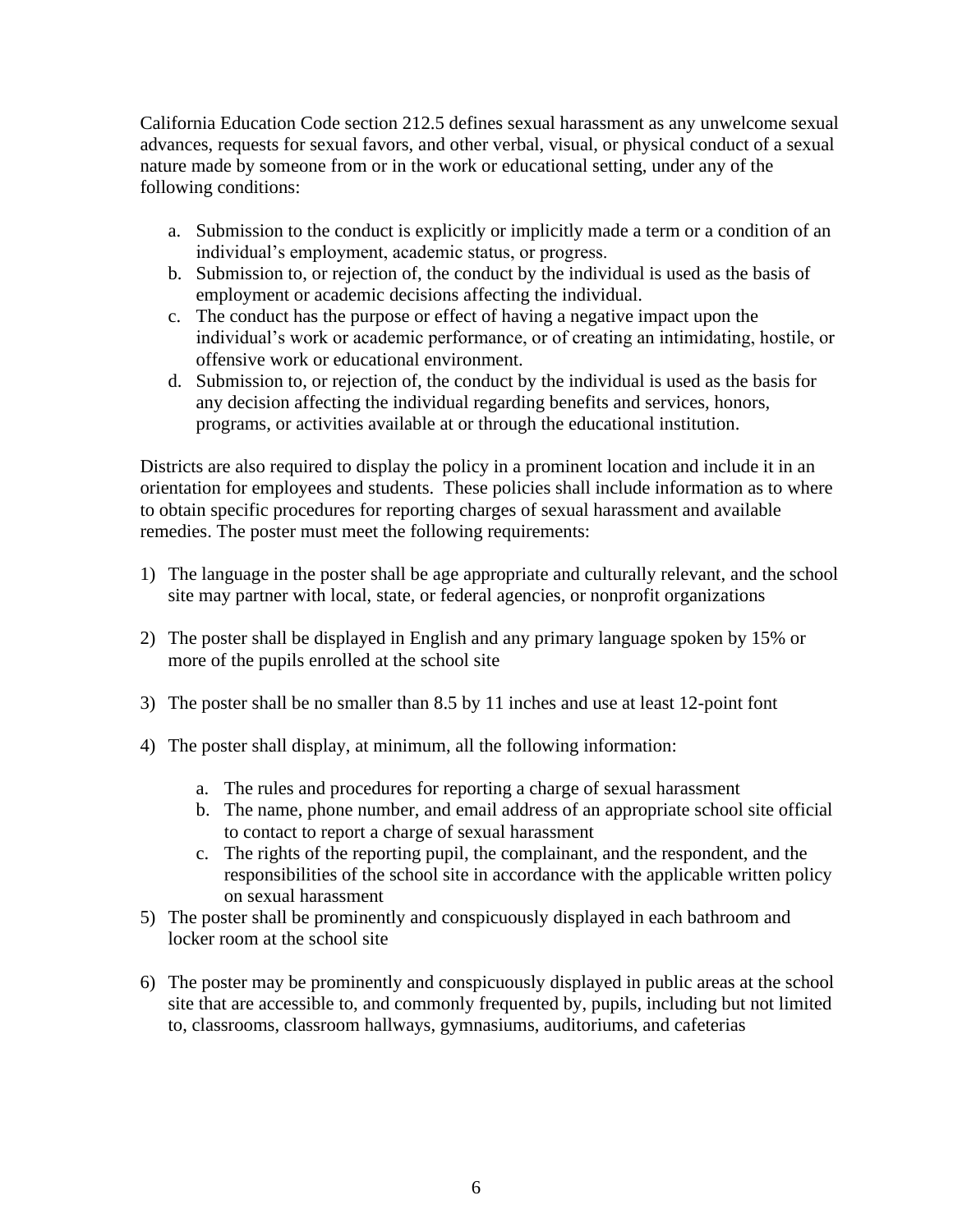#### **E. Hate Violence-EC 48900.3**

A pupil in any of grades 4 to 12, inclusive, may be suspended from school or recommended for expulsion if the superintendent or the principal of the school in which the pupil is enrolled determines that the pupil has caused, attempted to cause, or threatened to cause, or participated in an act of, hate violence, as defined in EC 233(e).

#### **F. Harassment, Intimidation or Threats-EC 48900.4**

A pupil enrolled in any of grades 4 to 12, inclusive, may be suspended from school or recommended for expulsion if the superintendent or the principal of the school in which the pupil is enrolled determines that the pupil has intentionally engaged in harassment, threats, or intimidation, directed against school district personnel or pupils, that is sufficiently severe or pervasive to have the actual and reasonably expected effect of materially disrupting classwork, creating substantial disorder, and invading the rights of either school personnel or pupils by creating an intimidating or hostile educational environment.

#### **G. Terroristic Threats Against School Officials, School Property or Both-EC 48900.7**

A pupil may be suspended from school or recommended for expulsion if the superintendent or the principal of the school in which the pupil is enrolled determines that the pupil has made terroristic threats against school officials or school property, or both. A "terroristic threat" includes any statement, whether written or oral, by a person who willfully threatens to commit a crime which will result in death, great bodily injury to another person, or property damage in excess of one thousand dollars (\$1,000), with the specific intent that the statement is to be taken as a threat, even if there is no intent of actually carrying it out, which, on its face and under the circumstances in which it is made, is so unequivocal, unconditional, immediate, and specific as to convey to the person threatened, a gravity of purpose and an immediate prospect of execution of the threat, and thereby causes that person reasonably to be in sustained fear for his or her own safety or for his or her immediate family's safety, or for the protection of school district property, or the personal property of the person threatened or his or her immediate family.

#### **H. Suspension/Expulsion: Alternative and Other Means of Correction-EC 48900, 48900.5, 48911**

Generally, suspension shall be imposed only when other means of correction fail to bring about proper conduct. CUSD may document other means of correction short of suspension and expulsion and place the documentation in the pupil's record. Other means of correction may include: a conference between school personnel, the pupil's parent or guardian and the pupil; referrals to the school counselor or psychologist; study teams, guidance teams or other intervention-related teams that assess behavior and develop and implement behavior plans; referral for psycho-educational assessment; after-school programs that address specific behavioral issues; and community service on school grounds during non-school hours. A pupil may be suspended, for any of the reasons enumerated in Section 48900 upon a first offense, if the principal or superintendent of schools determines that the pupil violated subdivision (a), (b), (c), (d), or (e) of Section 48900 or that the pupil's presence causes a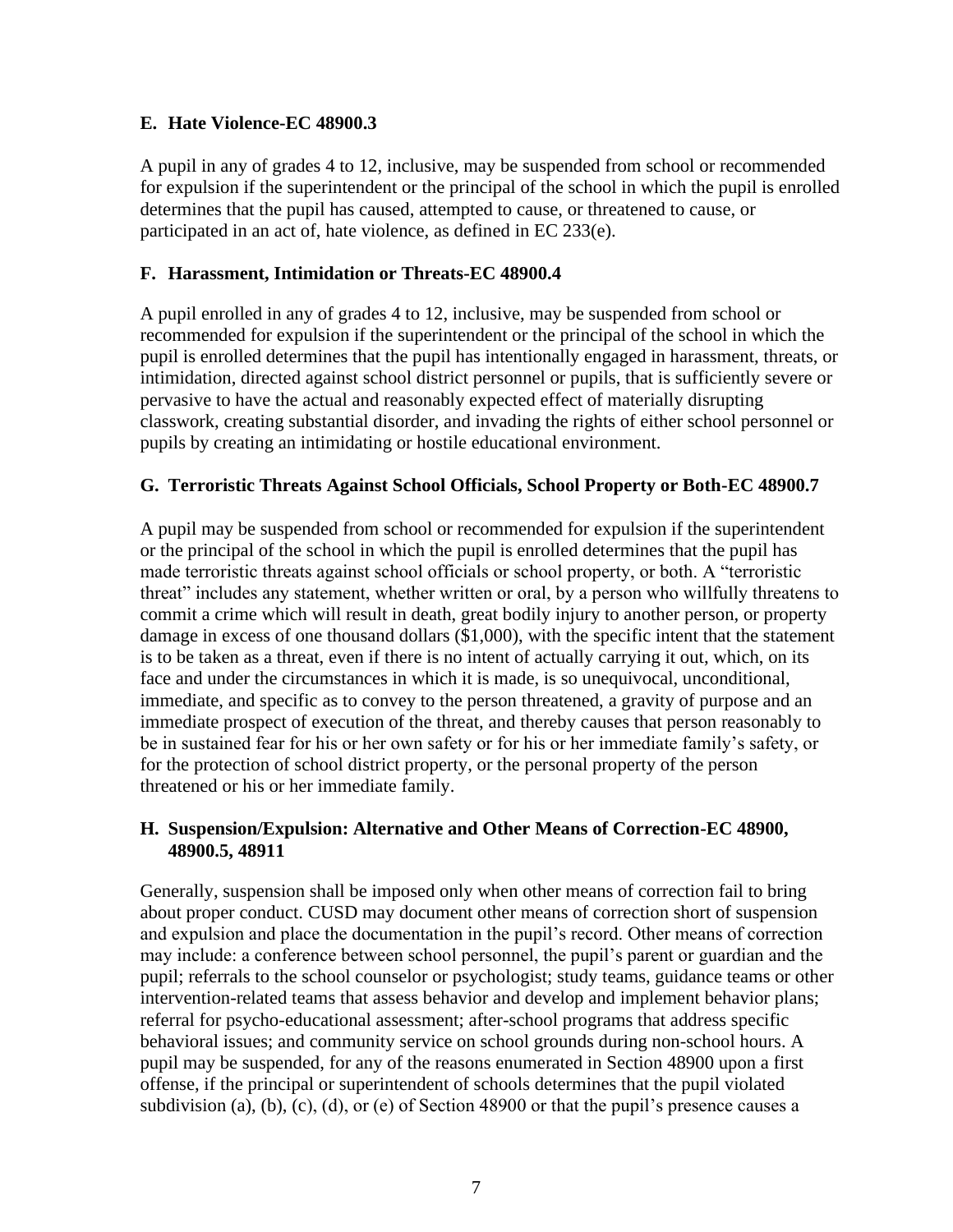danger to persons. A suspension shall be preceded by an informal conference between the principal, the principal's designee or the district's superintendent of schools and the pupil, and whenever practicable, the teacher, supervisor, or school employee who referred the student to the principal. At this conference, the pupil shall be informed of the reason for the disciplinary action and other means of correction that were attempted before the suspension.

## **RIGHTS AND OPTIONS AVAILABLE TO PREGNANT AND PARENTING PUPILS-EC 46015, 221.51, 222.5, 46015**

A pregnant or parenting pupil is defined as any pupil who gives or expects to give birth, or any parenting pupil who identifies as the parent of an infant. Pregnant and parenting pupils are entitled to at least eight weeks of parental leave, which can be taken before birth of the pupil's infant if there is a medical necessity, or after childbirth during the school year in which the birth takes place, inclusive of any mandatory summer instruction. The pupil is neither required to take time off nor notify their school that they are doing so; this is a guaranteed minimum right that can be expanded if deemed medically necessary. Parental leave will be considered an excused absence, and the pregnant or parenting pupil is not required to complete any academic work during this period.

A pregnant or parenting pupil may return to their previous school and course of study and is entitled to make up opportunities for any work missed during the leave. These students are allowed to enroll in a fifth year of high school in order to complete any state or local graduation requirements, except when the school finds that the pupil is reasonably able to complete these requirements in time to graduate high school by the end of their fourth year.

A pregnant or parenting pupil who does not wish to reenroll in his or her previous school is entitled to alternative education options offered by the local education agency. If so enrolled, the pupil shall be given educational programs, activities, and courses equal to those they would have been in if participating in the regular program. Furthermore, a school may not penalize a student for using any of the accommodations mentioned above.

If a student believes that his or her school is discriminating on the basis of sex in opposition to the rights and entitlements listed above, that student can file a complaint through the standard Uniform Complaint Procedures of *California Code of Regulations*, Title 5 Sections 4600, et. seq.

## **CALIFORNIA HEALTHY YOUTH ACT-EC 51934, 51938**

Students enrolled in CUSD programs or activities may receive instruction in personal health and public safety, which may include accident prevention, first aid, fire prevention, conservation of resources, and health education including comprehensive sexual health education and HIV prevention.

CUSD plans to provide comprehensive sexual health education and/or HIV prevention education during the 2022-2023 school year. The instruction shall include, among other things, information about sexual harassment, sexual abuse, and human trafficking. Information on human trafficking shall include both of the following: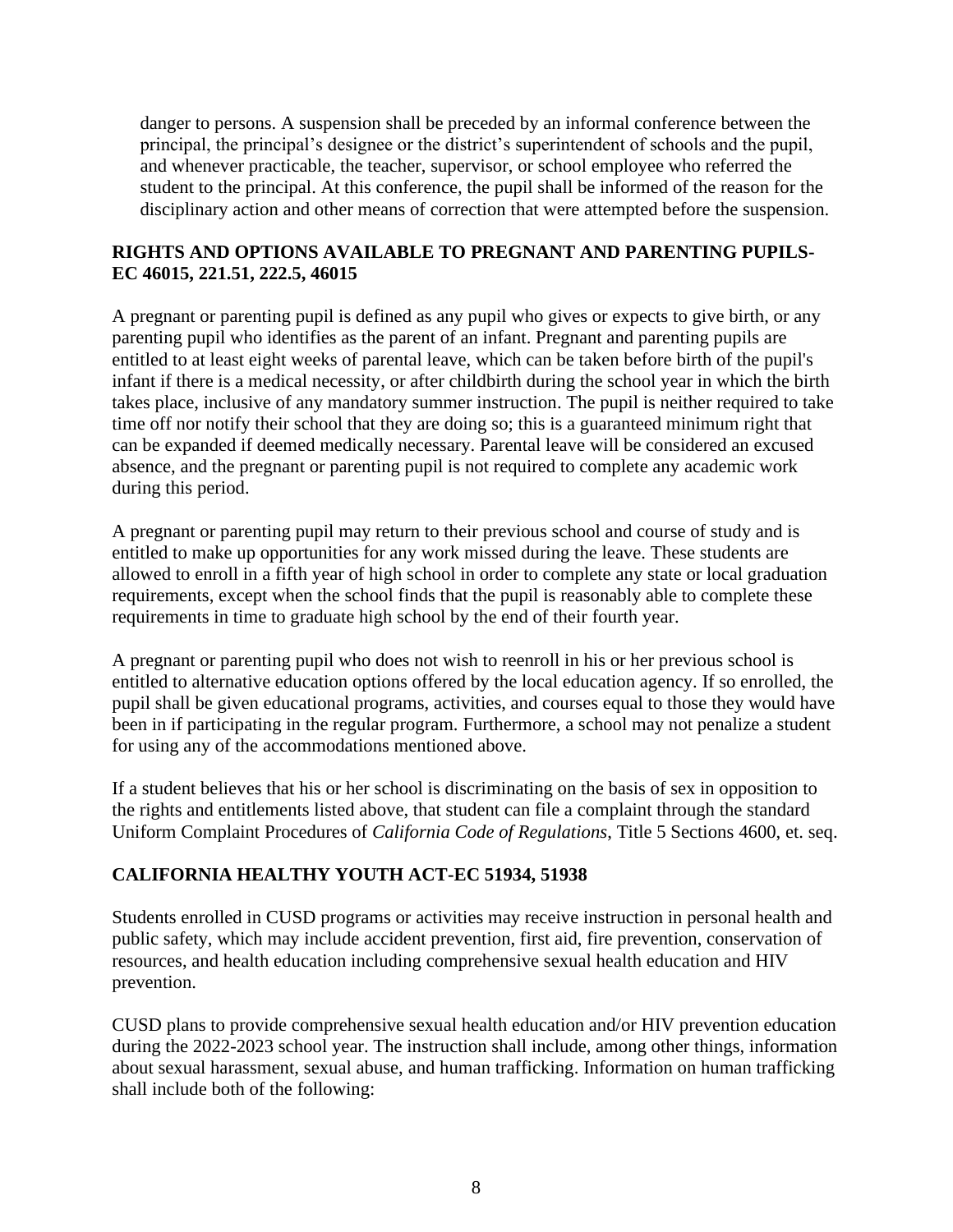- Information on the prevalence, nature, and strategies to reduce the risk of human trafficking, techniques to set healthy boundaries, and how to safely seek assistance; and
- Information on how social media and mobile device applications are used for human trafficking.

Students will be taught by CUSD personnel. If CUSD decides to arrange for an outside consultant to provide comprehensive sexual health education and/or HIV prevention education, CUSD will provide notice to parents no fewer than 14 days before the instruction is delivered by mail or another form of communication.

The instruction shall include information regarding sexual harassment, sexual abuse, and human trafficking. The notice shall advise the parent or guardian as follows:

- (1) Written and audiovisual educational materials used in comprehensive sexual health education and HIV prevention education are available for inspection.
- (2) Whether the comprehensive sexual health education or HIV prevention education will be taught by school district personnel or by outside consultants, and may hold an assembly to deliver comprehensive sexual health education or HIV prevention education by guest speakers, but if it elects to provide comprehensive sexual health education or HIV prevention education in either of these manners, the notice shall include the date of the instruction, the name of the organization or affiliation of each guest speaker, and information stating the right of the parent or guardian to request a copy of . If arrangements for this instruction by consultants are made after the beginning of the school year, notice shall be made by mail or another commonly used method of notification, no fewer than 14 days before the instruction is delivered.
- (3) The parent has the right to request a copy of the California Healthy Youth Act Education Code section 51930, et. seq.
- (4) The parent or guardian has the right to excuse their child from comprehensive sexual health education and HIV prevention education, and that in order to excuse their child, they must state their request in writing to the school district.

A pupil's parent or guardian has the right to request from CUSD, a copy of the California Healthy Youth Act, Education Code section 51930, *et. seq*. A pupil's parent or guardian also has the right to inspect and review the written and audiovisual educational materials used in comprehensive sexual health education and HIV prevention education.

A pupil's parent or guardian may submit a written request to excuse the pupil from participation in any class involving comprehensive sexual education or HIV prevention education by submitting their request in writing to CUSD.

CUSD may administer for pupils in grades 7 to 12 inclusive, anonymous, voluntary, and confidential research and evaluation tools to measure pupils' health behaviors and risks, including tests, questionnaires, and surveys containing age-appropriate questions about the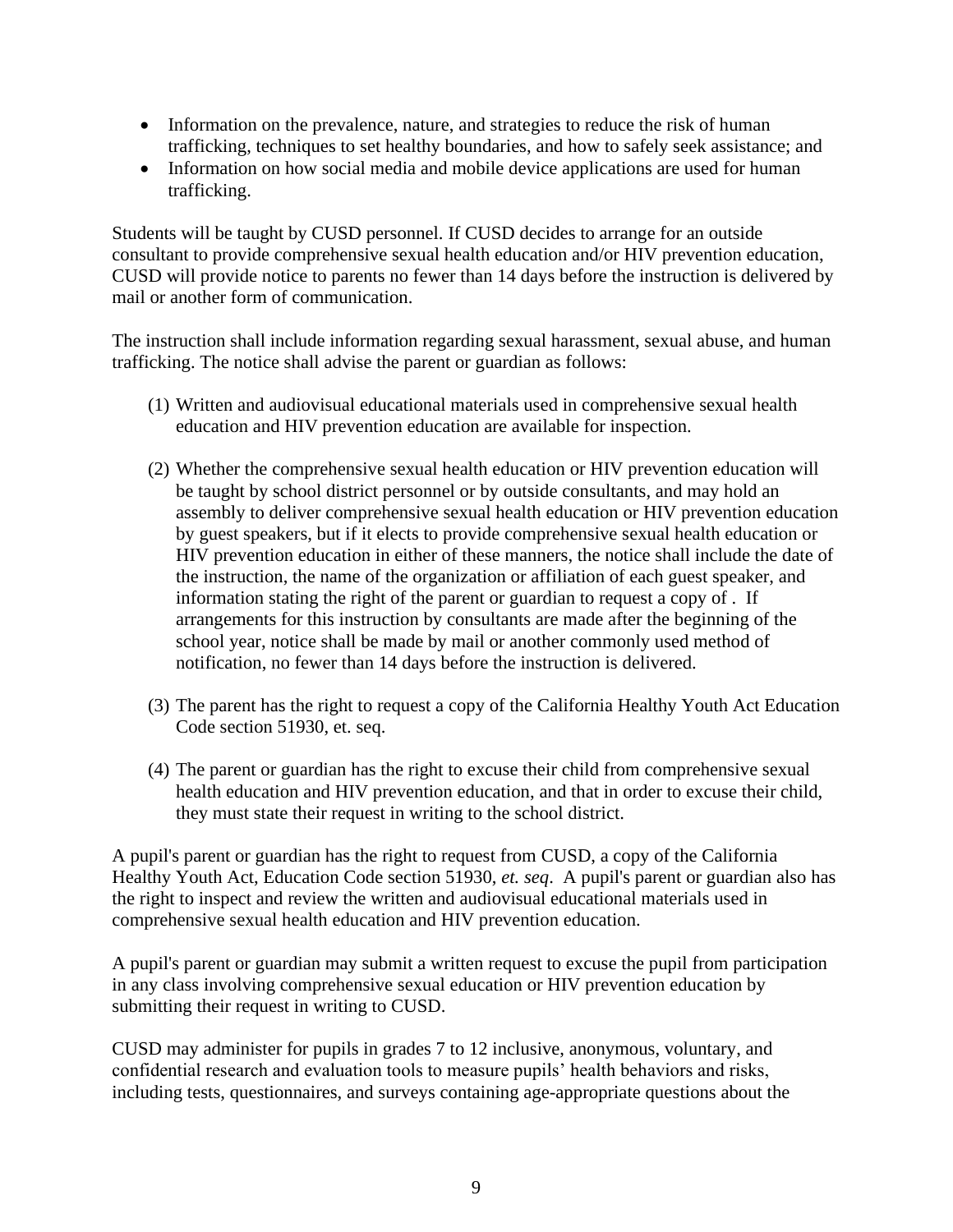pupil's attitudes concerning or practices relating to sex. A parent or guardian may excuse their child from the test, questionnaire, or survey by opting out of their student's participation in the tests, questionnaires, or surveys. An opt-out form is provided within these notifications. Parents or guardians have a right review the test, questionnaire, or survey if they wish.

The excused pupil shall not be subject to disciplinary action, academic penalty, or other sanction if the pupil's parent or guardian declines to permit the pupil to receive comprehensive sexual health education or HIV prevention education or to participate in anonymous, voluntary, and confidential tests, questionnaires, or surveys on pupil health behaviors and risks.

While comprehensive sexual health education, HIV prevention education, or anonymous, voluntary, and confidential test, questionnaire, or survey on pupil health behaviors and risks is being administered, an alternative educational activity shall be made available to pupils whose parents or guardians have requested that they not receive the instruction or participate in the test, questionnaire, or survey. For more information contact the Coronado High School or Coronado Middle School administration.

## **PUPIL SAFETY: HUMAN TRAFFICKING PREVENTION RESOURCES-EC 49381**

The governing board of CUSD will work with their schools that maintain any grades 6 to 12, inclusive, to identify the most appropriate methods of informing parents and guardians of pupils in those grades of human trafficking prevention resources and to implement the identified methods in those schools by January 1, 2020.

## **PUPIL NUTRITION-EC 49510-49520; 49564-49564.5, 49557.5**

Free or reduced-priced meals are available for pupils in receipt of public assistance. The federal National School Lunch Program and the federal School Breakfast Program ensure that pupils whose parents or guardians have unpaid school meal fees are not shamed, treated differently, or served a meal different from the pupil's choice because of the fact that the pupil's parent or guardian has unpaid meal fees. Meal program details are provided at the pupil's school site. All parents and guardians receive a letter with the application form upon enrollment. Charter schools must also comply with these rules pursuant to EC 47613.5, and their respective chartering authorities must also provide technical assistance in implementing this law.

All schools operated by CUSD will provide breakfast and lunch to all students free of charge pursuant to a universal meal program.

## **RIGHT TO REFRAIN FROM HARMFUL USE OF ANIMALS-EC 32255-32255.6**

Pupils may choose to refrain from participating in educational projects involving the harmful or destructive use of animals based on moral objections and may complete an alternative educational project acceptable to the teacher. In order to refrain from participation, a parent or guardian must submit a written note of the objections to participating in an educational project involving the harmful or destructive use of animals. An opt-out form is provided within this notice.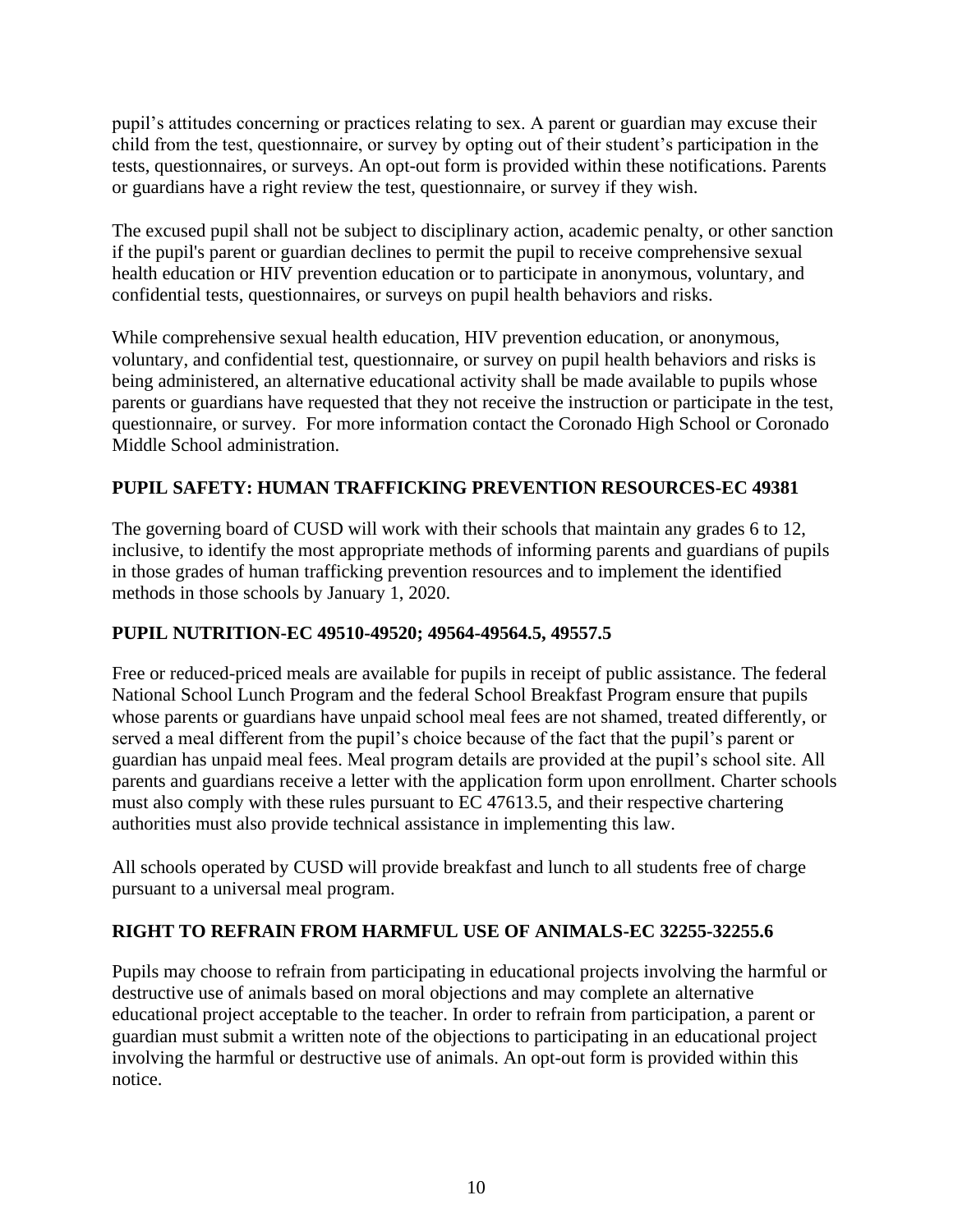## **IMMUNIZATION AND COMMUNICABLE DISEASES-EC 48216, 49403**

CUSD shall follow all laws, rules, and regulations regarding immunizations required for students to enroll. CUSD shall not admit any student until the student is properly immunized as required by law. If there is good cause to believe a student has been exposed to a disease and his or her proof of immunization does not show proof of immunization against that disease, CUSD may temporarily exclude the child from school until the local health officer is satisfied that the child is no longer at risk of developing or transmitting the disease.

Students in a home-based private school and students enrolled in an independent study program who do not receive classroom-based instruction may still attend school without specified immunizations.

If the parent or guardian files with the governing authority a written statement by a licensed physician to the effect that the physical condition of the child is such, or medical circumstances relating to the child are such, that immunization is not considered safe, indicating the specific nature and probable duration of the medical condition or circumstances, including, but not limited to, family medical history, for which the physician does not recommend immunization, that child shall be exempt from the immunization requirements.

A pupil who, prior to January 1, 2016, submitted a letter or affidavit on file at a private or public elementary or secondary school, child day care center, day nursery, nursery school, family day care home, or development center stating beliefs opposed to immunization shall be allowed enrollment to any private or public elementary or secondary school, child day care center, day nursery, nursery school, family day care home, or development center within the state until the pupil enrolls in the next grade span. Grade span means (1) from birth to preschool; (2) Kindergarten and grades 1 to 6, inclusive, including transitional kindergarten; and (3) grades 7 to 12 inclusive.

## Use of Standardized Medical Exemption Form

The California Department of Public Health is required to develop and make available for use by licensed physicians and surgeons and electronic, standardized, statewide medical exemption request form that would be transmitted using the California Immunization Registry and would be the only documentation of a medical exemption that a school may accept. At minimum, the medical exemption form must require all of the following:

- 1. The name, California medical license number, business address, and telephone number of the physician and surgeon who issue the medical exemption, and of the primary care; physician of the child, if different from the physician who issued the medical exemption;
- 2. The name of the child for whom the exemption is sought, the name and address of child's parent or guardian, and the name and address of the child's school or other institution;
- 3. A statement certifying that the physician has conducted a physical examination and evaluation of the child consistent with the relevant standard of care and complied with all applicable requirements of this law;
- 4. Whether the physician who issued the medical exemption is the child's primary care physician. If the issuing physician is not the child's primary care physician, the issuing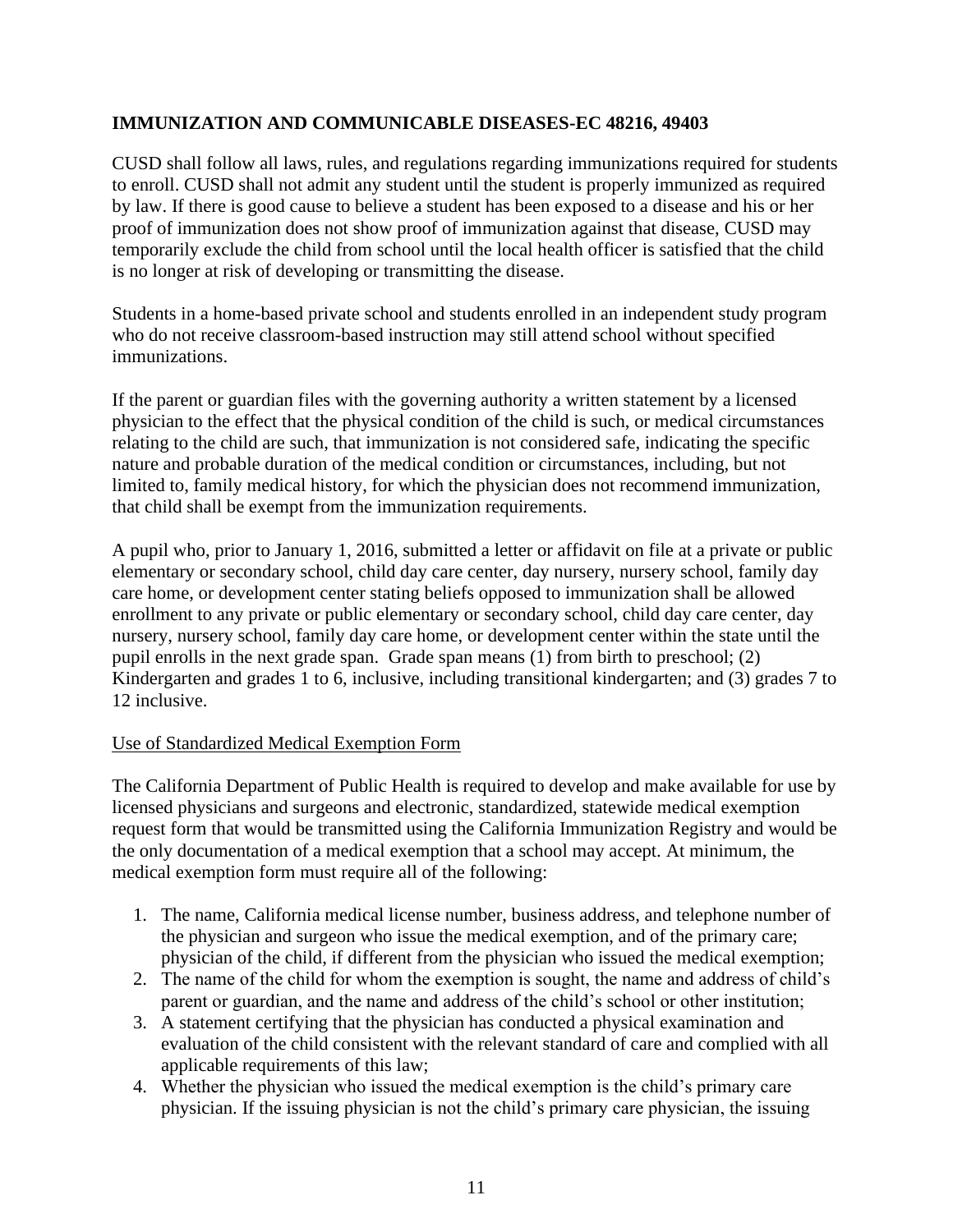physician shall also provide an explanation as to why the issuing physician and not the primary care physician is filling out the medical exemption form;

- 5. How long the physician has been treating the child;
- 6. A description of the medical basis for which the exemption for each individual immunization is sought. Each specific immunization shall be listed separately and space on the form shall be provided to allow for the inclusion of descriptive information for each immunization for which the exemption is sought;
- 7. Whether the medical exemption is permanent or temporary, including the date upon which a temporary medical exemption will expire. A temporary exemption shall not exceed one year. All medical exemptions shall not extend beyond the grade span, as defined by H&SC 120370;
- 8. An authorization for the department to contact the issuing physician for purposes of this law and for the release of records related to the medical exemption to the department, the Medical Board of California, and the Osteopathic Medical Board of California; and
- 9. A certification by the issuing physician that the statements and information contained in the form are true, accurate, and complete.

#### Requirement of Physicians and Surgeons to Provide Notice to Parents

If a parent or guardian requests a licensed physician and surgeon to submit a medical exemption for the parent's or guardian's child, the physician and surgeon shall inform the parent or guardian of the requirements set forth above. If the parent or guardian consents, the physician and surgeon shall examine the child and submit a completed medical exemption certification from to the State Department of Public Health.

#### Requirement by Schools to Submit Annual Reports on Immunization Status to the State

The governing board of a school district must file a written report on the immunization status of new students to the school with the State Department of Public Health and the local health department at times and on forms prescribed by the State Department of Public Health. These reports are required to be filed on at least an annual basis.

#### State's Review of Medical Exemptions

Requires the State Department of Public Health to annually review immunization reports from schools to identify schools with an overall immunization rate of less than 95%, physicians and surgeons who submitted 5 or more medical exemption forms in one calendar year, and schools and institutions that do not report immunization rates to the department. A clinically trained department staff member who is a physician and surgeon or registered nurse is required to review all medical exemption forms submitted meeting those conditions. Medical exemptions issued prior to January 1, 2020, will not be revoked unless the exemption was issued by a physician or surgeon that has been subject to disciplinary action by the Medical Board of California or the Osteopathic Medical Board of California.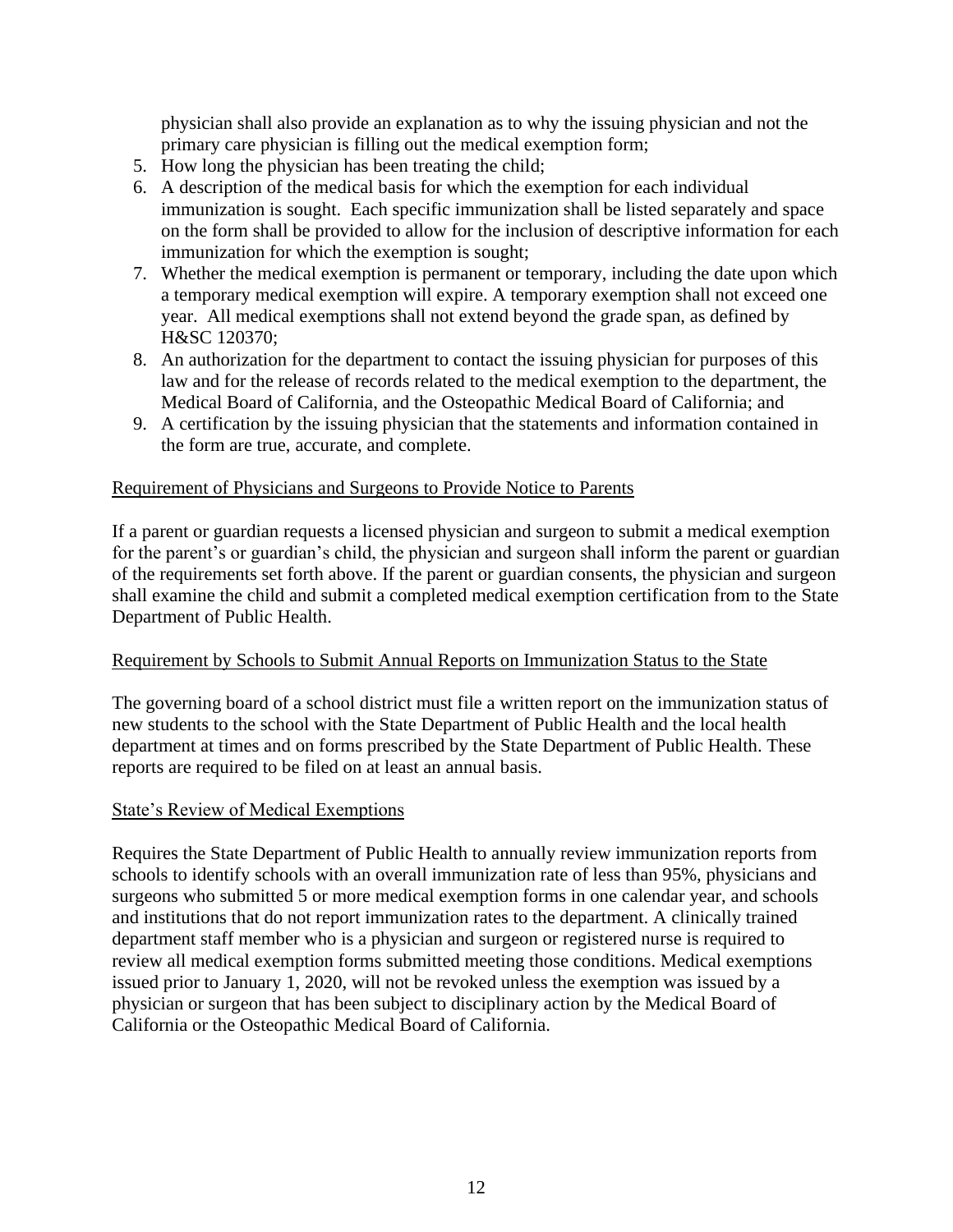#### Appeal Rights

A parent or guardian may appeal a medical exemption denial or revocation to the Secretary of California Health and Human Services. The appeal is to be conducted by an independent expert review panel of licensed physicians and surgeons, who are required to evaluate appeals consistent with specified guidelines and to submit its decision to the Secretary. The Secretary is required to adopt the determination of the independent expert review panel and promptly issue a written decision to the child's parent or guardian. This final decision is not subject to further administrative review. The student who is appealing a medical exemption revocation may continue school attendance without being required to commence the immunization schedule required for conditional admittance, so long as the appeal is filed within 30 calendar days of the revocation.

## **MEDICATION AND SELF-ADMINISTRATION OF ASTHMA MEDICATION-EC 49423, 49423.1**

Any student who must take prescribed medication at school and who desires assistance of school personnel must submit a written statement of instructions from the physician or physician assistant and a parental request for assistance in administering the medications. Any student may carry and self-administer prescription auto-injectable epinephrine only if the student submits a written statement of instructions from the physician or physician assistant and written parental consent authorizing the self-administration of medication, providing a release for the school nurse or other personnel to consult with the child's health care provider as questions arise, and releasing the district and personnel from civil liability if the child suffers any adverse reaction as a result of the self-administration of medication.

School districts must accept a written statement provided by a physician or surgeon permitting a student to self-administer asthma medication. The written statement shall detail the following:

- 1. The name, method, amount, and time schedules by which the medication is to be taken
- 2. A confirmation that the student can self-administer inhaled asthma medication
- 3. A written statement from the parent, foster parent, or guardian consenting to the self-administration
- 4. A release for the school nurse or other designated school personnel to consult with the healthcare provider of the student regarding any questions that may arise about the medication
- 5. A release from civil liability for the school district and school personnel if the student suffers an adverse reaction by taking the medication

The statement from the student's physician or surgeon may be one who is contracted with a prepaid health plan operating in Mexico, provided the statement is in both English and Spanish. A school nurse or other designated school personnel will not be subject to professional review, liable in a civil action or subject to criminal prosecution for acts or omissions relating to the student self-administering the medication in accordance with physician's written statement. Furthermore, a school district will not be subject to civil liabilities if the student suffers an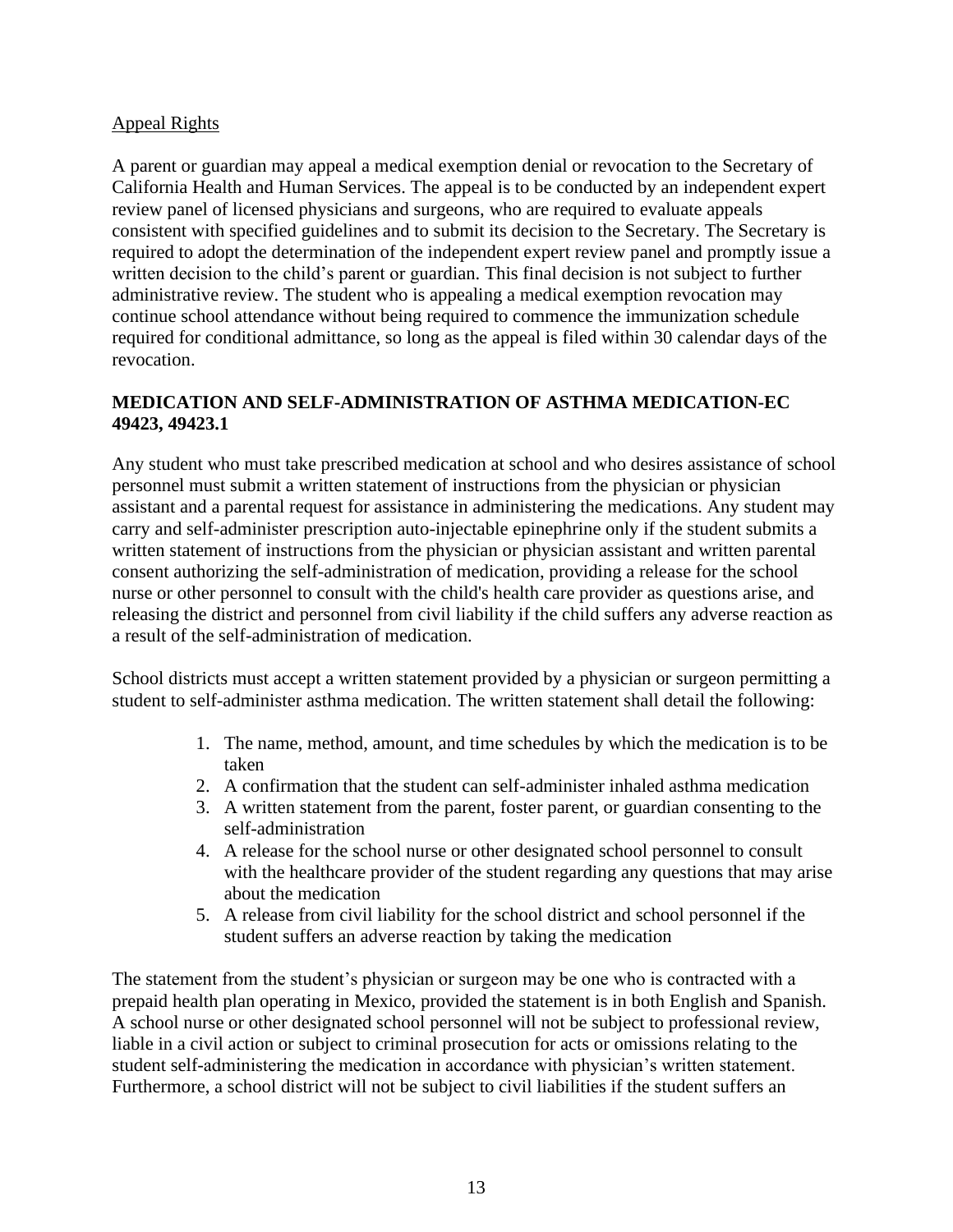adverse reaction self-administering the asthma medication in accordance with the written statement from the physician.

## **INFORMATION REGARDING TYPE 1 DIABETES-EC 49452.6**

On and after January 1, 2023, the governing board of a school district shall make the type 1 diabetes informational materials accessible to the parent or guardian of a pupil when the pupil is first enrolled in elementary school, or with the annual notifications provided pursuant to Section 48980. Information provided to parents and guardians pursuant to this section may include, but shall not be limited to, all of the following:

(1) A description of type 1 diabetes.

(2) A description of the risk factors and warning signs associated with type 1 diabetes.

(3) A recommendation regarding those pupils displaying warning signs associated with type 1 diabetes that the parents or guardians of those pupils should immediately consult with the pupil's primary care provider to determine if immediate screening for type 1 diabetes is appropriate.

(4) A description of the screening process for type 1 diabetes and the implications of test results.

(5) A recommendation that, following a type 1 diagnosis, parents or guardians should consult with the pupil's primary care provider to develop an appropriate treatment plan, which may include consultation with and examination by a specialty care provider, including, but not limited to, a properly qualified endocrinologist.

## **CONTINUING MEDICATION REGIMEN-EC 49480**

The parent or legal guardian of any pupil on a continuing medication regimen for a non-episodic condition shall inform the school nurse or other contact person of the medication being taken, the current dosage, and the name of the supervising physician. With the consent of the parent or legal guardian of the pupil, the school nurse may communicate with the physician and may counsel with the school personnel regarding the possible effects of the drug on the child's physical, intellectual, and social behavior, as well as possible behavioral signs and symptoms of adverse side effects, omission, or overdose.

## **MEDICAL AND HOSPITAL SERVICES FOR PUPILS-EC 49471, 49472**

CUSD does not provide medical or hospital services through non-profit membership corporations or insurance policies for pupil injuries arising out of school-related activities. CUSD will notify each parent or guardian of each pupil participating in athletic activities that such medical or hospital services are not provided.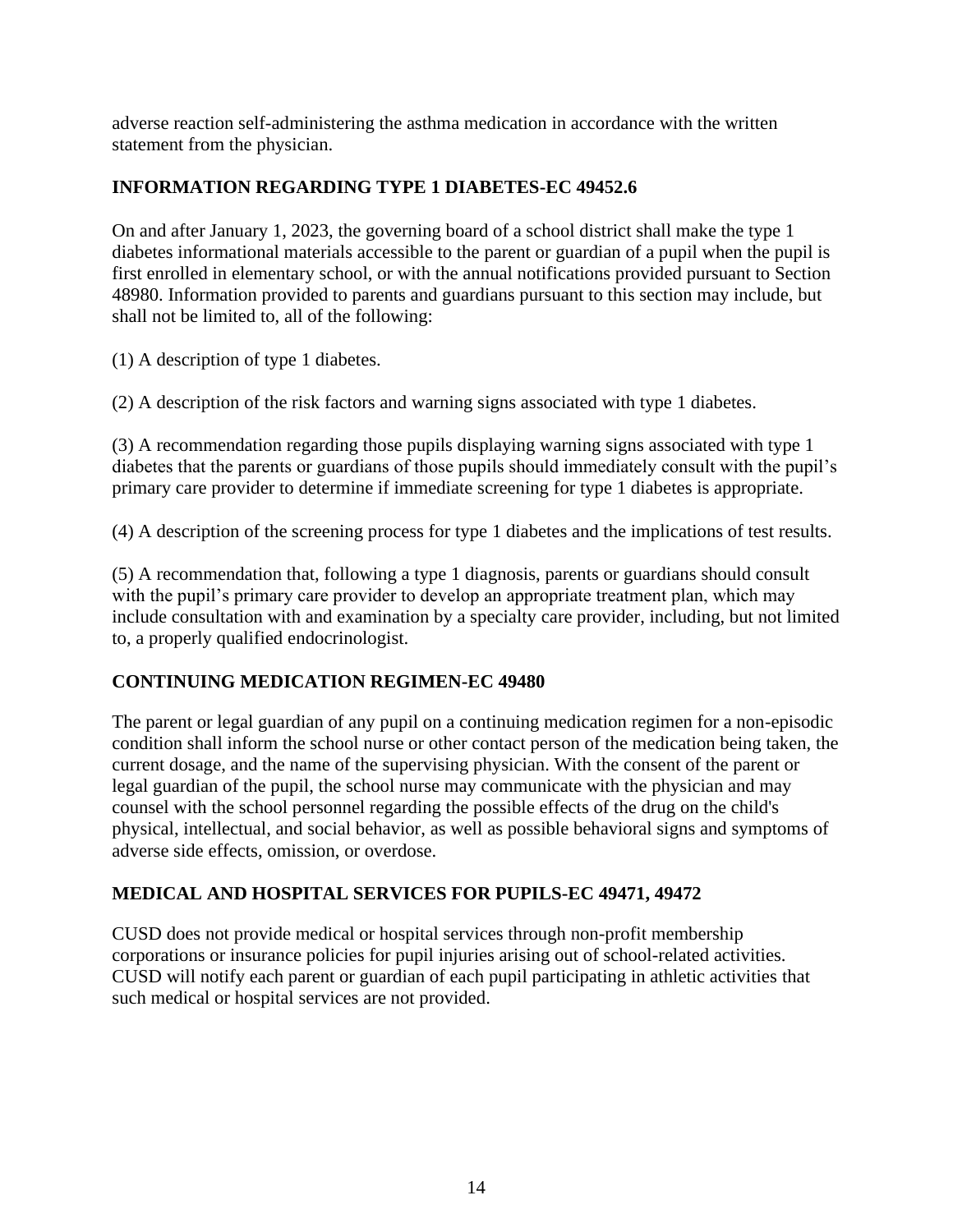## **PUPILS WITH TEMPORARY DISABILITIES; INDIVIDUAL INSTRUCTION-EC 48206.3, 48207, 48207.3, 48207.5, 48208**

Special individual instruction (as distinct from independent study) is available for students with temporary disabilities that make attendance at school impossible or inadvisable. Parents or guardians should first contact the principal to determine services. This individual instruction shall be received at home or in a hospital or other residential health facility, except a state hospital.

## **DISABLED PUPILS-SECTION 504 OF THE REHABILITATION ACT OF 1973**

Section 504 of the federal Rehabilitation Act of 1973, and the Americans with Disabilities Act (42 USC 12101, et seq.) prohibits discrimination on the basis of disability. Section 504 requires school districts to identify and evaluate children with disabilities in order to provide them a free, appropriate public education. Individuals with a physical or mental impairment that substantially limits one or more major life activities, including seeing, hearing, walking, breathing, working, performing manual tasks, learning, eating, sleeping, standing, lifting, bending, reading, concentrating, thinking, speaking, are eligible to receive services and aids designed to meet their needs as adequately as the needs of non-disabled students are met.

- Name and contact information of CUSD's designated individual for implementing Section 504: Niamh Foley, Director of Student Services, 619-522-8900, ex. 1038.
- A student has the right to a written accommodation plan if the student qualifies for services under Section 504.
- A student has the right to be educated with non-disabled students to the maximum extent appropriate based on the student's needs.
- A copy of the parents or guardians legal procedural safeguard can be obtained at <https://coronadousd.net/Departments/Student-Services/Special-Education/index.html> under Procedural Safeguards.

## **SPECIAL EDUCATION: CHILD FIND SYSTEM-IDEA; EC 56301**

Federal and state law require that a free and appropriate public education (FAPE) in the least restrictive environment be offered to qualified pupils with disabilities ages 3 through 21 years, including pupils that are migrant or homeless or wards of the state and children with disabilities attending private schools. Any parent suspecting a child has exceptional needs due to a disability may request an assessment for eligibility for special education services. CUSD's child find policy and procedures are available at [https://coronadousd.net/Departments/Student-](https://coronadousd.net/Departments/Student-Services/Special-Education/index.html)[Services/Special-Education/index.html.](https://coronadousd.net/Departments/Student-Services/Special-Education/index.html)

## **SPECIAL EDUCATION: COMPLAINTS-EC 56500.2; 5 C.C.R. 3080**

Parents or guardians have a right to file a written complaint with the school if they believe the school is in violation of federal or state law governing the identification or placement of special education students, or similar issues. State regulations require the party filing the complaint to forward a copy of the complaint to CUSD at the same time the party files the complaint with the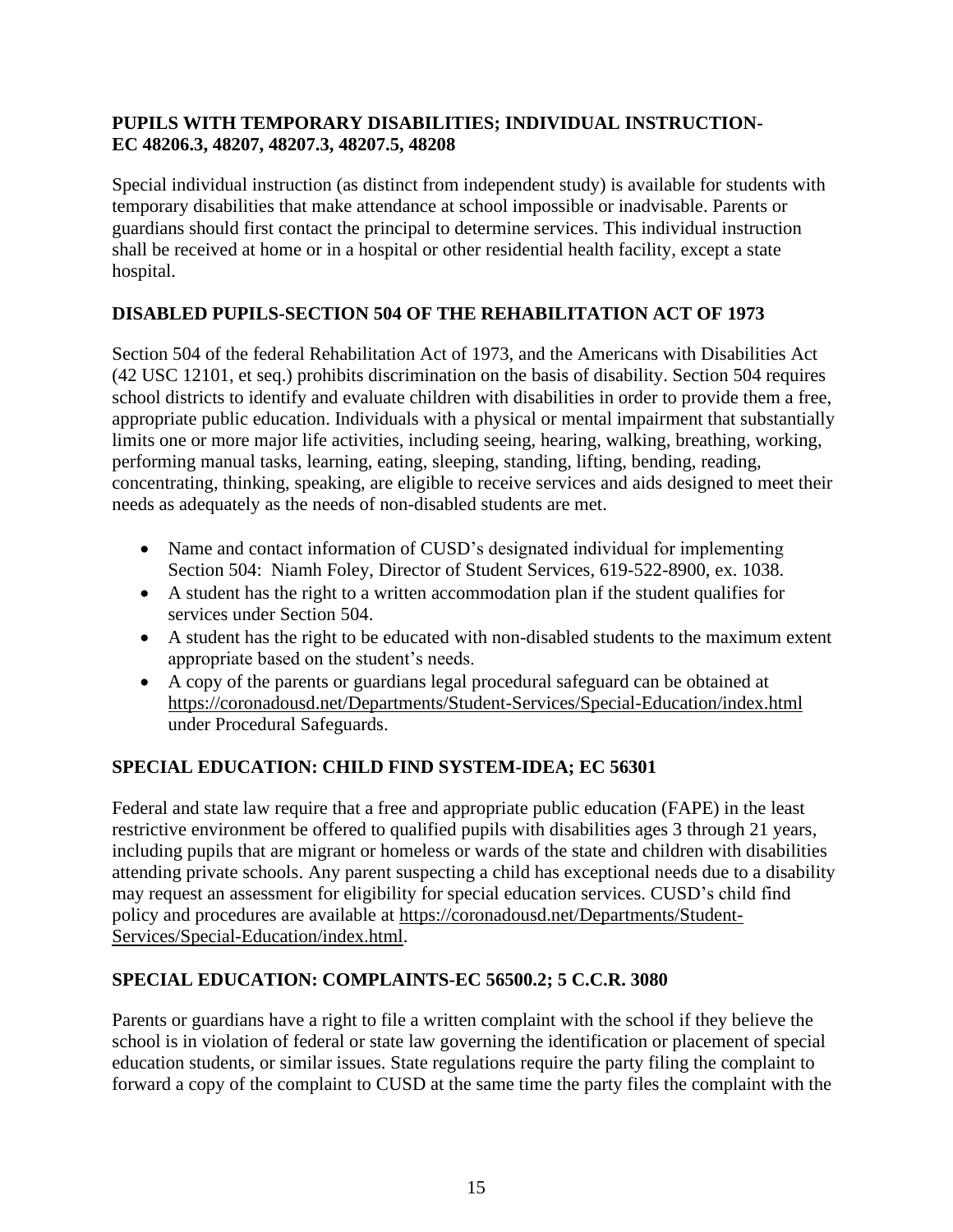California Department of Education. Procedures are available from your student's school principal.

## **SPECIAL EDUCATION: DUE PROCESS HEARINGS-EC 56502**

The State Superintendent is required to develop a model form to assist parents and guardians in filing requests for due process. Please visit [www.dgs.ca.gov/oah/SpecialEducation.aspx](http://www.dgs.ca.gov/oah/SpecialEducation.aspx) for the model form for parents that wish to initiate due process hearings relating to special education rights.

## **SPECIAL EDUCATION: INSPECTION OF RECORDS-EC 56043(n)**

Upon request, parents or guardians of children with exceptional needs may examine and receive copies of the student's records within five business days after a request is made and prior to any Individualized Education Program meeting, hearing or resolutions session regarding their child.

## **SPECIAL EDUCATION: NONPUBLIC, NONSECTARIAN SCHOOLS OR AGENCIES-EC 51225.2; 56365; 56366.1; 56366.4; 56366.10**

**NPSs/NPAs Training**: The NPA or NSP is required to document the training of staff who will have contact or interaction with students during the school day in the use of evidence-based practices and interventions specific to the unique behavioral needs of the NPS'/NPA's student population. The training must be provided within 30 days of enrollment for new staff, and annually to all staff who have contact with students during the school day. The training shall be selected and conducted by the NPS/NPA and must satisfy the following conditions:

- 1. Be conducted by persons licensed or certified in fields related to the evidence-based practices and interventions being taught
- 2. Be taught in a manner consistent with the development and implementation of individualized education programs; and
- 3. Be consistent with the requirements of Education Code relating to pupil restraint and seclusion

The content of the training shall include, but is not limited to, all the following:

- 1. Positive behavioral intervention and supports, including collection, analysis, and use of data to inform, plan and implement behavioral supports;
- 2. How to understand and address challenging behaviors, including evidence-based strategies for preventing those behaviors; and
- 3. Evidence-based interventions for reducing and replacing the challenging behaviors, including de-escalation techniques.

The LEA contracting with the NPS/NPA shall annually verify compliance with these training requirements and the NPS/NPA shall annually report to the California Department of Education ("CDE") this verification. Written records of the annual training shall be maintained and provided upon request.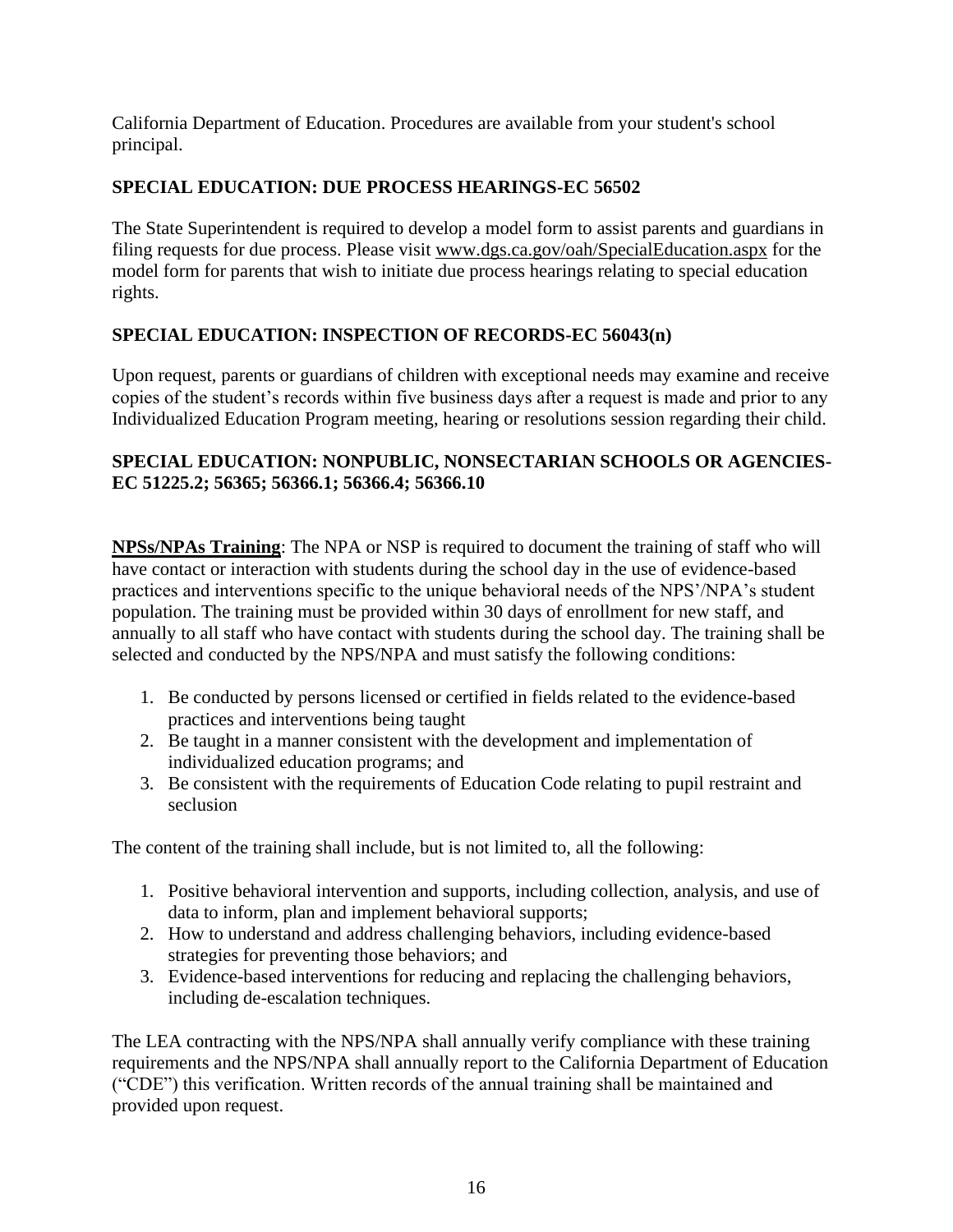**NPS/NPA Administrator Credential/License**: The NPS/NPA is required to document (in the application for certification with CDE) that the administrator of the NPS/NPA holds or is in the process of obtaining one of the following:

- 1. An administrative credential granted by an accredited postsecondary education institution and two years of experience with students with disabilities;
- 2. A pupil personal services credential and authorizes school counseling or psychology;
- 3. A license as a clinical social worker issued by the Board of Behavioral Sciences;
- 4. A license in psychology regulated by the Board of Psychology;
- 5. A master's degree issued by an accredited postsecondary institution in education, special education, psychology, counseling, behavioral analysis, social work, behavioral science, or rehabilitation;
- 6. A credential authorizing special education instruction and at least two years of experience teaching in special education before becoming an administrator;
- 7. A license as a marriage and family therapist certified by the Board of Behavioral **Sciences**
- 8. A license as an educational psychologist issued by the Board of Behavioral Sciences; or
- 9. A license as a professional clinical counselor issued by the Board of Behavioral Sciences

**NPS/NPA Notification of Law Enforcement Involvement**: An NPS/NPA is required to notify CDE and the LEA of any student involved incident at the NPS/NPA in which law enforcement was contacted. This notification shall be provided in writing no later than one business day after the incident occurred.

## **NPS/NPAs Qualified Individual to Implement a Behavioral Intervention Plan ("BIP"):** A

NPS serving students with significant behavioral needs or who have a BIP must have an individual onsite during school hours who is qualified and responsible for the design, planning and implementation of behavioral interventions to be certified by CDE.

**Requirements for School Districts**: For an NPS/NPA seeking initial certification, the school district is required to verify that the plan and timeline for the new training requirements are included in the master contract. For NPSs/NPAs not in existence as of January 1 immediately preceding a school year, the contracting school district must verify that the new training requirements are complied with 30 days following the commencement of the school year. The school district is required to submit verification to the Superintendent at that time.

A school district that enters into a master contract with an NPS/NPA school shall conduct, at minimum, the following:

1. An onsite visit to the NPS/NPA before placement of a pupil if the school district does not have any pupils enrolled at the school at the time of placement.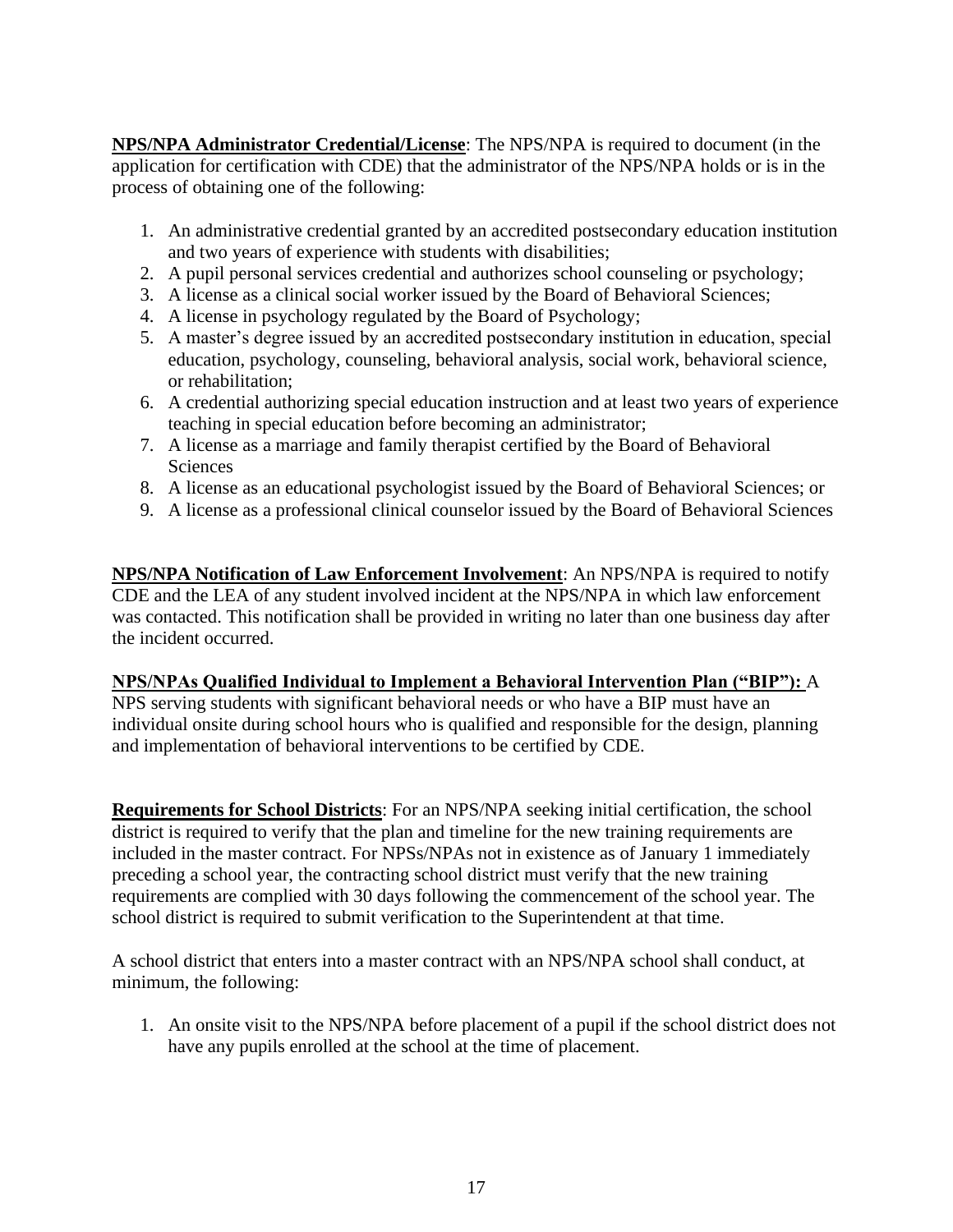- 2. At least one onsite monitoring visit during each school year to the NPS/NPA at which the school district has a pupil attending and with which it maintains a master contract. The monitoring visit shall include, but is not limited to:
	- a. A review of services provided to the pupil through the individual service agreement between the school district and NPS/NPA;
	- b. A review of progress the pupil is making toward the goals set forth in the pupil's Individualized Education Program;
	- c. A review of progress the pupil is making toward the goals set forth in the pupil's BIP if the pupil has a BIP;
	- d. An observation of the pupil during instruction; and
	- e. A walkthrough of the facility

The school district shall report the findings resulting from the monitoring visit to CDE within 60 days of the onsite visit. On or before June 30, 2020, CDE, shall, with input from special education local plan area administrators, create and publish criteria for reporting this information to the department.

## **PHYSICAL EXAMINATION; PARENT REFUSAL TO CONSENT-EC 49451, 49455; 20 U.S.C. § 1232h**

A parent or guardian may, by written statement filed annually, refuse to consent to the physical examination, including the vision, hearing and scoliosis screening, of his/her child; however, a child may be sent home if, for good reasons, the child is believed to be suffering from a recognized contagious or infectious disease. Schoolchildren are examined for vision, hearing, and curvature of the spine at selected grade levels. An opt-out form is included within this notification.

Include approximate dates during the school year when any non-emergency, physical examination or screening is scheduled that is 1) required as a condition of attendance; 2) administered by the school; and 3) is not necessary to protect the immediate health and safety of the pupil or other pupils.

Whenever there is good reason to believe the child is suffering from a recognized contagious or infectious disease, the child will be excluded from school attendance and is not be permitted to return until the school authorities are satisfied that any contagious or infectious disease does not exist. The notifications should include approximate dates during the school year when any nonemergency, physical examination or screening is scheduled, or expected to be scheduled, that is 1) required as a condition of attendance; 2) administered by the school; and 3) is not necessary to protect the immediate health and safety of the pupil or other pupils.

Education Code section 49455 requires a pupil's vision to be appraised by the school nurse or other authorized person during kindergarten or upon first enrollment or entry in a California school district of a pupil at an elementary school, and in grades 2, 5, and 8, unless a pupil's first entry or enrollment occurs in grade 4 or 7.

## **CHILD HEALTH AND DISABILITIES PREVENTION PROGRAM-HSC 124085, 124105**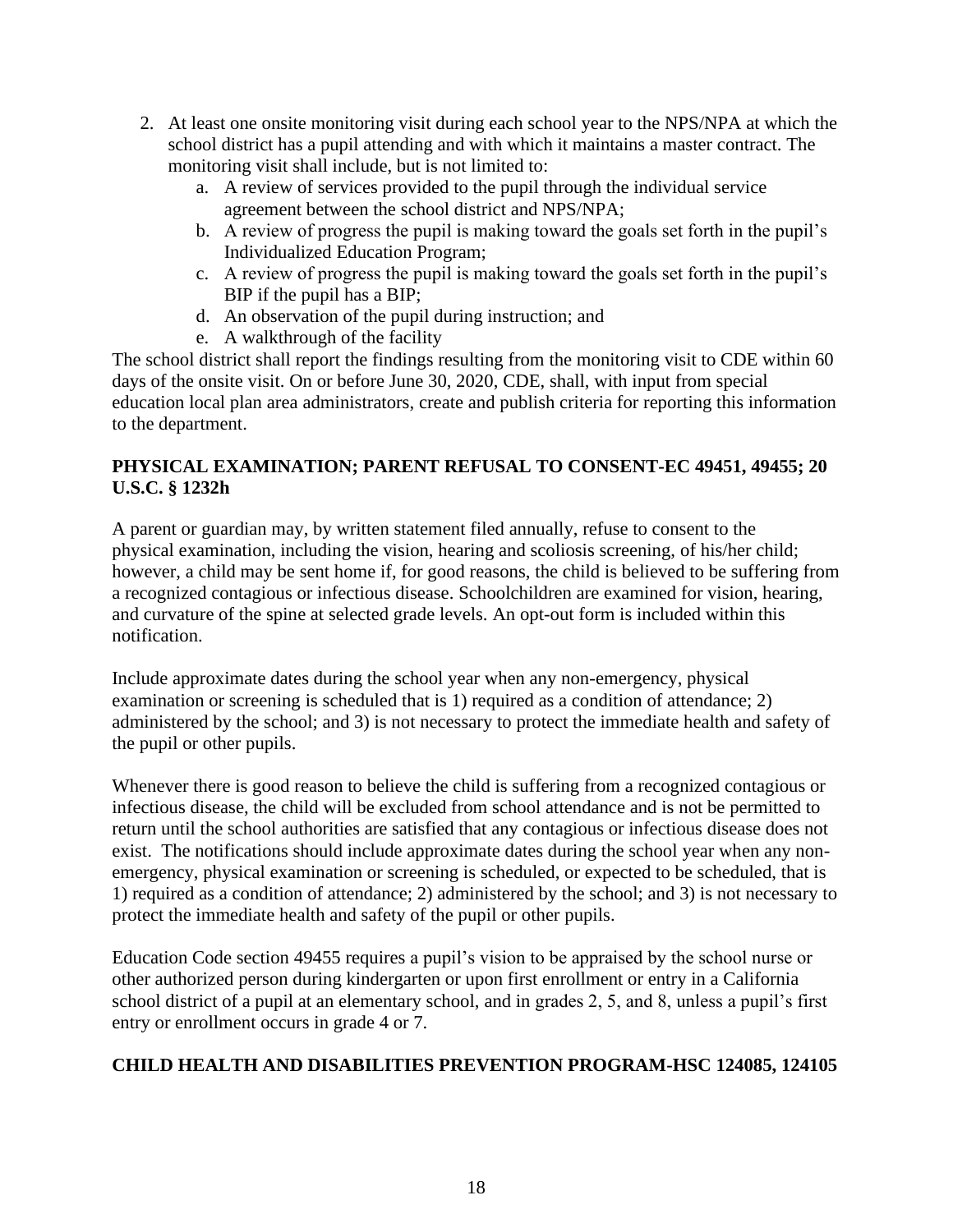Before a child enters first grade, his or her parents must obtain a waiver or health screening for the child and complete the provided certificate or sign a waiver. The screening should take place before (within the prior 6 months) or during the kindergarten year. Parents are encouraged to obtain health screening simultaneously with required immunizations. Parents may inquire in the school office about free health screenings for low-income children provided under the Child Health and Disabilities Prevention Program.

A first-grade pupil who has not provided either a certificate or a waiver on or before the 90th day after the pupil's entrance into the first grade must be excluded from school for up to five days based on the failure to comply or sign a waiver. School districts may exempt any pupil from the exclusion if, at least twice between the first day and the 90th day after the pupil's entrance into the first grade, CUSD has contacted the pupil's parent or guardian and the parent or guardian refuses to provide either a certificate or a waiver as specified in Section 124085. Parents or guardians are entitled to notification of the availability of free health screenings through the local health department.

#### **FOSTER YOUTH BILL OF RIGHTS-48645.7, 48850–48853.5, 49069.5, 51225.1, 51225.2; Welfare and Institutions Code (WIC) 16001.9**

"Pupil in foster care" means a child who has been removed from their home pursuant to Section 309 of the Welfare and Institutions Code ("WIC"), is the subject of a petition filed under Section 300 or 602 of the WIC or has been removed from their home and is the subject of a petition filed under WIC section 300 or 602.

When a juvenile court school pupil becomes entitled to a diploma pursuant to subdivision (d) of EC 48645.5, the county office of education shall notify the pupil, the person holding the right to make educational decisions for the pupil, and the pupil's social worker or probation officer of all of the following:

(A) The pupil's right to a diploma pursuant to subdivision (d) of Section 48645.5.

(B) How taking coursework and other requirements adopted by the governing board of the county office of education or continuing education upon release from the juvenile detention facility will affect the pupil's ability to gain admission to a postsecondary educational institution.

(C) Information about transfer opportunities available through the California Community Colleges.

(D) The pupil's or the education rights holder's, as applicable, option to allow the pupil to defer or decline the diploma and take additional coursework pursuant to paragraph (2) of subdivision (b) or subdivision (c) of EC 48645.7.

A pupil in foster care who is placed in a licensed children's institution or foster family home shall attend programs operated by the local educational agency in which that licensed children's institution or foster family home is located, unless one of the following applies: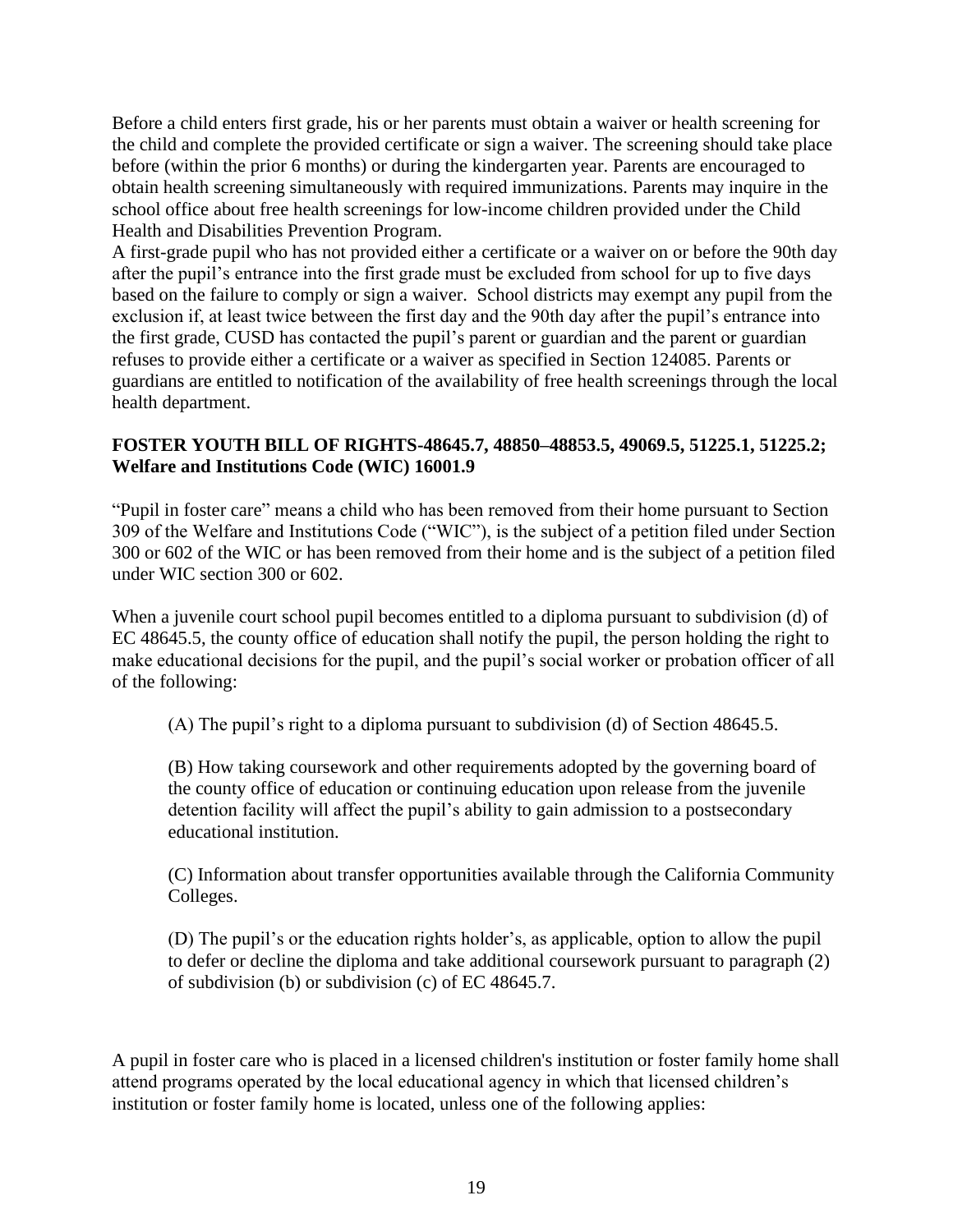- 1. The pupil is entitled to remain in their school of origin;
- 2. The pupil has an individualized education program requiring placement in a nonpublic, nonsectarian school, or in another local educational agency.
- 3. The parent or guardian, or other person holding the right to make educational decisions for the pupil pursuant to Section 361 or 726 of the WIC or Section 56055 ("educational rights holder"), determines that it is in the best interests of the pupil to be placed in another educational program and has submitted a written statement to the local educational agency that they have made that determination. This statement shall include a declaration that the parent, guardian, or educational rights holder is aware of all of the following:
	- a. The pupil has a right to attend a regular public school in the least restrictive environment.
	- b. The alternate education program is a special education program, if applicable.
	- c. The decision to unilaterally remove the pupil from the regular public school and to place the pupil in an alternate education program may not be financed by the local educational agency.
	- d. Any attempt to seek reimbursement for the alternate education program may be at the expense of the parent, guardian, or educational rights holder.

The parent or guardian, or educational rights holder shall first consider placement in the regular public school before deciding to place the pupil in foster care in a juvenile court school, a community school, or another alternative educational setting.

A pupil in foster care may still be subject to expulsion under applicable law and board policy.

Pupils in foster care are subject to other laws governing the educational placement in a juvenile court school, of a pupil detained in a county juvenile hall, or committed to a county juvenile ranch, camp, forestry camp, or regional facility, notwithstanding the rights contained in this notice.

Children in foster care living in emergency shelters (as referenced in the federal McKinney-Vento Homeless Assistance Act (42 U.S.C. Sec. 11301, et seq.)), may receive educational services at the emergency shelter as necessary for short periods of time for either of the following reasons:

- 1. For health and safety emergencies.
- 2. To provide temporary, special, and supplementary services to meet the child's unique needs if a decision regarding whether it is in the child's best interests to attend the school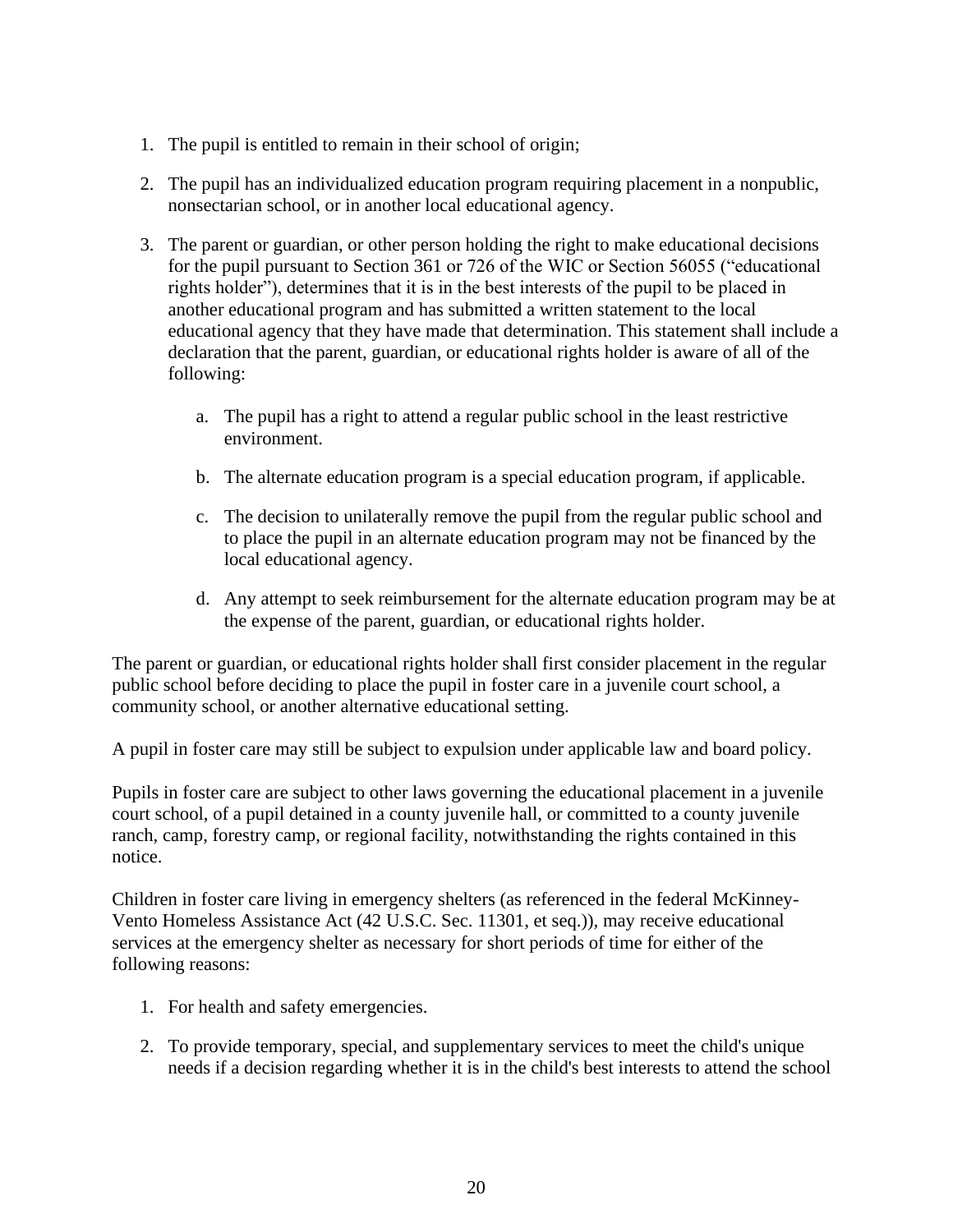of origin cannot be made promptly, it is not practical to transport the child to the school of origin, and the child would otherwise not receive educational services.

The educational services may be provided at the shelter pending a determination by the educational rights holder regarding the educational placement of the child.

All educational and school placement decisions shall be made to ensure that the child is placed in the least restrictive educational programs and has access to academic resources, services, and extracurricular and enrichment activities that are available to all pupils. In all instances, educational and school placement decisions shall be based on the best interests of the child.

CUSD has designated Niamh Foley, Director of Students Services, as the educational liaison for pupils in foster care. The role of educational liaison is advisory with respect to placement decisions and determination of school of origin and does not supersede the role of the parent or guardian retaining educational rights, a responsible adult appointed by the court, a surrogate parent or a foster parent exercising their legal rights with respect to the education of the child in foster care. The educational liaison serves the following roles:

- 1. Ensures and facilitates proper educational placement, enrollment in school, and checkout from school for children in foster care;
- 2. Assists children in foster care when transferring from one school to another school or from one school district to another school district in ensuring proper transfer of credits, records, and grades.
- 3. When designated by the Superintendent, notifies a child in foster care's attorney and child welfare agency representative(s) of pending disciplinary proceedings and pending manifestation determination proceedings if they are also eligible to receive special education and related services under the IDEA.

At the initial detention or placement by the Juvenile Court, or any subsequent change in placement of a child in foster care by the Court, the local educational agency serving the child shall allow them to continue their education in the school of origin for the duration of the jurisdiction of the court. If the jurisdiction of the court is terminated prior to the end of the academic year:

- 1. Former children in foster care in grades kindergarten, or 1 to 8, inclusive, shall be allowed to continue their education in the school of origin through the duration of the academic year;
- 2. Former children in foster care in high school shall be allowed to continue their education in the school of origin through graduation;
- 3. Transportation is not required unless the former child in foster care has an IEP and the IEP team determines transportation is a necessary related service, required by the unique educational needs of the pupil in order to benefit from their special education program. Transportation may be provided at the local educational agency's discretion. The rights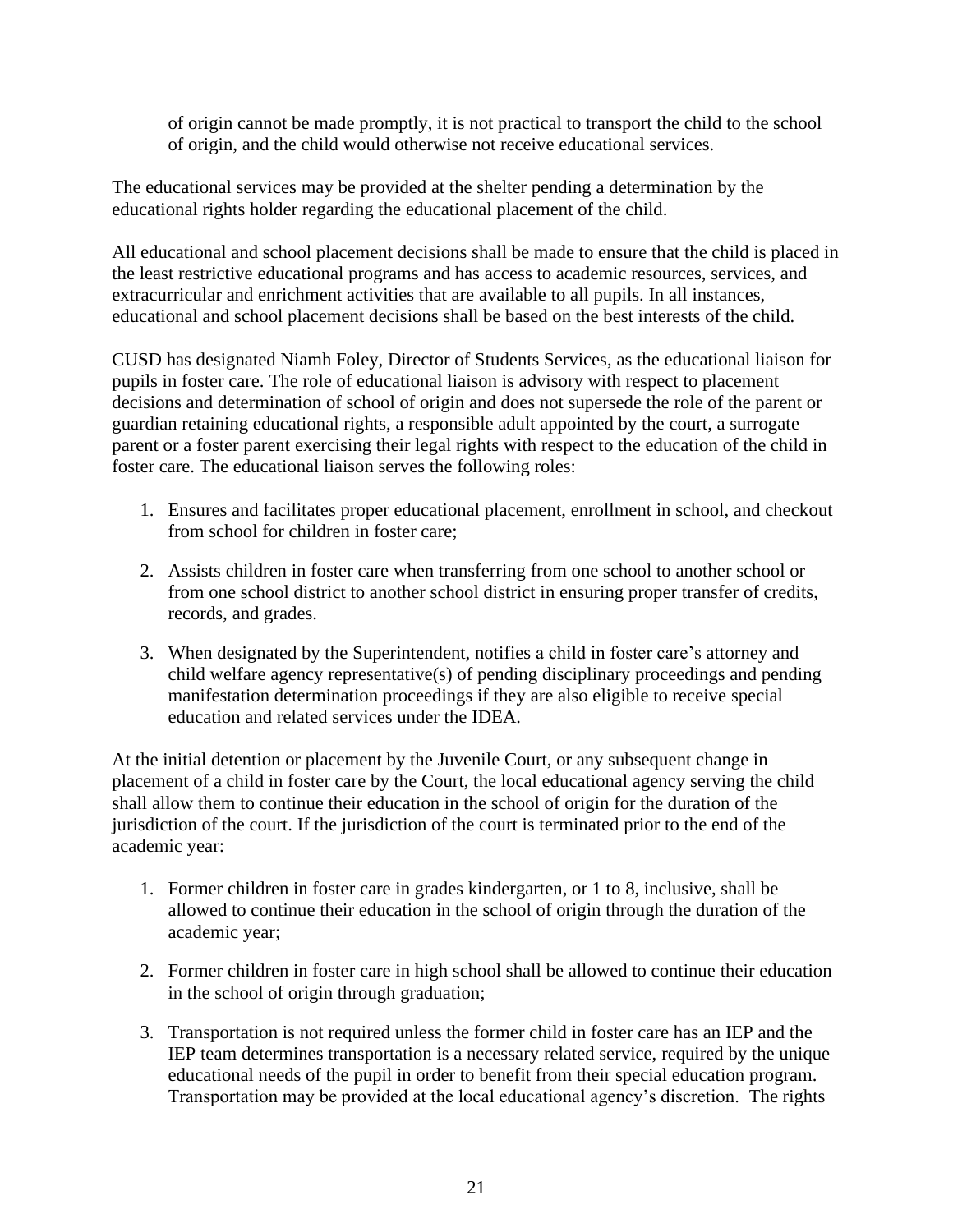of these youth do not supersede any other law governing special education for eligible children in foster care.

4. To ensure that children in foster care have the benefit of matriculating with their peers in accordance with the established feeder patterns of school districts, if a child in foster care is transitioning between school grade levels, they shall be allowed to continue in the school district of origin in the same attendance area, or, if they are transitioning to a middle school or high school, and the school designated for matriculation is in another school district, to the school designated for matriculation in that school district

Juvenile court school students continue to have the right to a diploma upon completion of state graduation requirements. Students have the additional right to defer the granting of that diploma until release, at which time they can also decline the issuance of a diploma for the purpose of reenrolling in their home school for further study. When a juvenile court school student becomes entitled to a diploma for meeting state graduation requirements, the County Office of Education must provide the student (or the educational rights holder if the student is not yet 18) and the student's social worker or probation officer information regarding of the following:

The student's right to a diploma;

How taking coursework and other requirements adopted by the COE or continuing education upon release will affect the student's ability to gain college admission;

Transfer opportunities available through California community colleges; and

The student's or the education rights holder's option to allow the student to defer or decline the diploma and take additional coursework.

In consultation with the child in foster care and educational rights holder, the educational liaison may recommend that they waive their right to attend the school of origin and enroll in a public school within their attendance area. The educational liaison's recommendation must be accompanied by a written explanation for the basis of the recommendation and how it serves the child in foster care's best interests.

- 1. If the educational liaison, child in foster care, and educational rights holder agree it is in the best interest of the child to waive their right to attend the school of origin and attend the recommended school, the child in foster care shall immediately be enrolled within the recommended school.
- 2. The recommended school shall immediately enroll the child in foster care regardless of any outstanding fees, fines, textbooks, or moneys due to any previous schools of attendance or if the child in foster care is unable to produce clothing or records normally required for enrollment, such as previous academic records, medical records, including proof of immunization, proof of residency or other documentation.
- 3. Within two business days of the request for enrollment, the educational liaison for the new school shall contact the school last attended by the child in foster care to obtain all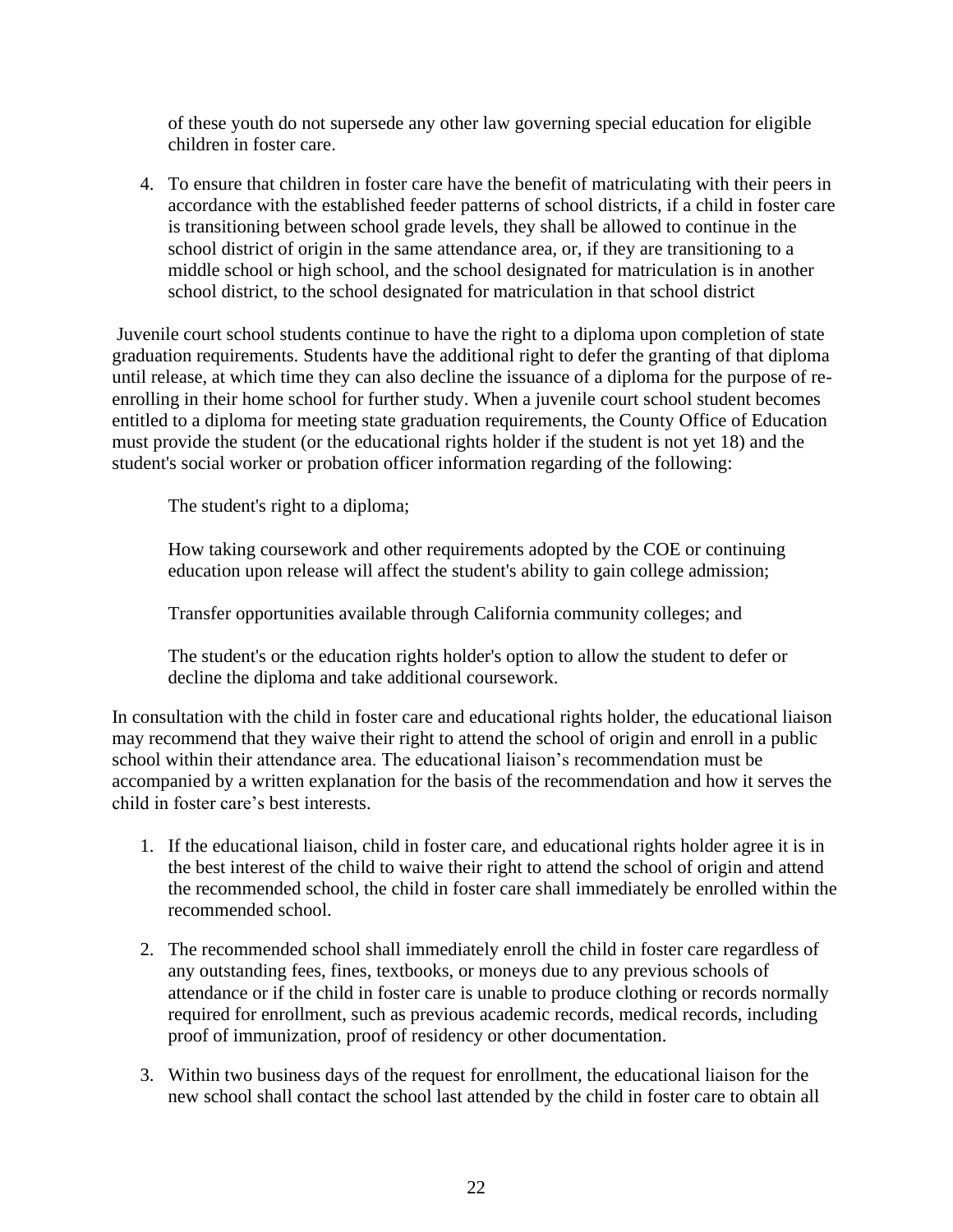academic and other records. The last school attended by the child in foster care shall provide all required records to the new school regardless of any outstanding fees, fines, textbooks, or other items or moneys owed to the school last attended. The educational liaison for the school last attended shall provide a complete copy of their education record to the new school within two business days of receiving the request.

If any dispute arises as to the school placement of a pupil under this section, the pupil has the right to remain in their school of origin, pending resolution of the dispute.

"School of origin" means the school that the child in foster care attended when permanently housed or the school in which the child in foster care was last enrolled. If the school the child in foster care attended when permanently housed is different from the school in which they were last enrolled, or if there is some other school that they attended with which they are connected and that the they attended within the immediately preceding 15 months, the educational liaison, in consultation with, and with the agreement of, the child and the educational rights holder, shall determine, in the best interests of the child, the school that shall be deemed the school of origin.

If the child in foster care is absent from school due to a decision by a court or placing agency to change their placement, the grades and credits of the child in foster care will be calculated as of the date they left school and no lowering of grades will occur as a result of the absence of the child under these circumstances. If the child in foster care is absent from school due to a verified court appearance or related court ordered activity, no lowering of their grades will occur as a result of the absence of the pupil under these circumstances.

A child in foster care or a pupil who is a homeless youth who transfers between schools any time after the completion of the pupil's second year of high school shall be exempt from all coursework and other graduation requirements adopted by the governing board of the local educational agency that are in addition to the statewide coursework requirements, unless the local educational agency makes a finding that they are reasonably able to complete the local educational agency's graduation requirements in time to graduate from high school by the end of the pupil's fourth year of high school.

Within 30 days of the child's transfer into a school, the local educational agency should determine whether a child in foster care or a pupil who is a homeless youth is reasonably able to complete the local educational agency's graduation requirements within the pupil's fifth year of high school. If the pupil is reasonably able to complete the local educational agency's graduation requirements within a fifth year of high school, the local educational agency shall do all of the following:

- 1. Inform the pupil of their option to remain in school for a fifth year to complete the local educational agency's graduation requirements.
- 2. Inform the pupil, and the educational rights holder, about how remaining in school for a fifth year to complete the local educational agency's graduation requirements will affect the pupil's ability to gain admission to a postsecondary educational institution.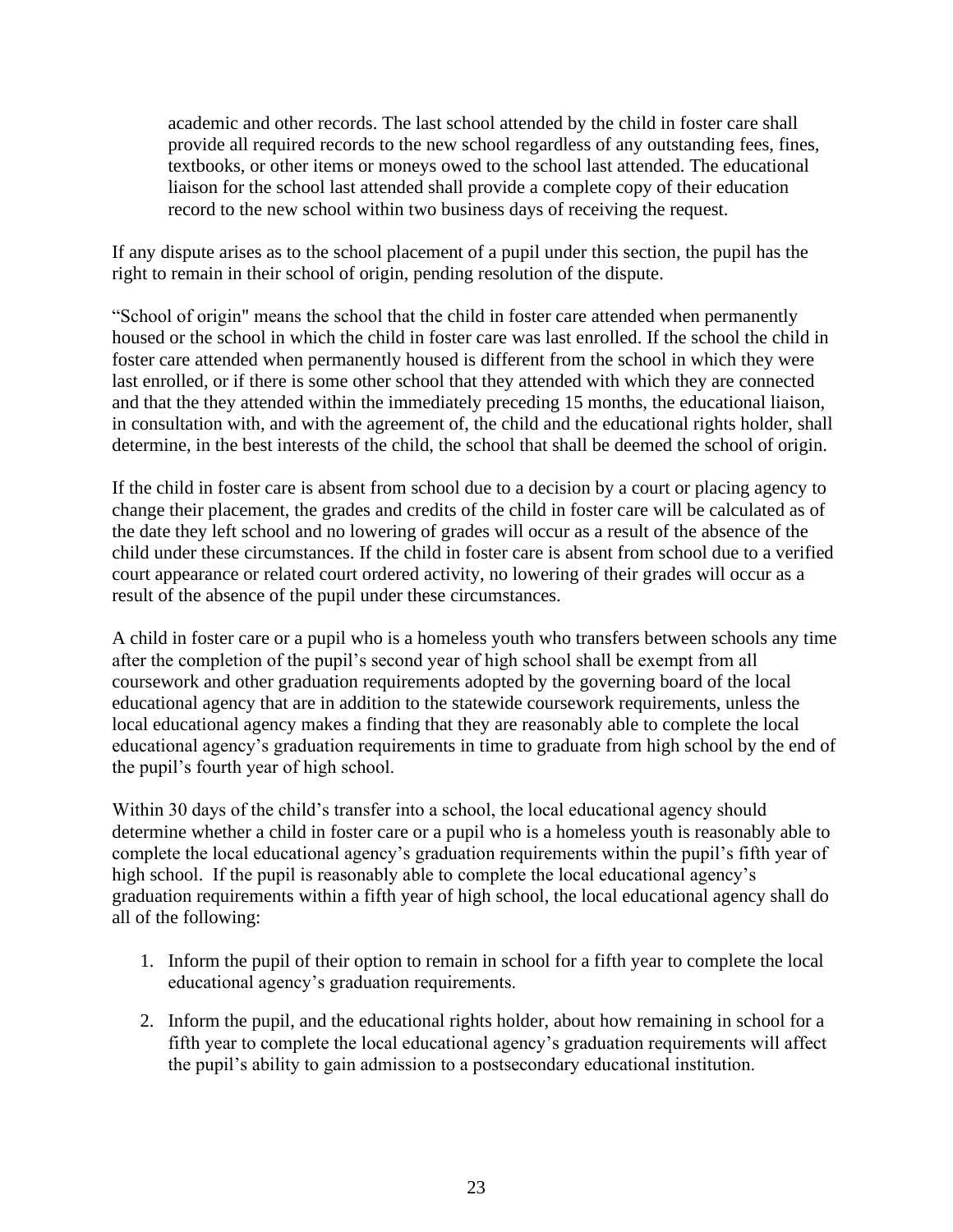- 3. Provide information to the pupil about transfer opportunities available through the California Community Colleges.
- 4. Permit the pupil to stay in school for a fifth year to complete the local educational agency's graduation requirements upon agreement with the pupil, if the pupil is 18 years of age or older, or, if the pupil is under 18 years of age, upon agreement with the educational rights holder.

If the local educational agency fails to provide timely notice of the exemption, the pupil shall be eligible for the exemption, once notified, even if that notification occurs after the termination of the court's jurisdiction of the pupil or after the pupil is no longer considered homeless.

If a child in foster care or a pupil who is a homeless youth is exempt from local graduation requirements pursuant to this section and completes the statewide coursework requirements before the end of their fourth year of high school and that pupil would otherwise be entitled to remain in attendance at the school, a school or local educational agency shall not require or request that the pupil graduate before the end of their fourth year of high school, nor shall they be required to accept the exemption or be denied enrollment in courses for which they are otherwise eligible.

If a child in foster care or a pupil who is a homeless youth is not exempt from local graduation requirements or has previously declined the exemption pursuant to this section, a local educational agency shall exempt the pupil at any time if an exemption is requested by the pupil and the pupil qualifies for the exemption. The exemption shall apply after termination of the court's jurisdiction or after the pupil is no longer considered homeless.

A transfer shall not be requested solely to qualify for an exemption under this section.

The local educational agency shall accept coursework satisfactorily completed by a child in foster care or a pupil who is a homeless youth while attending another public school, a juvenile court school, or a nonpublic, nonsectarian school even if the pupil did not complete the entire course and issue that pupil full or partial credit for the coursework completed.

The local educational agency may not require a child in foster care or pupil who is a homeless youth to retake a course if the pupil has satisfactorily completed the entire course in a public school, a juvenile court school, or a nonpublic, nonsectarian school. If the pupil did not complete the entire course, the local educational agency may not require the pupil to retake the portion of the course the pupil completed unless the local educational agency in consultation with the educational rights holder, finds that the pupil is reasonably able to complete the requirements in time to graduate from high school. When partial credit is awarded in a particular course, the child in foster care or pupil who is a homeless youth shall be enrolled in the same or equivalent course, if applicable, so that the pupil may continue and complete the entire course. The pupil shall not be prevented from taking or retaking a course to meet eligibility requirements for admission to the California State University or University of California.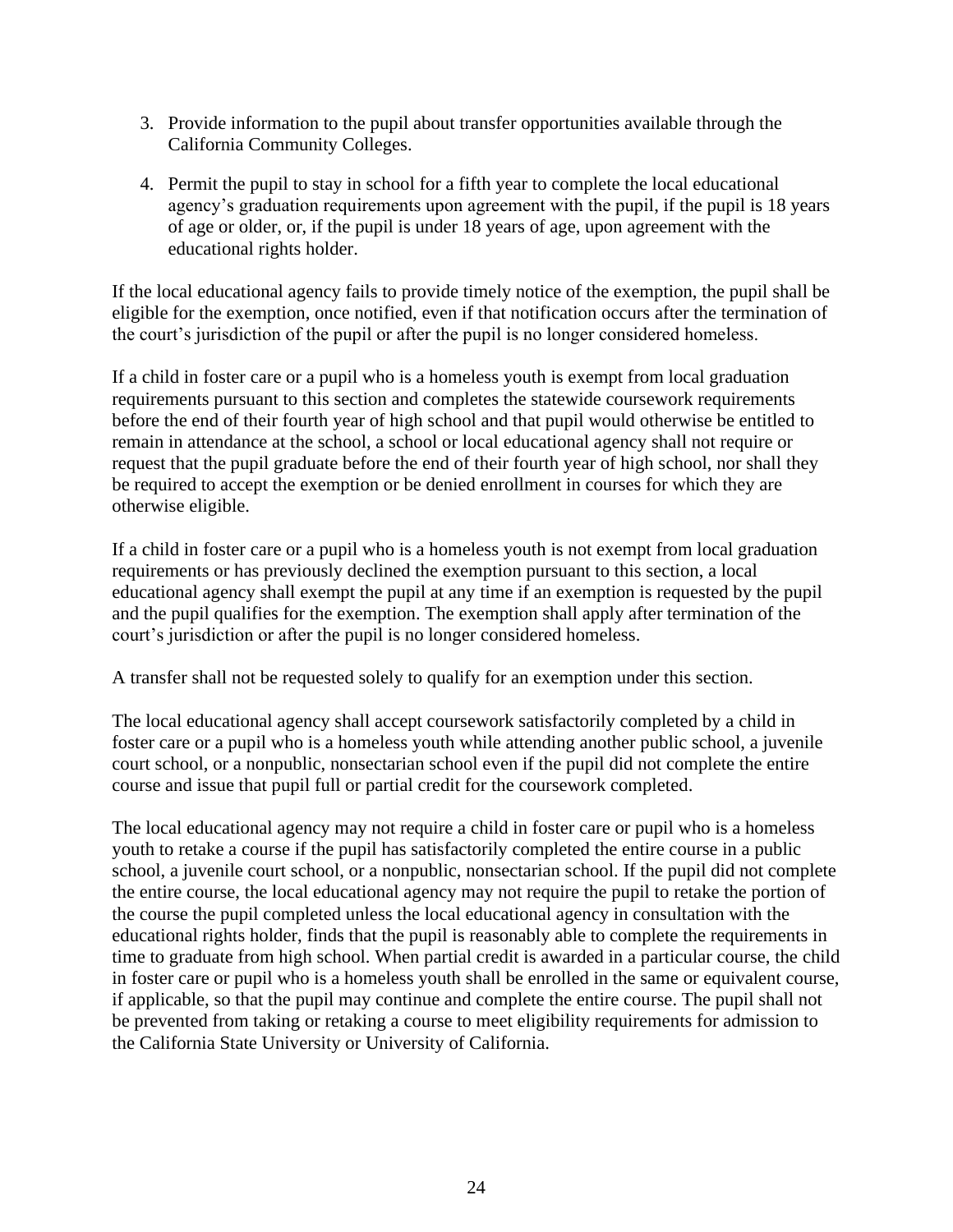A complaint of noncompliance with the requirements of this section may be filed with the local educational agency under the Uniform Complaint Procedures set forth in Chapter 5.1 (commencing with Section 4600) of Division 1 of Title 5 of the California Code of Regulations.

A complainant not satisfied with the decision of a local educational agency may appeal the decision to the CDE and shall receive a written decision regarding the appeal within 60 days of the CDE's receipt of the appeal.

If a local educational agency finds merit in a complaint, or the Superintendent finds merit in an appeal, the local educational agency shall provide a remedy to the affected pupil.

## **CHILDREN OF MILITARY FAMILIES AND OTHER PROTECTED PUPILS-EC 49700–49703, 51225.1, 51225.2**

A pupil who is a "child of a military family" is defined as school-aged child or children, enrolled in kindergarten through twelfth grade, in the household of an active-duty member. "Active duty" means full-time status in the active uniformed service of the United States, including member of the National Guard and Reserve on active-duty orders pursuant to 10 U.S.C. sections 1209 and 1211.

Children of military families who transfer between schools any time after the completion of the pupil's second year of high school shall be exempt from all coursework and other graduation requirements adopted by the governing board of the local educational agency that are in addition to the statewide coursework requirements, unless the local educational agency makes a finding that the child of a military family is reasonably able to complete the local educational agency's graduation requirements in time to graduate from high school by the end of the pupil's fourth year of high school.

Within 30 days of the child of a military family's transfer into a school, the local educational agency should determine whether the child of a military family is reasonably able to complete the local educational agency's graduation requirements within the pupil's fifth year of high school. If the pupil is reasonably able to complete the local educational agency's graduation requirements within a fifth year of high school, the local educational agency shall do all of the following:

- 1. Inform the pupil of his or her option to remain in school for a fifth year to complete the local educational agency's graduation requirements.
- 2. Inform the pupil, and the educational rights holder, about how remaining in school for a fifth year to complete the local educational agency's graduation requirements will affect the pupil's ability to gain admission to a postsecondary educational institution.
- 3. Provide information to the pupil about transfer opportunities available through the California Community Colleges.
- 4. Permit the pupil to stay in school for a fifth year to complete the local educational agency's graduation requirements upon agreement with the pupil, if the pupil is 18 years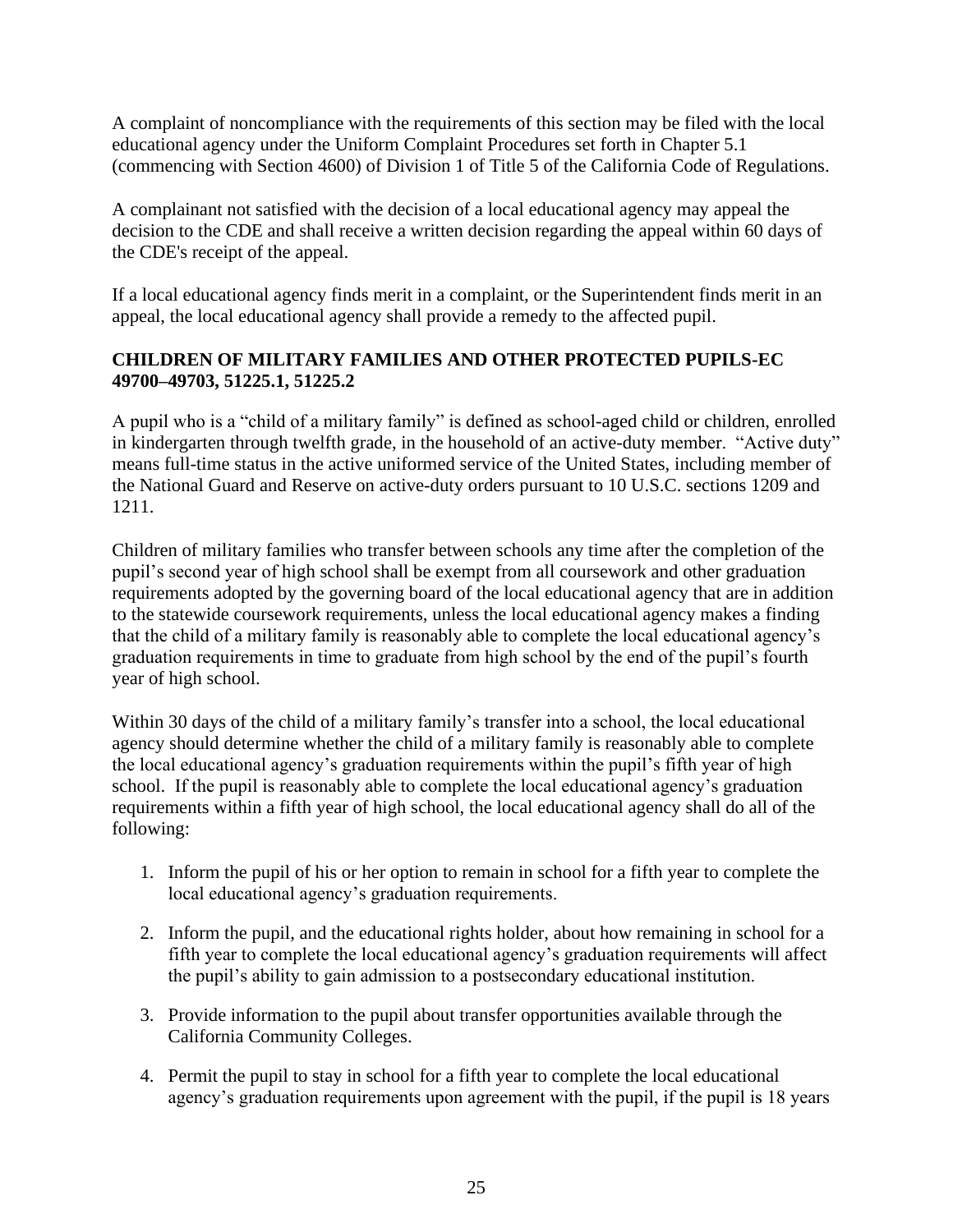of age or older, or, if the pupil is under 18 years of age, upon agreement with the educational rights holder.

Within 30 calendar days of the date that a pupil who is a child of a military family who may qualify for the exemption from local graduation requirements transfers into a school, the school district shall notify the pupil and the pupil's parent or guardian of the availability of the exemption and whether the pupil qualifies for an exemption.

If the District fails to provide timely notice, the pupil shall be eligible for the exemption from local graduation requirements, even if that notification occurs after the pupil no longer meets the definition of "a child of a military family."

If a child of a military family is exempt from local graduation requirements pursuant to this section and completes the statewide coursework requirements before the end of his or her fourth year of high school and that pupil would otherwise be entitled to remain in attendance at the school, a school or local educational agency shall not require or request that the pupil graduate before the end of his or her fourth year of high school, nor shall the child of a military family be required to accept the exemption or be denied enrollment in courses for which they are otherwise eligible.

If a child of a military family is not exempt from local graduation requirements or has previously declined the exemption pursuant to this section, a local educational agency shall exempt the pupil at any time if an exemption is requested by the pupil and the pupil qualifies for the exemption. The exemption shall apply after the pupil no longer meets the definition of "a child of a military family" while the pupil is enrolled in school or if the pupil transfers to another school or school district.

A school district shall not require, and a parent or guardian shall not request a child of a military family to transfer schools solely to qualify the pupil for an exemption under this section.

The local educational agency shall accept coursework satisfactorily completed by a pupil who is a child of a military family while attending another public school (including schools operated by the United States Department of Defense), a juvenile court school, or a nonpublic, nonsectarian school or agency even if the pupil did not complete the entire course and issue that pupil full or partial credit for the coursework completed.

The local educational agency may not require a child of a military family to retake a course if the pupil has satisfactorily completed the entire course in a public school, a juvenile court school, or a nonpublic, nonsectarian school or agency. If the pupil did not complete the entire course, the local educational agency may not require the pupil to retake the portion of the course the pupil completed unless the local educational agency in consultation with the educational rights holder, finds that the pupil is reasonably able to complete the requirements in time to graduate from high school. When partial credit is awarded in a particular course, the child of a military family shall be enrolled in the same or equivalent course, if applicable, so that the pupil may continue and complete the entire course. The pupil shall not be prevented from taking or retaking a course to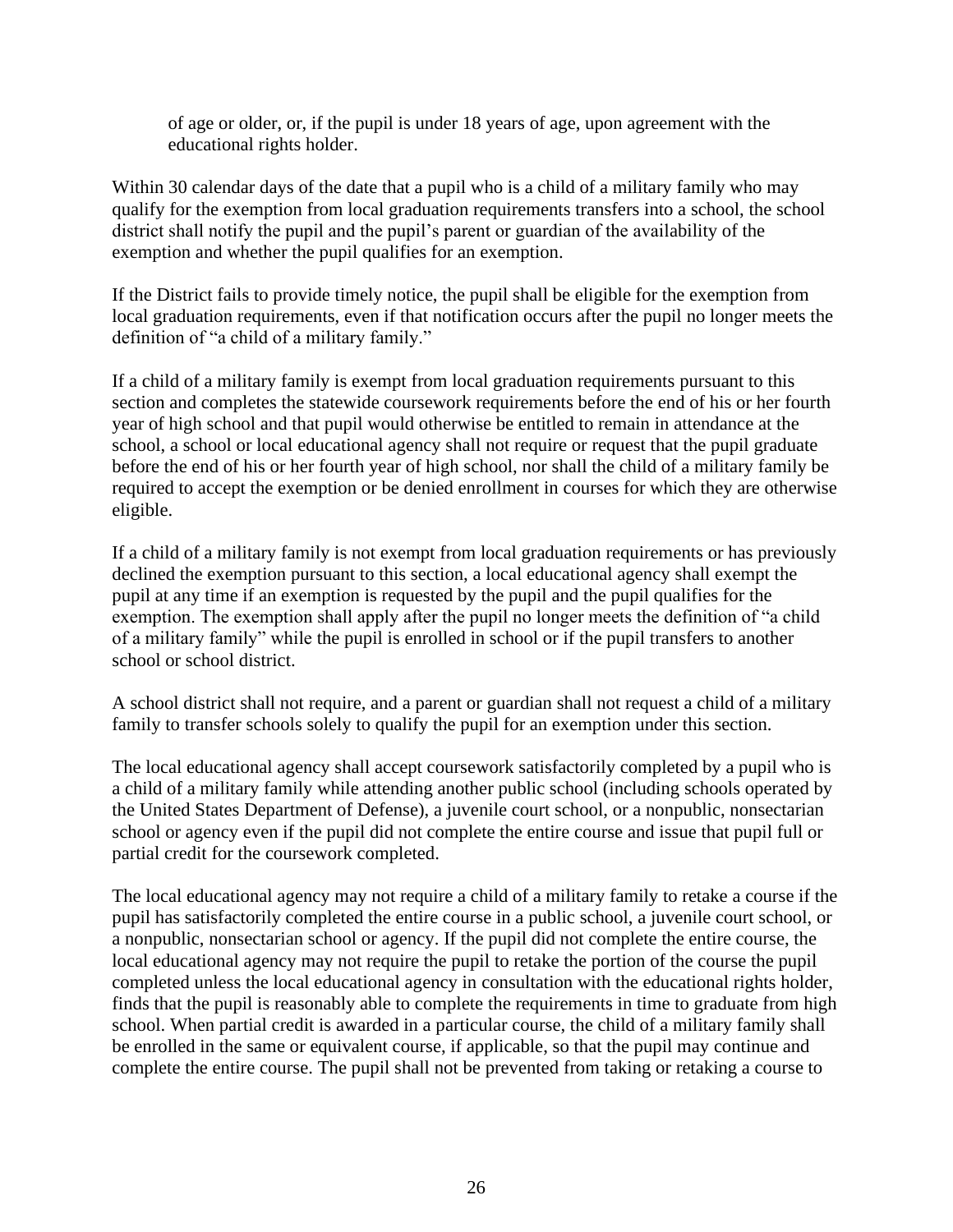meet eligibility requirements for admission to the California State University or University of California.

A complaint of noncompliance with the requirements of this section may be filed with the local educational agency under the Uniform Complaint Procedures set forth in Chapter 5.1 (commencing with Section 4600) of Division 1 of Title 5 of the California Code of Regulations.

A complainant not satisfied with the decision of a local educational agency may appeal the decision to the CDE and shall receive a written decision regarding the appeal within 60 days of the CDE's receipt of the appeal.

If a local educational agency finds merit in a complaint, or the Superintendent finds merit in an appeal, the local educational agency shall provide a remedy to the affected pupil.

The above protections shall also apply to pupils in foster care, pupils who are homeless, former juvenile court school pupils, migratory children, and pupils participating in a newcomer program, as defined in Education Code section 51225.2(a).

## **ASBESTOS-40 C.F.R. 763.93**

CUSD has a current management plan for asbestos containing materials for all district portables. The plan is available for inspection at the CUSD Maintenance and Operations office at 705 Seventh Ave, Coronado, CA 92118, during normal business hours.

## **USE OF PESTICIDES-EC 17611.5, 17612, 48980.3**

The name of all pesticides products expected to be applied at the school facilities during the upcoming year can be found at [https://coronadousd.net/Departments/Facilities-Operations--](https://coronadousd.net/Departments/Facilities-Operations--Maintenance/index.html) [Maintenance/index.html.](https://coronadousd.net/Departments/Facilities-Operations--Maintenance/index.html) Persons wishing to be notified in advance of individual pesticide applications may register with CUSD for that purpose. To register, complete the 2022-23 Annual Pesticide Notification Request, which is included in this document, and return it to your school site. Additional information on pesticides is made available by the Department of Pesticide Regulation at [www.cdpr.ca.gov.](http://www.cdpr.ca.gov/)

## **SCHOOL BUS AND PASSENGER SAFETY-EC 39831.5**

All pupils in prekindergarten, kindergarten, and grades 1 to 12, inclusive, in public or private school who are transported in a school bus or school pupil activity bus shall receive instruction in school bus emergency procedures and passenger safety. Bus safety regulations, including a list of school bus stops near each pupil's home, general rules of conduct at school bus loading zones, red light crossing instructions, school bus danger zone, and walking to and from school bus stops, can be found online at [https://coronadousd.net/Parents--Students-/Student-](https://coronadousd.net/Parents--Students-/Student-Safety/index.html)[Safety/index.html.](https://coronadousd.net/Parents--Students-/Student-Safety/index.html)

All pupils in prekindergarten, kindergarten, and grades 1 to 8, inclusive, who receive home-toschool transportation shall receive safety instruction that includes, but is not limited to, proper loading and unloading procedures, including escorting by the driver, how to safely cross the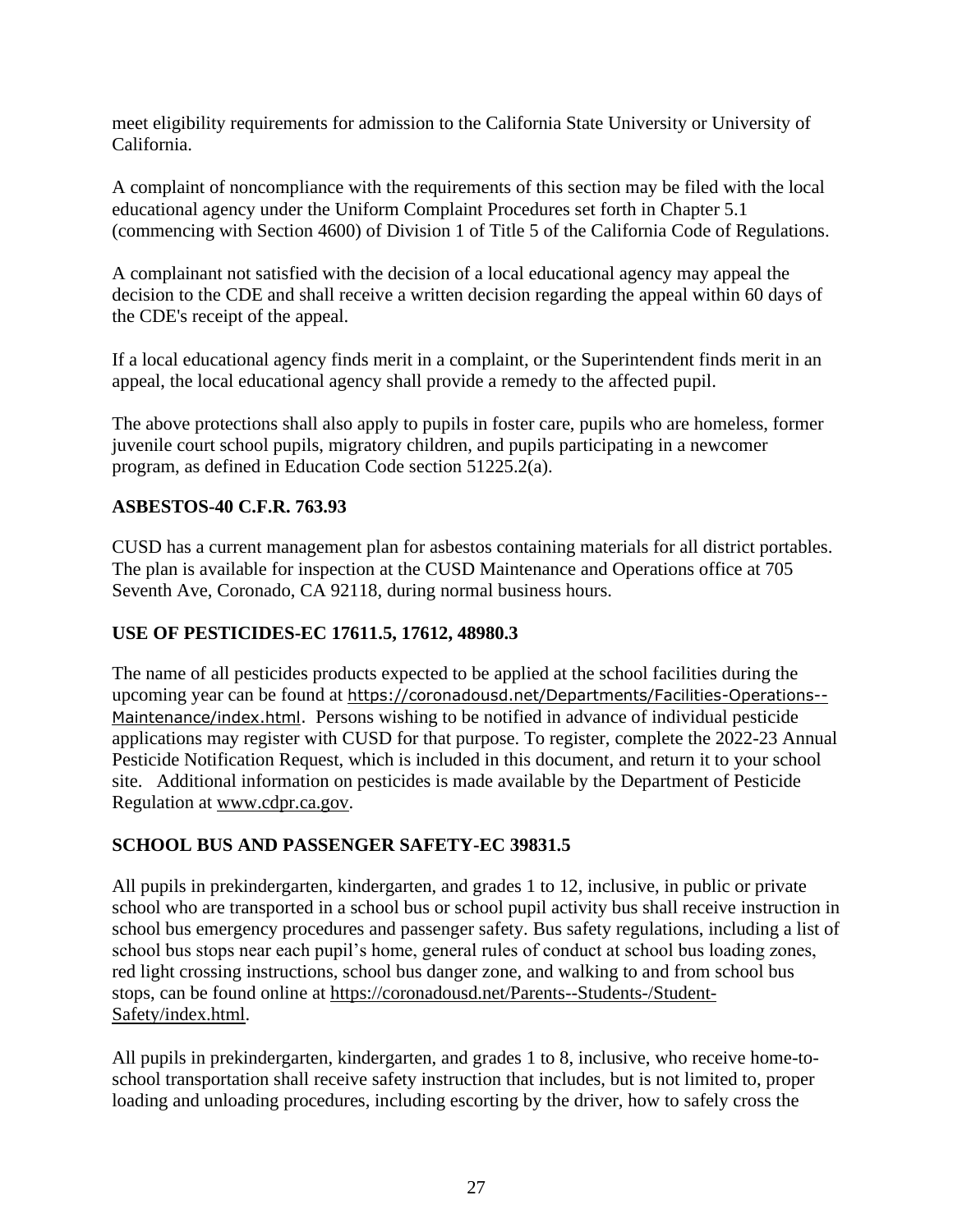street, highway, or private road, instruction on the use of passenger restraint systems, as described in paragraph (3), proper passenger conduct, bus evacuation, and location of emergency equipment. Instruction also may include responsibilities of passengers seated next to an emergency exit. As part of the instruction, pupils shall evacuate the school bus through emergency exit doors.

Instruction on the use of passenger restraint systems, when a passenger restraint system is installed, shall include, but not be limited to, all of the following: proper fastening and release of the passenger restraint system; acceptable placement of passenger restraint systems on pupils; times at which the passenger restraint systems should be fastened and released; and acceptable placement of the passenger restraint systems when not in use.

## **WILLIAMS COMPLAINT POLICY AND PROCEDURES-EC 35186**

CUSD has adopted a uniform complaint process to help identify and resolve deficiencies related to instructional materials, emergency or urgent facilities conditions that pose a threat to the health and safety of pupils or staff and teacher vacancy or mis-assignment. Notice of the complaint process and the location at which to obtain a complaint form is posted in all classrooms.

## **NOTICE OF ALTERNATIVE SCHOOLS-EC 58501**

"California State law authorizes all school districts to provide for alternative schools. The Education Code defines alternative school as a school or separate class group within a school, which is operated in a manner designed to:

- Maximize the opportunity for students to develop the positive values of self-reliance, initiative, kindness, spontaneity, resourcefulness, courage, creativity, responsibility, and joy.
- Recognize that the best learning takes place when the student learns because of his desire to learn.
- Maintain a learning situation maximizing student self-motivation and encouraging the student in his own time to follow his own interests. These interests may result in whole or in part from a presentation by his teachers of choices of learning projects.
- Maximize the opportunity for teachers, parents, and students to cooperatively develop the learning process and its subject matter. This opportunity shall be a continuous, permanent process.
- Maximize the opportunity for the students, teachers, and parents to continuously react to the changing world, including but not limited to the community in which the school is located.

In the event any parent, pupil, or teacher is interested in further information concerning alternative schools, the *County Superintendent of Schools, the administrative office of this district, and the principal's office in each attendance unit have copies of the law available for*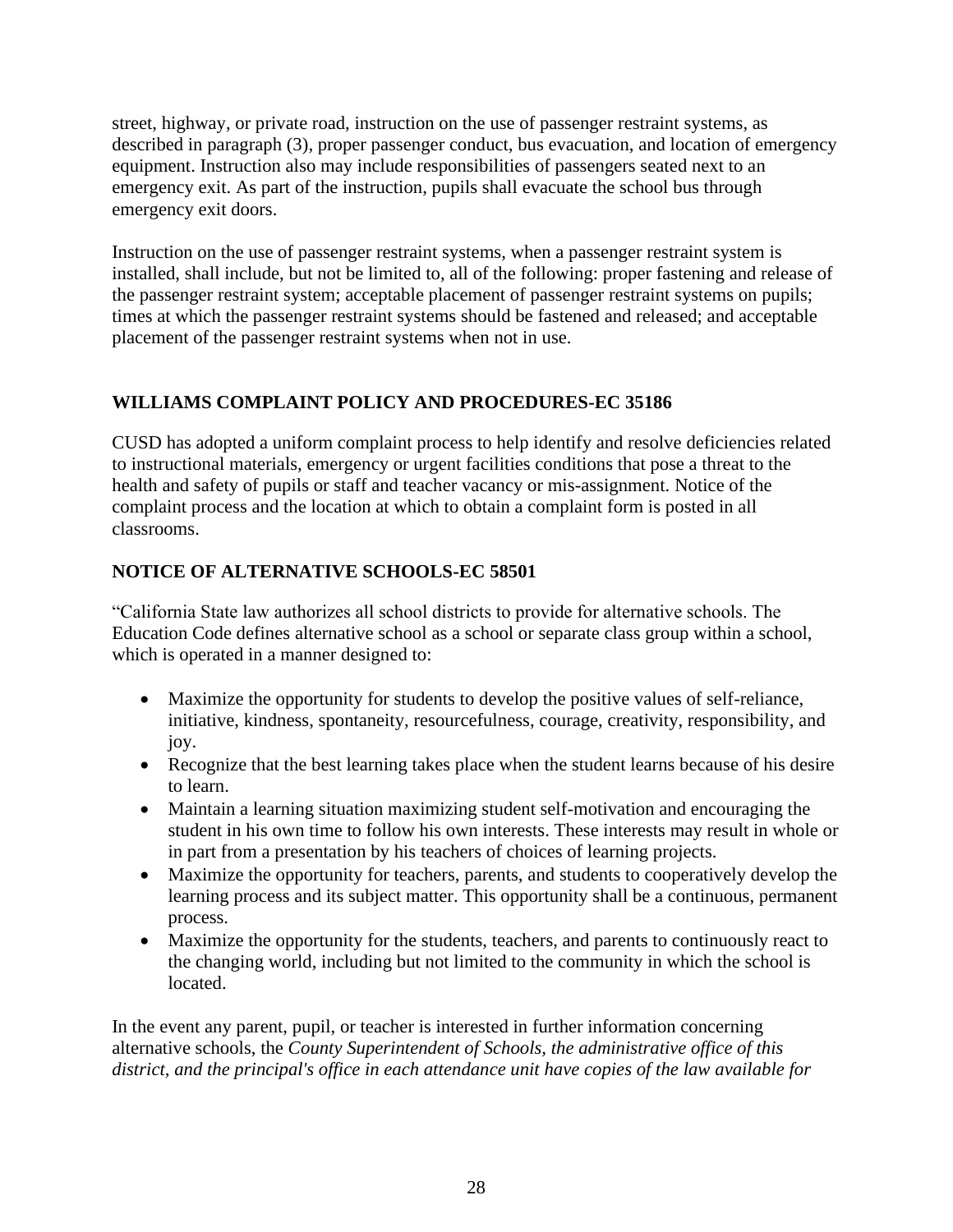*your information.* This law particularly authorizes interested persons to request the governing board of the district to establish alternative school programs in each district."

A copy of the notice shall also be posted in at least two places normally visible to pupils, teachers, and visiting parents in each attendance unit for the entire month of March in each year.

## **STATEMENT OF NON-DISCRIMINATION**

Discrimination in education programs is prohibited by state and federal law. Education Code section 200, et seq. requires school district to afford all pupils regardless of gender, gender identity, gender expression, sex, race, color, religion, natural origin, immigration status, ethnic group identification/ethnicity, mental or physical disability, sexual orientation, or the perception of one or more of such characteristics, equal rights, and opportunities in accessing educational programs, activities, and facilities.

Title VI of the Civil Rights Act of 1964 prohibits discrimination on the basis of race, color, and national origin. Title IX prohibits discrimination on the basis of sex. The Americans with Disabilities Act and Section 504 of the Rehabilitation Act of 1973 prohibit discrimination on the basis of disability. Also, pursuant to EC 212.1, "race" is inclusive of traits historically associated with race, including, but not limited to, protective hairstyles and textures. "Protective hairstyles" is defined to include (but not limited to) styles such as braids, locks, and twists.

This policy requires notification in the native language of persons with limited English language skills if service area contains a community of minority persons with limited English language skills. CUSD will take the required steps to assure that the lack of English will not be a barrier to admission and participation in district programs. This policy applies to all students insofar as participation in programs and activities is concerned, with few exceptions such as contact sports. In accordance with federal law, complaints alleging non-compliance with this policy are investigated through the Uniform Complaint Process.

## **ATTENDANCE-EC 48980(h)**

## **A. Residency Requirements-EC 48200, 48204, 48204.3, 48204.4, 48204.6, 48204.7**

Each person between the ages of 6 and 18 years (and not exempted) is subject to compulsory full-time education. Each person subject to compulsory full-time education and not exempted shall attend the public full-time day school or continuation school or classes and for the full time designated as the length of the school day by the governing board of the school district in which the residency of either the parent or legal guardian is located.

Notwithstanding EC 48200, a pupil may alternatively comply with the residency requirements for school attendance in a school district, if they meet any of the following:

1. A pupil who is placed within the boundaries of the school district in a foster home or licensed children's institution as defined in EC 56155.5 or a family home within the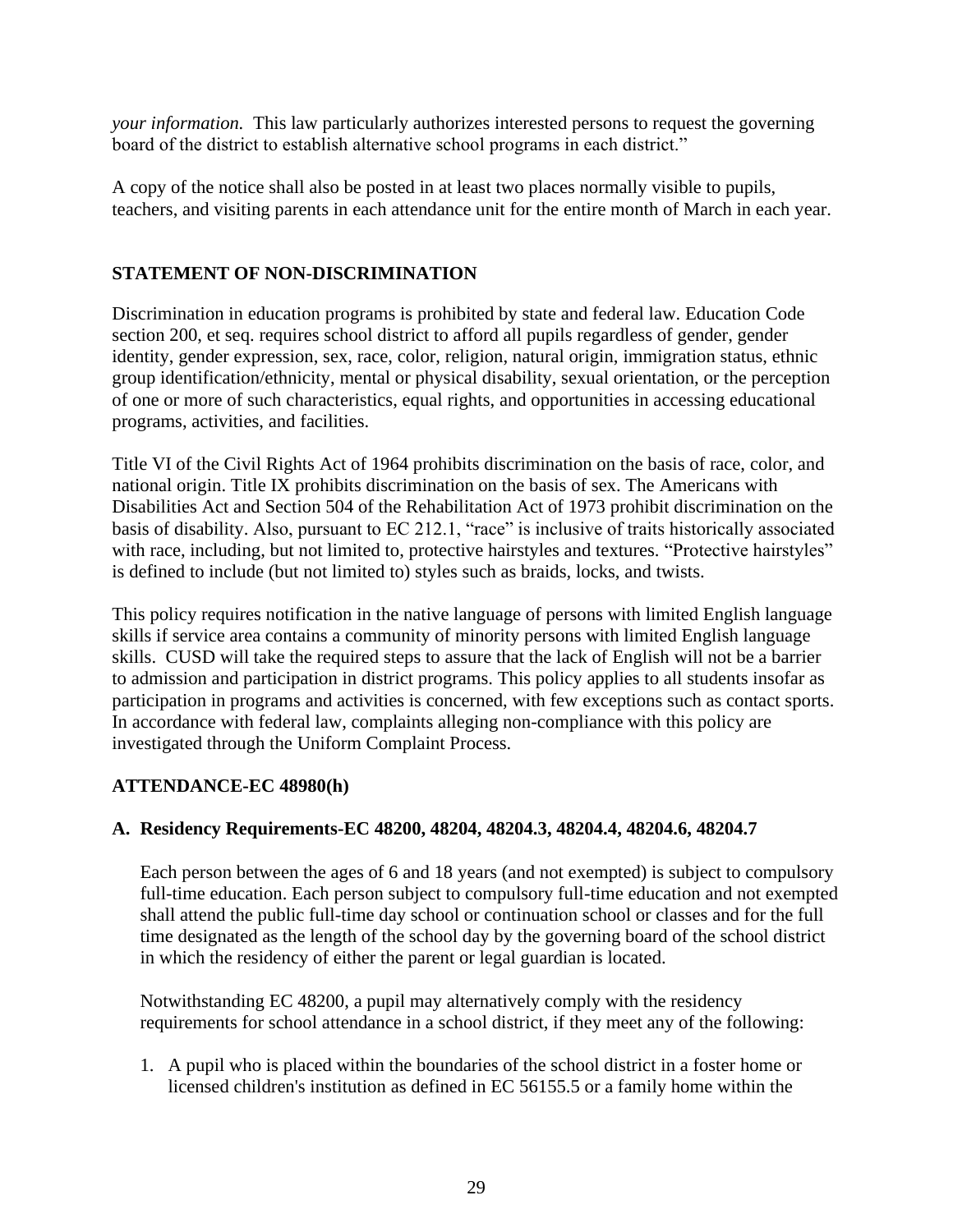boundaries of the school district pursuant to a commitment or a placement under the Welfare and Institutions Code;

- 2. A pupil who is in foster care who remains in their school of origin.
- 3. A pupil for whom interdistrict transfer has been approved;
- 4. An emancipated pupil who resides within the boundaries of the school district;
- 5. A pupil who lives in the home of a care giving adult that is located within the boundaries of the school district;
- 6. A pupil residing in a state hospital located within the boundaries of the school district.
- 7. A pupil whose parent or legal guardian resides outside of the boundaries of that school district but is employed and lives with the pupil at the place of their employment within the boundaries of the school district for a minimum of three days during the school week;
- 8. One or both of the parents or legal guardians of the pupil are physically employed within the boundaries of the school district for a minimum of 10 hours during the school week;
- 9. A school district shall allow a pupil who is a child of a military family to continue their education in the school of origin, regardless of any changes of residence of the military family during that school year, for the duration of the pupil's status as a child of a military family;
- 10. A school district shall allow a pupil who is a migratory child to continue attending their school of origin, or a school within the school district of origin regardless of any change of residence of the pupil; and
- 11. A pupil whose parent or parents were residents of this state and have departed California against their will, and if the pupil seeks admission to a school of a school district, shall be admitted, regardless of their current residency, provided the pupil has:
	- a. Official documentation evidencing the departure of their parent or legal guardian;
	- b. Moved outside of California as a result of their parent or legal guardian departing against their will and the pupil lived in California immediately before moving outside of California; and,

Provides documentation that the pupil was enrolled in a California public school immediately before moving outside of California.

Migratory students have the right to attend their school of origin in a similar manner to the rights provided to foster students and homeless students. Migratory students must be allowed to continue to attend their school of origin regardless of any subsequent change of residency so long as the student continues to be a student "who is a migratory child." A student who is transitioning between grade levels must be allowed to continue to attend the school district of origin in the same attendance area. A student who is transitioning to middle or high school must be allowed to attend the school district or origin's designated middle or high school even if the school is located within another school district. The enrolling school district is required to enroll the student even if the student has outstanding fees or items due to the last school district, or if the student is unable to produce enrollment records. If the receiving school has a uniform policy the student must immediately be enrolled even if the student does not have the appropriate school uniform clothes. If a migratory student loses their status during the school year, the student will be allowed to attend the school of origin of the remainder of the years for students in kindergarten through 8th grade. High school students must be allowed to continue at the school of origin through graduation. The school of origin is required to inform the student and their parents of the student's eligibility to receive migrant education services.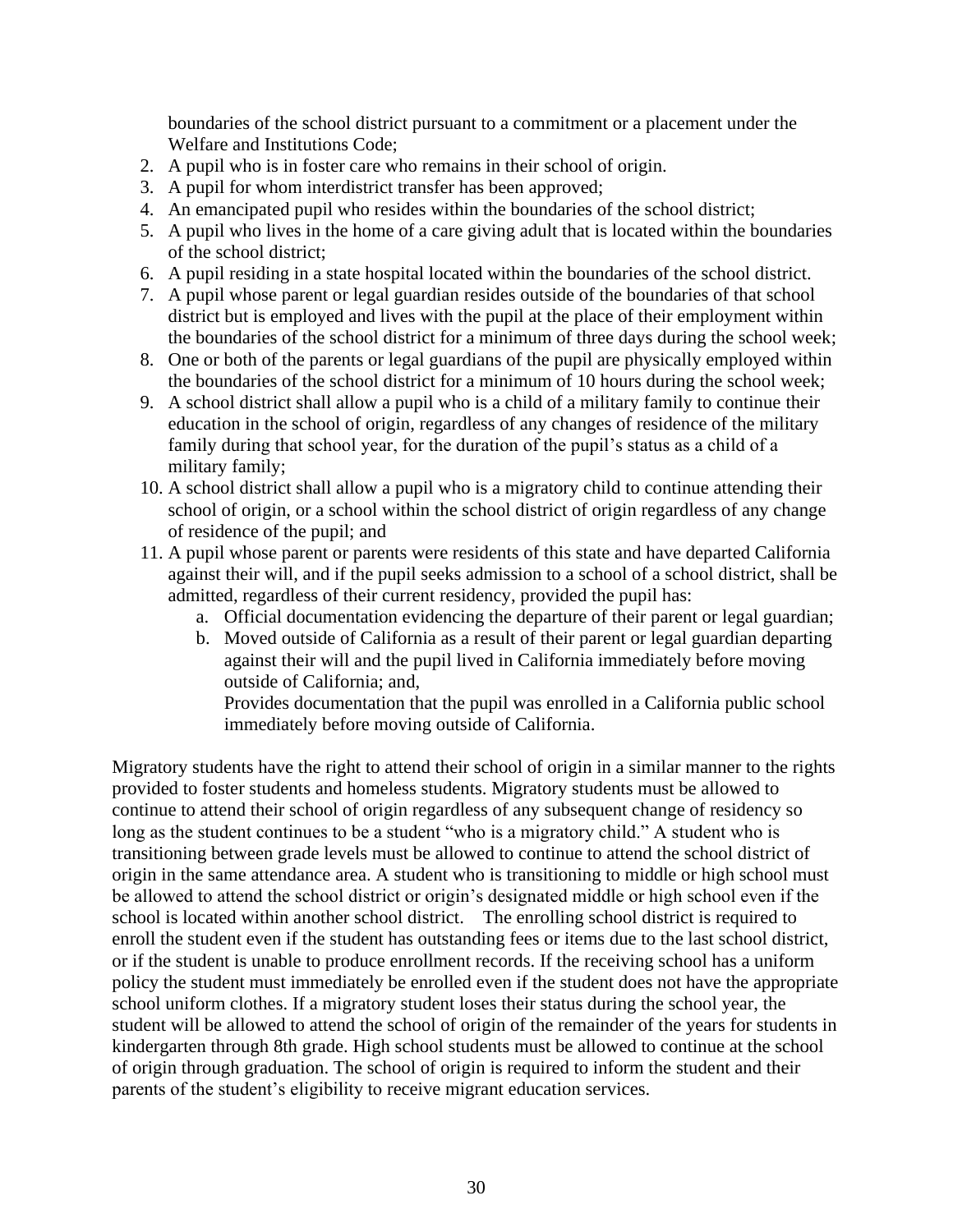#### **B. Statutory Attendance Options**

Pursuant to EC 48980(g), the annual notification shall advise the parent or guardian of all existing statutory attendance options and local attendance options available in the school district. This notification component shall include all options for meeting residency requirements \for school attendance, programmatic options offered within the local attendance areas, and any special programmatic options available on both an interdistrict and intradistrict basis. This notification component also shall include a description of all options, a description of the procedure for application for alternative attendance areas or programs, an application form from the school district for requesting a change of attendance, and a description of the appeals process available, if any, for a parent or guardian denied a change of attendance. The notification component also shall include an explanation of the existing statutory attendance options.

- **1. Intradistrict Choice Policy (EC 35160.5(b)):** Residents of the school district may apply to other schools within the school district for their child to attend on a space available basis.
- 2. **Interdistrict Attendance (EC 46600, et seq.):** The parent or guardian of a pupil may seek release from the home district to attend a school in any other school district. Each school district of resident and school district of proposed enrollment shall post on its Internet Web site the procedures and timelines, including a link to the policy of the governing board of the school district, regarding a request for an interdistrict transfer permit in a manner that is accessible to the public without a password. The information posted on the Internet Web site shall include, but need not be limited to, the following:
	- i. The date upon which the school district will begin accepting and processing interdistrict transfer requests for the subsequent school year.
	- ii. The reasons for which the school district may approve or deny a request, and any information or documents that must be submitted as supporting evidence.
	- iii. If applicable, the process and timelines by which denial of a request may be appealed within the school district before the school district renders a final decision.
	- iv. That failure of the parent to meet any timelines established by the school district shall be deemed an abandonment of the request.
	- v. Applicable timelines for processing a request, including statements that the school district shall do both of the following:
- 3. Notify a parent submitting a current year request, as defined in Section 46600.1, of its final decision within 30 calendar days from the date the request was received.
- 4. Notify a parent submitting a future year request, as defined in Section 46600.1, of its final decision as soon as possible, but not later than 14 calendar days after the commencement of instruction in the school year for which interdistrict transfer is sought.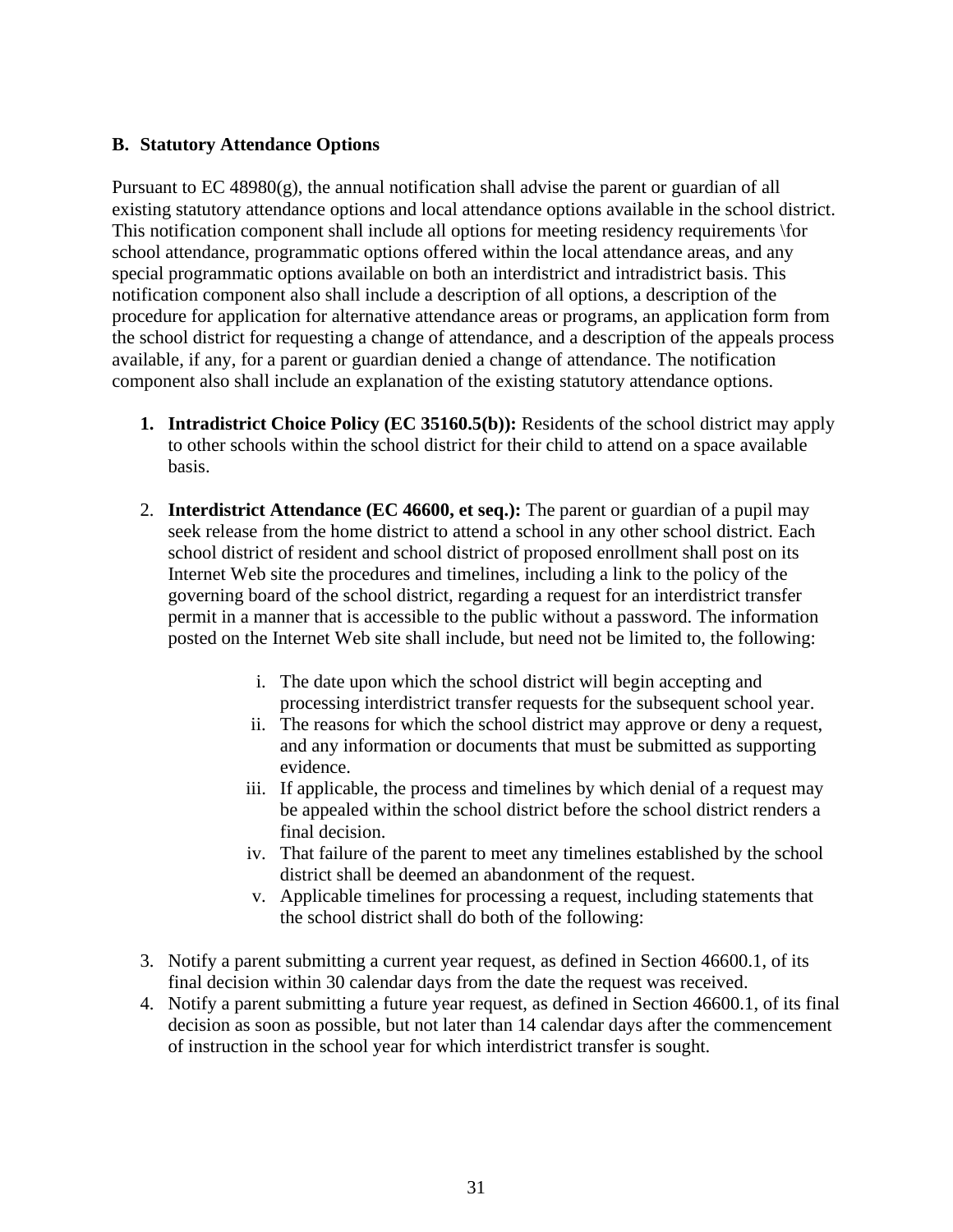- i. The conditions under which an existing interdistrict transfer permit may be revoked or rescinded.
- 5. **Open Enrollment Act (EC 48350, et seq.):** When a student is attending a school on the Open Enrollment List as identified by the Superintendent of Public Instruction, the student may request a transfer to another school with a higher Academic Performance Index that is either within or outside of the district.
- 6. **District of Choice (EC 48300, et seq.):** Some school districts may choose to become a district of choice: a district that accepts transfer students from outside the district under the terms of a resolution. A school board that decides to become a district of choice must determine the number of transfers it is willing to accept and make sure that students are selected through a random and unbiased process.

#### **C. Absence for Religious Instruction-EC 46014**

Permissive absence may be granted for governing board approved religious exercises or instruction if a pupil has attended at least the minimum school day and for not more than four days per school month.

#### **D. Absence for Confidential Medical Services-EC 46010.1**

Students in grades 7 to 12 may be excused for the purpose of obtaining confidential medical services without consent of the pupil's parent or guardian.

## **E. Notification of Minimum Days and Pupil Free Staff Development Day-EC 48980(c)**

A schedule of minimum days and pupil-free staff development days are listed on the Student Schedule and will be made available online at <https://coronadousd.net/index.html> under the Parents & Students tab at the beginning of the school year or as early as possible, but no later than one month prior to the scheduled minimum or pupil-free day. This information may also be included in the school calendar.

## **F. Grade Reduction/Loss of Academic Credit-EC 48980(j)**

No pupil shall have his/her grade reduced or lose academic credit for any excused absence pursuant to EC 48205 for missed assignments/tests that can reasonably be provided/completed.

#### **G. Excused Absence; Justifiable Personal Reasons; Credit (EC 48205); Truancy (EC 48260, et seq.)**

State law permits students to be absent for justifiable reasons and allows for completion of missed assignments. Students who are absent without valid excuse, and their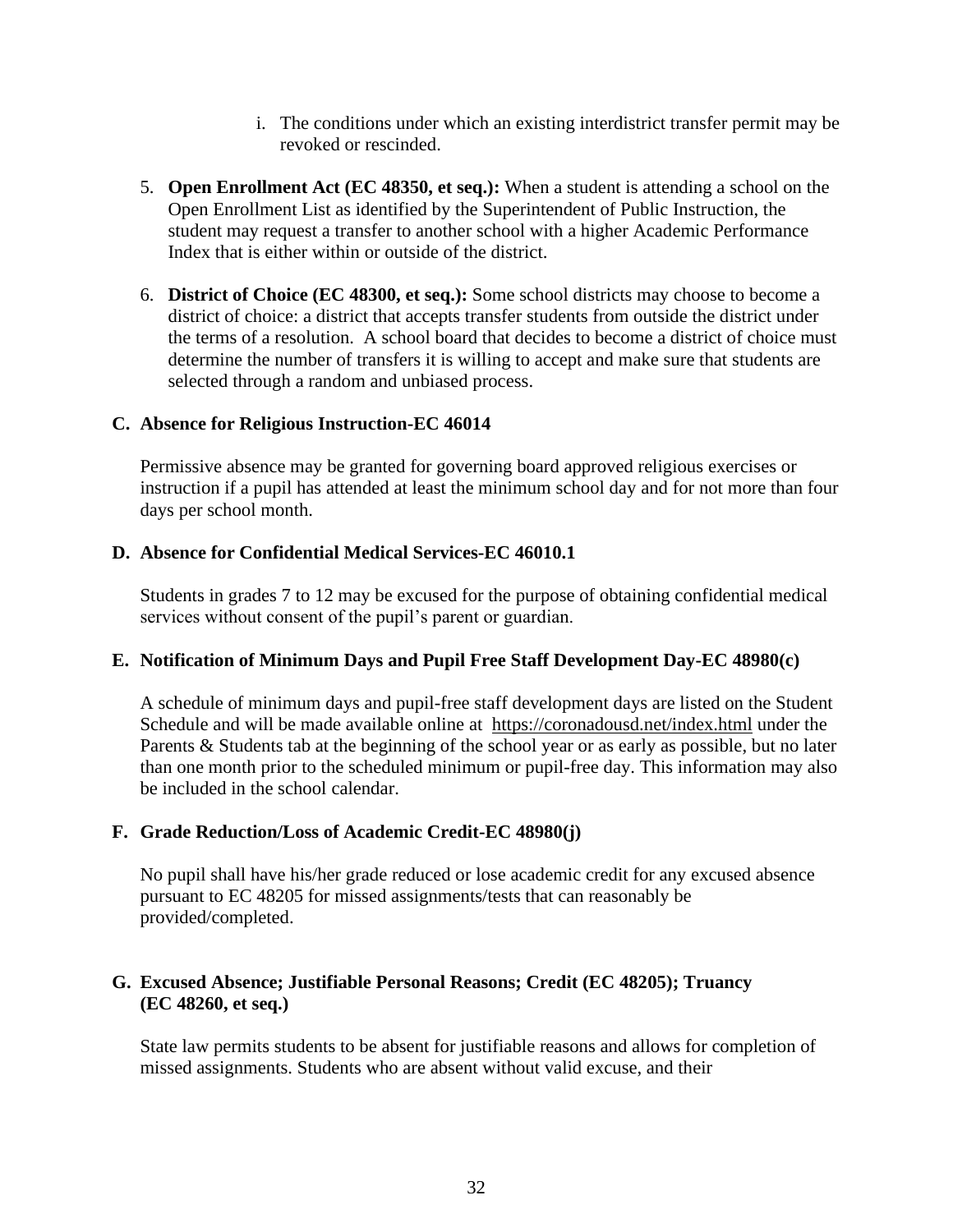parents/guardians, may be subject to truancy and/or criminal proceedings under Education Code section 48260, et seq*.*

## • **Excused Absences:**

- a. Notwithstanding Section 48200, a pupil shall be excused from school when the absence is:
	- i. Due to the pupil's illness, including an absence for the benefit of the pupil's mental or behavioral health. The state board shall update its illness verification regulations, as necessary, to account for including a pupil's absence for the benefit of the pupil's mental or behavioral health within the scope of this paragraph.
	- ii. Due to quarantine under the direction of a county or city health officer.
	- iii. For the purpose of having medical, dental, optometric, or chiropractic services rendered.
	- iv. For the purpose of attending the funeral services of a member of his or her immediate family, so long as the absence is not more than one day if the service is conducted in California and not more than three days if the service is conducted outside California.
	- v. For the purpose of jury duty in the manner provided for by law.
	- vi. Due to the illness or medical appointment during school hours of a child of whom the pupil is the custodial parent, including absences to care for a sick child for which the school shall not require a note from a doctor.
	- vii. For justifiable personal reasons, including, but not limited to, an appearance in court, attendance at a funeral service, observance of a holiday or ceremony of his or her religion, attendance at religious retreats, or attendance at an employment conference, when the pupil's absence has been requested in writing by the parent or guardian and approved by the principal or a designated representative pursuant to uniform standards established by the governing board.
	- viii. For the purpose of serving as a member of a precinct board for an election pursuant to Section 12302 of the Elections Code.
	- ix. For the purpose of spending time with a member of the pupil's immediate family who is an active-duty member of the uniformed services, as defined in EC § 49701, and has been called to duty for, is on leave from, or has immediately returned from, deployment to a combat zone or combat support position. Absences granted pursuant to this paragraph shall be granted for *a*  period of time to be determined at the discretion of the superintendent of the school district
	- x. For the purpose of attending the pupil's naturalization ceremony to become a United States citizen.
	- xi. Authorized at the discretion of a school administrator, as described in subdivision (c) of Section 48260.
- b. A pupil absent from school under this section shall be allowed to complete all assignments and tests missed during the absence that can be reasonably provided and,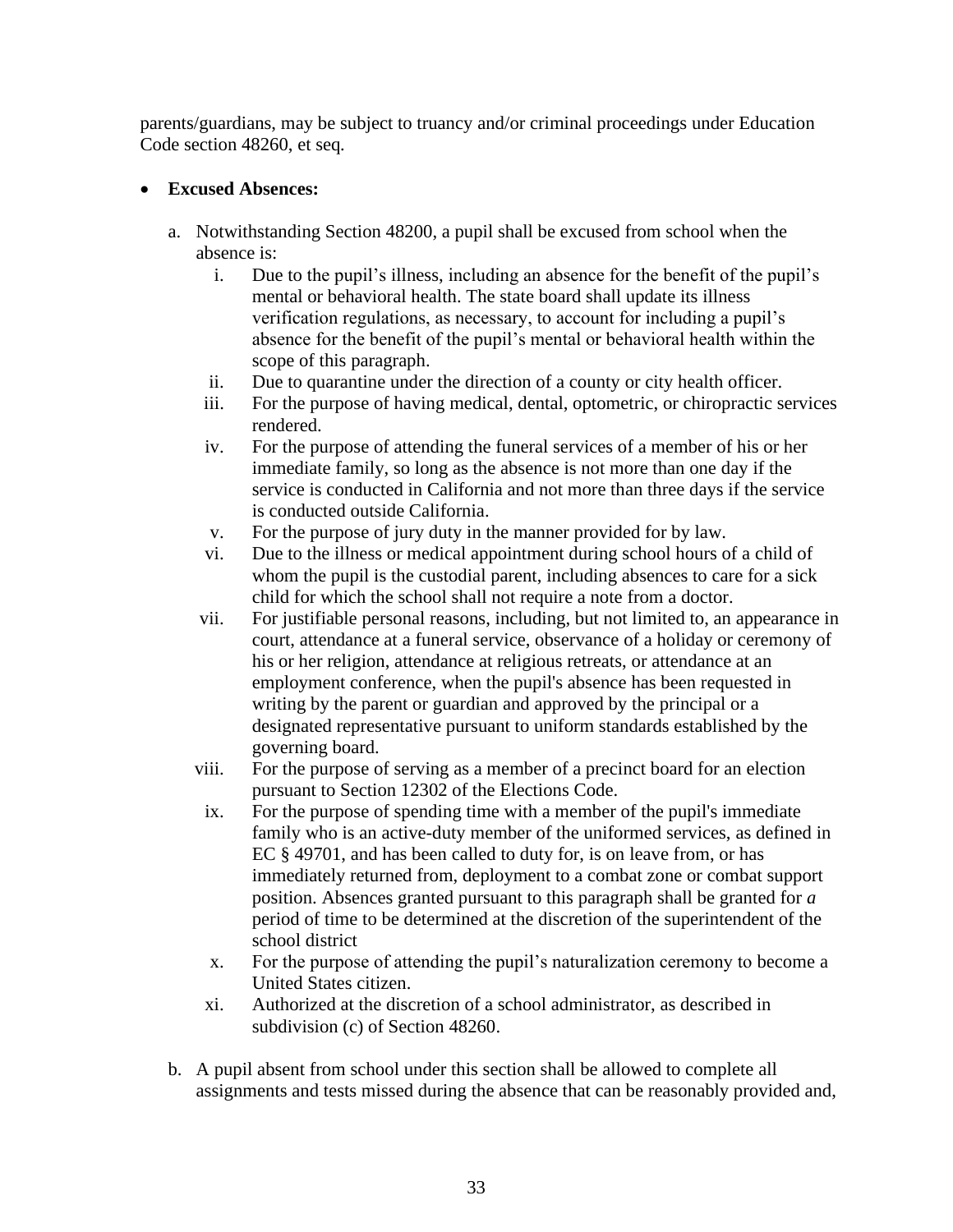upon satisfactory completion within a reasonable period of time, shall be given full credit, therefore. The teacher of any class from which a pupil is absent shall determine the tests and assignments shall be reasonably equivalent to, but not necessarily identical to, the tests and assignments that the pupil missed during the absence.

- c. For purposes of this section, attendance at religious retreats shall not exceed four hours per semester.
- d. Absences pursuant to this section are deemed to be absences in computing average daily attendance and shall not generate state apportionment payments.
- e. "Immediate family," as used in this section, means the parent or guardian, brother or sister, grandparent, or any other relative living in the household of the pupil. "Cultural" means relating to the habits, practices, beliefs, and traditions of a certain group of people.

## **Truancy- EC 48264.5:**

- a. The first time a truancy report is issued, the pupil and, as appropriate, the parent or legal guardian, may be requested to attend a meeting with a school counselor or other school's designees to discuss attendance issue and develop plan to improve attendance
- b. The second time a truancy report is issued within the same school year, the pupil may be given a warning by a peace officer pursuant to Penal Code section 830.1. The pupil may also be assigned to an afterschool or weekend study program located within the same county as the pupil's school.
- c. The third time a truancy report is issued within the same school year, the pupil shall be classified as a habitual truant and may be required to attend an attendance review board or a truancy mediation program pursuant to EC 48263.
- d. The fourth time truancy is issued within the same school year, the pupil may be within jurisdiction of the Juvenile Court that may adjudge the pupil to be a ward of the court pursuant to Welfare and Institutions Code section 601.

## **FINGERPRINTING PROGRAM-EC 32390**

CUSD does not offer a voluntary fingerprinting program. Fingerprinting requires written parental consent as well as payment by the parent or guardian of any applicable fees. The fee shall be calculated to reimburse the district only for actual costs associated with the program.

## **SEX EQUITY IN CAREER COUNSELING AND COURSE SELECTION-EC 221.5(d)**

Commencing in Grade 7, school personnel shall assist pupils with course selection or career counseling, affirmatively exploring the possibility of careers, or courses leading to careers based on the interest and ability of the pupil and not on the pupil's gender. Parents or legal guardians are notified so that they may participate in such counseling sessions and decisions.

## **COLLEGE ADMISSION REQUIREMENTS AND TECHNICAL EDUCATION-EC 51225.3, 51229**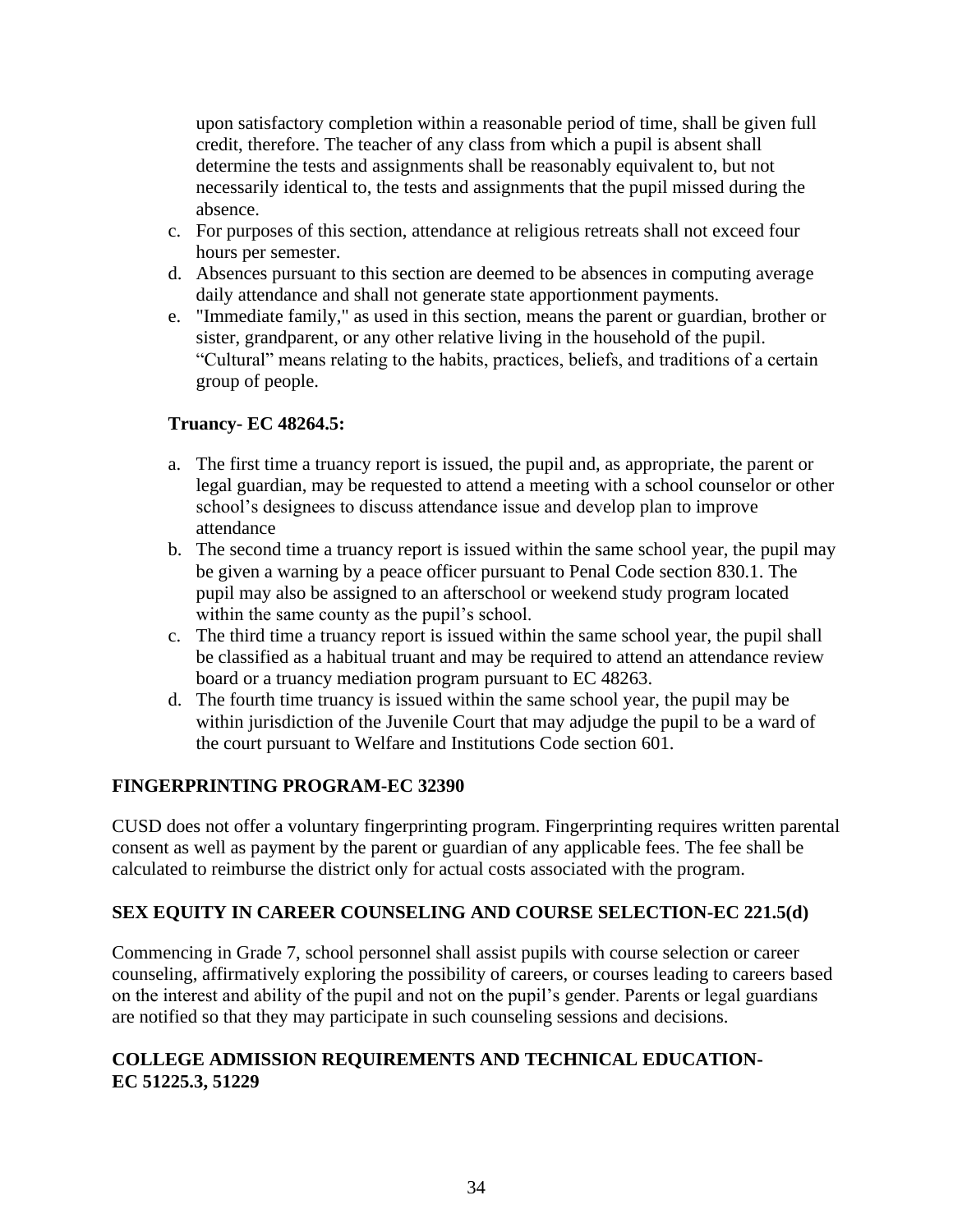For students who wish to continue their education after high school, the State of California offers community colleges, California State Universities (CSU), and Universities of California (UC).

Information pertaining to college admission requirements, information about University of California and California State University websites, information about technical information and the availability of school counselors to help students in choosing appropriate high school courses can be found online at [https://chs.coronadousd.net/Academics/CHS-Counseling/index.html.](https://chs.coronadousd.net/Academics/CHS-Counseling/index.html) A school district offering any of grades 9 to 12, inclusive, shall provide to the parent or guardian of each minor pupil enrolled in any of those grades in the district with written notification that, to the extent possible, shall not exceed one page in length and that includes all of the following:

(1) A brief explanation of the college admission requirements.

(2) A list of the current University of California and California State University Web sites that help pupils and their families learn about college admission requirements and that list high school courses that have been certified by the University of California as satisfying the requirements for admission to the University of California and the California State University.

(3) A brief description of what career technical education is, as defined by the department.

(4) The Internet address for the portion of the Web site of the department where pupils can learn more about career technical education.

(5) Information about how pupils may meet with school counselors to help them choose courses at their school that will meet college admission requirements or enroll in career technical education courses, or both.

CUSD does allow a career technical education course to satisfy the visual/performing arts or world language graduation requirement, more information about high school graduation requirements and how each requirement satisfies or does not satisfy the subject matter requirements for admission to the California State University and the University of California, as well as a complete list of career technical education courses offered by CUSD that satisfy the subject matter requirements for admission to the California State University and the University of California can be found online at [https://chs.coronadousd.net/Academics/Graduation-and-](https://chs.coronadousd.net/Academics/Graduation-and-Senior-Information/index.html)[Senior-Information/index.html.](https://chs.coronadousd.net/Academics/Graduation-and-Senior-Information/index.html)

In order to attend a community college, students need only be a high school graduate or 18 years of age. In order to attend a CSU, students have to take specific high school courses, have the appropriate grades and test scores, and have graduated from high school. Test scores are not required if the student's GPA is 3.0 or above. In order to attend a UC, students must meet coursework requirements, obtain the necessary GPA and test scores, or rank on the top four percent at a participating high school, or qualify by examination alone. Students may also transfer to a CSU or UC after attending community college. For more information on college admission requirements, please refer to the following websites.

> [www.cccco.edu](http://www.cccco.edu/) – This is the official website of the California Community College system. It offers links to all of the California Community Colleges.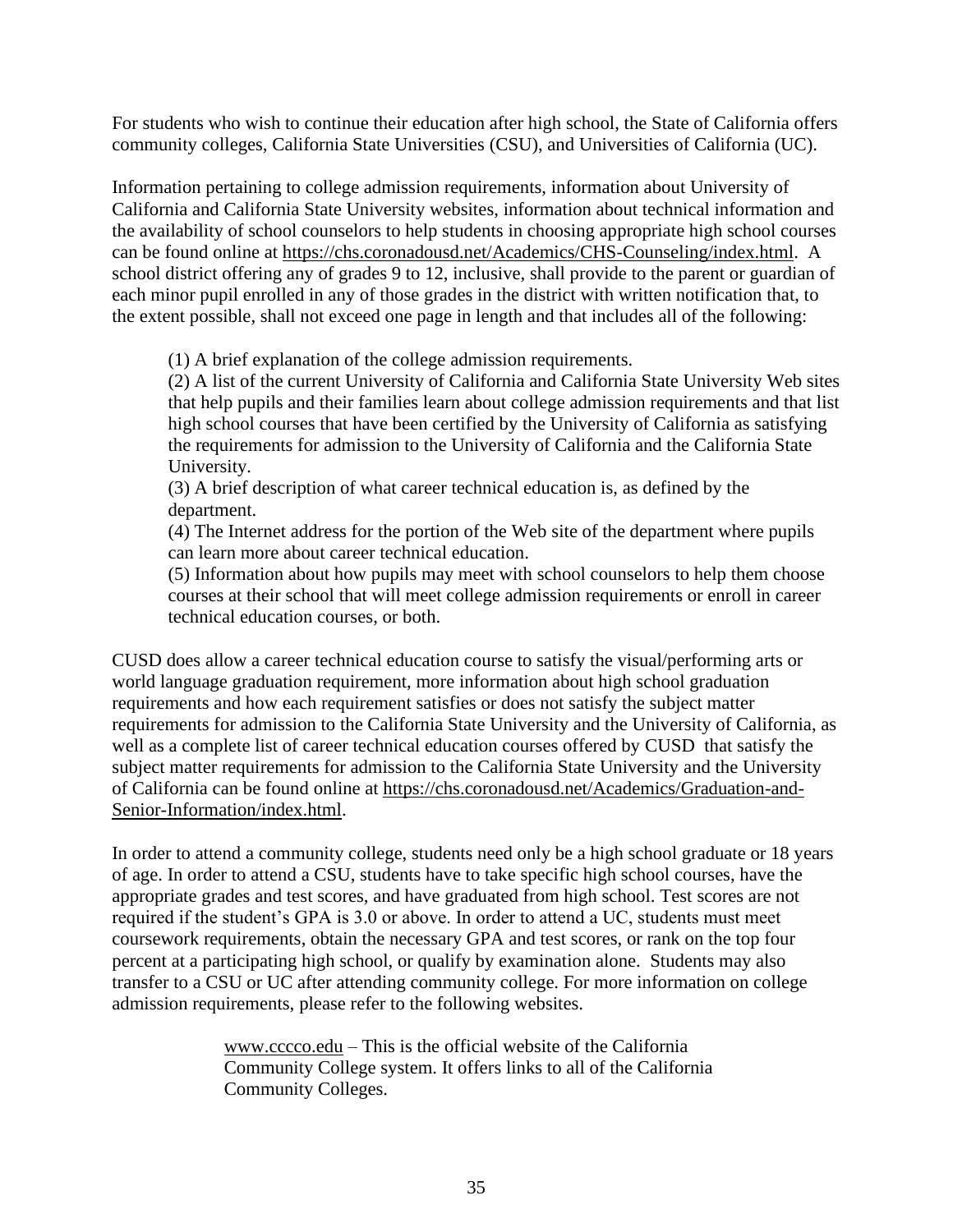[www.assist.org](http://www.assist.org/) – This interactive site provides course transfer information for students planning to transfer from a California Community College to a CSU or UC.

[www.csumentor.edu](http://www.csumentor.edu/) – This extensive online site offers assistance to students and their families on the CSU system, including the ability to apply online, and links to all CSU campuses.

[www.universityofcalifornia.edu](http://www.universityofcalifornia.edu/) – This massive website offers information regarding admissions, online application, and links to all UC campuses.

## **FINANCIAL ASSISTANCE FOR ADVANCED PLACEMENT FEES-EC 48980(j), 52242**

A school district may help pay for all or part of the costs of one or more advanced placement examinations charged to economically disadvantaged pupils.

## **TEACHER QUALIFICATIONS**

Parents or guardian of all pupils may request specified professional qualifications of the student's classroom teacher(s) and assigned paraprofessional(s), including, at a minimum, the following:

Whether the student's teacher:

- has met the State qualification and licensing criteria for the grade level and subject areas that the teacher provides instruction;
- is teaching under an emergency or other provisional status through which State qualification or licensing criteria have been waived; and
- is teaching in the field of discipline of the certification of the teacher.

Whether the child is provided services by paraprofessionals and, if so, their qualifications.

## **EMPLOYEE INTERACTIONS WITH PUPILS-EC 44050**

Code of Conduct for Employee-Pupil Interactions

(Ed Code 44050 and BP sections 4119.21, 4219.21, 4319.21)

Coronado Unified School District is committed to providing a safe and secure learning environment for all students. While the District encourages the cultivation of positive relationships with students, employees are reminded to be mindful of the fine line drawn between being supportive of students and a possible or perceived breach of responsible, ethical behavior. When communicating and interacting with students, employees should be mindful that students are more impressionable than adults and may perceive a school employee as being in a position of power and influence over them, even when the communication or interaction occurs outside of a school setting. The district's professional standards for its employees set forth expectations that employees must exercise good judgment when interacting with students. This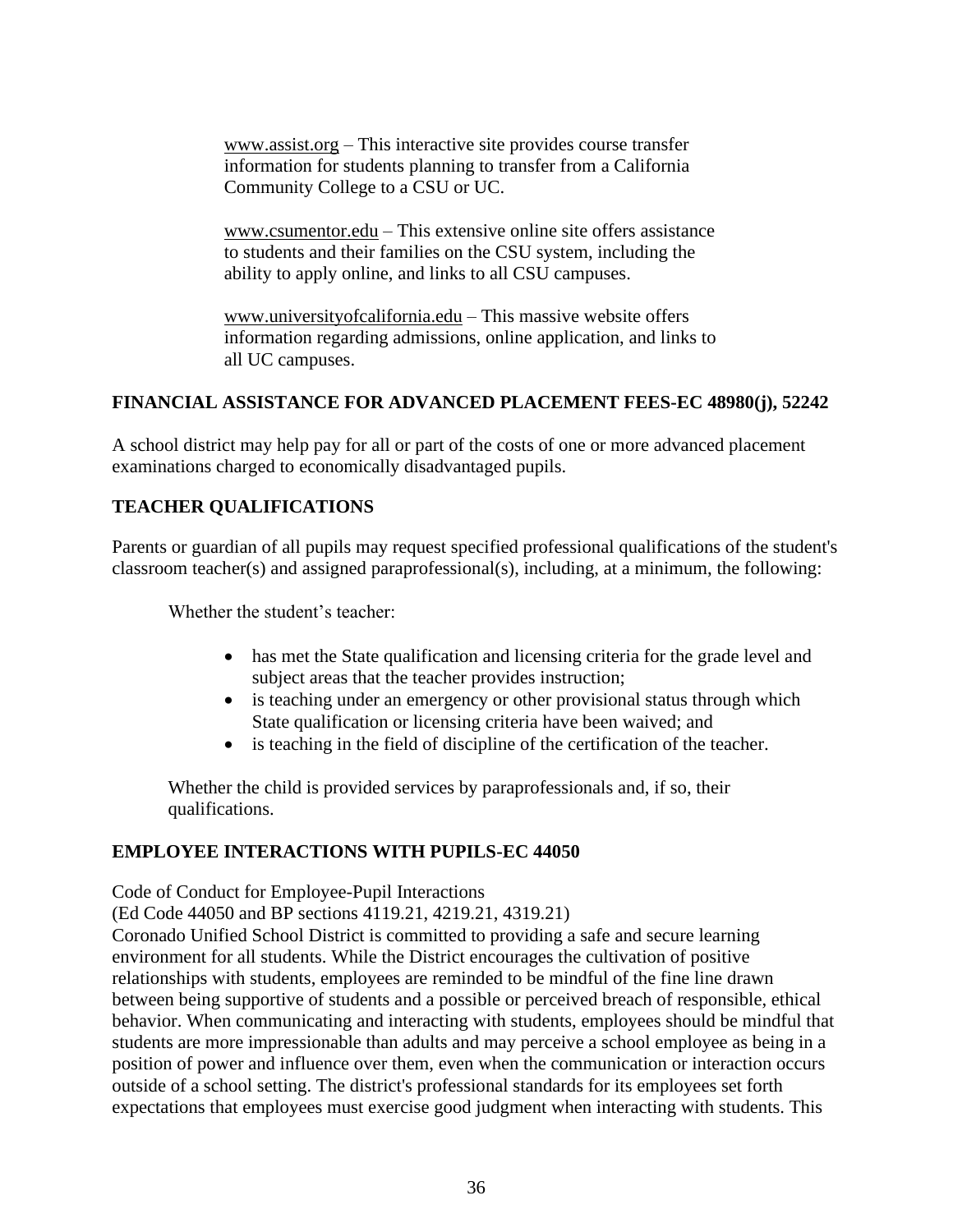includes, among other things, that employees refrain from engaging in inappropriate socialization or fraternization with a student or soliciting, encouraging, or maintaining an inappropriate written, verbal, or physical relationship with a student. To further illustrate and ensure employees comply with these professional standards, individuals who work with or have contact with students are expected to use good judgment and are cautioned to avoid situations including, but not limited to, the following:

- 1. Meeting individually with a student behind closed doors, regardless of gender.
- 2. Remaining on campus with student(s) after the last administrator leaves the school site. There are exceptions, such as teachers rehearsing with students for a drama/music activity or coaching academic decathlon students, with approval of the site-administrator in advance.
- 3. Engaging in any behaviors or discussions, either directly or indirectly with a student(s) or in the presence of a student(s), that are unprofessional, inappropriately personal, unethical, illegal, immoral, or exploitative.
- 4. Giving student(s) gifts, rewards, or incentives that are not school-related and for which it is directly or implicitly suggested that a student(s) is (are) to say or do something in return.
- 5. Making statements or comments, either directly or in the presence of a student(s), which are not age-appropriate, professional, or which may be considered sexual in nature, harassing, discriminating, or demeaning.
- 6. Touching or having physical contact with a student(s) that is not age appropriate or within the scope of the employee's/individual's responsibilities and/or duties.
- 7. Transporting student(s) in a personal vehicle without proper written administrator and parent authorization forms on file in advance.
- 8. Taking or accompanying student(s) off campus for activities other than a District-approved school journey or field trip.
- 9. Meeting with or being in the company of student(s) off campus, except in schoolauthorized and/or approved activities.
- 10. Communicating with student(s), in writing, by phone, email, electronically, via Internet or in person, at any time, for purposes that are not specifically school-related.
- 11. Calling student(s) at home or on their cell phone, except for specific school related purposes and/or situations.
- 12. Providing student(s) with a personal home/cell telephone number, personal Email address, home address, or other personal contact information, except for specific school-related purposes and/or situations.
- 13. Engaging in harassing or discriminatory behavior towards students, parents, guardians, staff, or community members, or failing or refusing to intervene when an act of discrimination, harassment, intimidation, or bullying against a student is observed.
- 14. Divulging confidential information about students, district employees, or district operations to persons or entities not authorized to receive the information. Even though the intent may be purely professional, those who engage in any of the above behavior(s), either directly or indirectly with a student(s) or in the presence of a student(s), are subjecting themselves to all possible perceptions of impropriety. Employees/individuals are advised that, when allegations of inappropriate conduct or behavior are made, the District is obligated to investigate the allegations and, if warranted, take appropriate administrative and/or disciplinary action.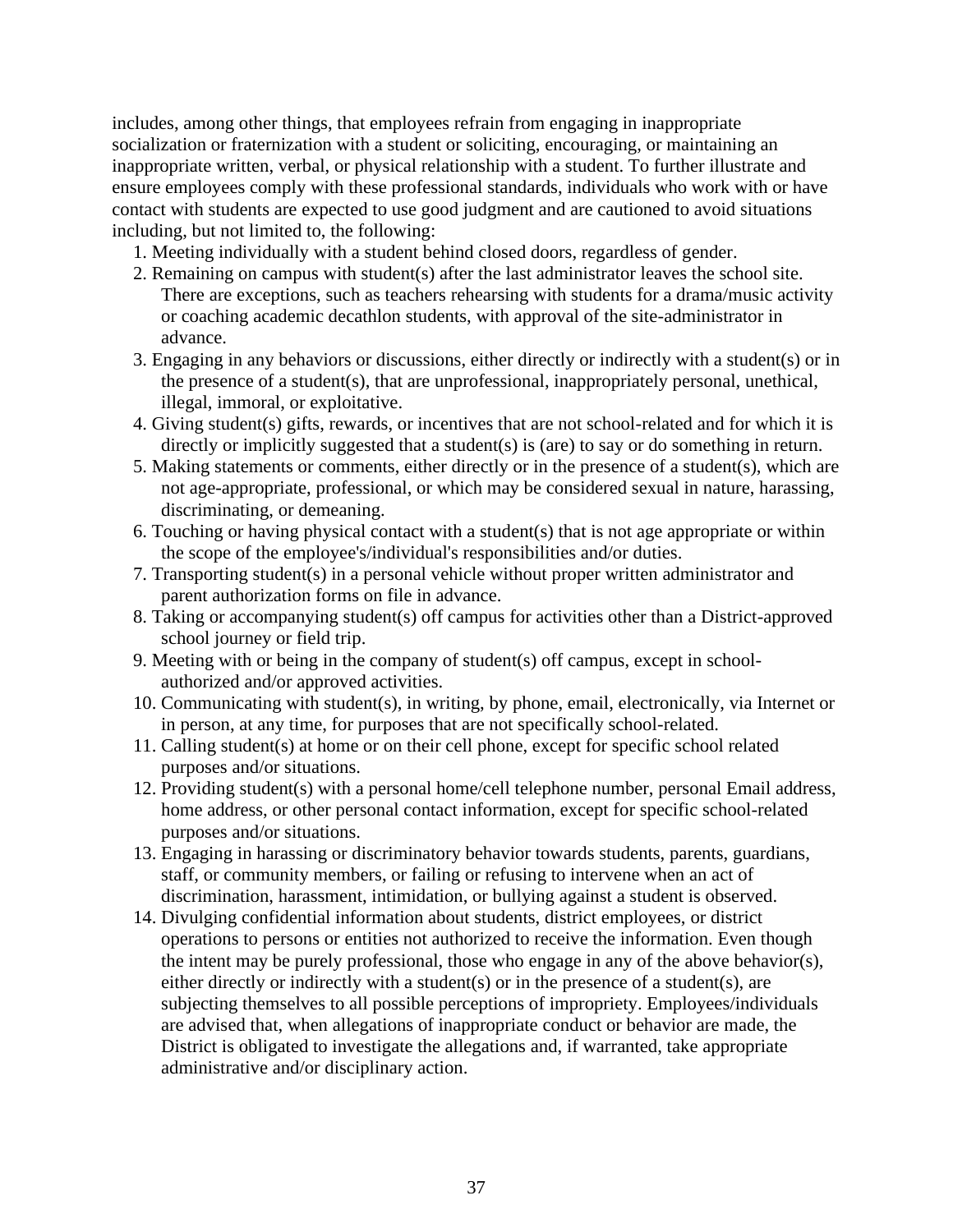This information may also be accessed at [https://coronadousd.net/Parents--Students-/Student-](https://coronadousd.net/Parents--Students-/Student-Safety/index.html)[Safety/index.html.](https://coronadousd.net/Parents--Students-/Student-Safety/index.html)

A school district that maintains a section on employee interactions with pupils in its employee code of conduct shall (1) provide a written copy of the section on employee interactions with pupils in its code of conduct to the parent or guardian of each enrolled pupil at the beginning of each school year and (2) post the section on employee interactions with pupils in its code of conduct, or provide a link to it, on each of its schools' Internet Web sites, or, if a school of a local educational agency does not have its own Internet Web site, on the local educational agency's Internet Web site, in a manner that is accessible to the public without a password.

School districts may satisfy the requirement to provide a written copy of the section on employee interactions with pupils in its code of conduct to the parent or guardian of each enrolled pupil by including the section on employee interactions with pupils in its code of conduct in the notice required pursuant to EC 48980.

## **UNIFORM COMPLAINT PROCEDURES-5 C.C.R. 4622; EC 33315**

CUSD has adopted a Uniform Complaint Procedure. CUSD shall follow uniform complaint procedures when addressing complaints involving adult education programs, categorical aid programs, migrant child education, career technical education training programs, child care and development programs, allegations of unlawful discrimination, harassment, intimidation, or bullying, lactation accommodations, non-compliance with school safety planning requirements, pupil fees, courses of study, instructional minutes for physical education, local control accountability plans, any deficiencies related to preschool health and safety issues for a California state preschool program, and matters pertaining to the right of foster youth, homeless youth, former juvenile court school pupils, and children of military families. Information regarding the Uniform Complaint Procedure, including the individual responsible for processing a Uniform Complaint can be found online at

[http://gamutonline.net/district/coronado/displayPolicy/644488/.](http://gamutonline.net/district/coronado/displayPolicy/644488/)

Parents are encouraged to review civil law remedies available under state or federal discrimination, harassment, intimidation or bullying laws, if applicable, and of the appeal pursuant to Education Code section 262.3.

## **PARENT ATTENDANCE OF SUSPENDED STUDENTS DURING SCHOOL DAY-EC 48900.1**

CUSD does not have a policy authorizing teachers to require the parent or guardian of a suspended pupil to attend a portion of a school day in the class of the suspended pupil.

## **ESSA Section 1112[e][2][A]**

Parents may request, and CUSD will provide the parents on request (and in a timely manner), information regarding any State or school district policy regarding student participation in any assessments mandated by ESSA Section  $1111(b)(2)$  and by the State or CUSD, which shall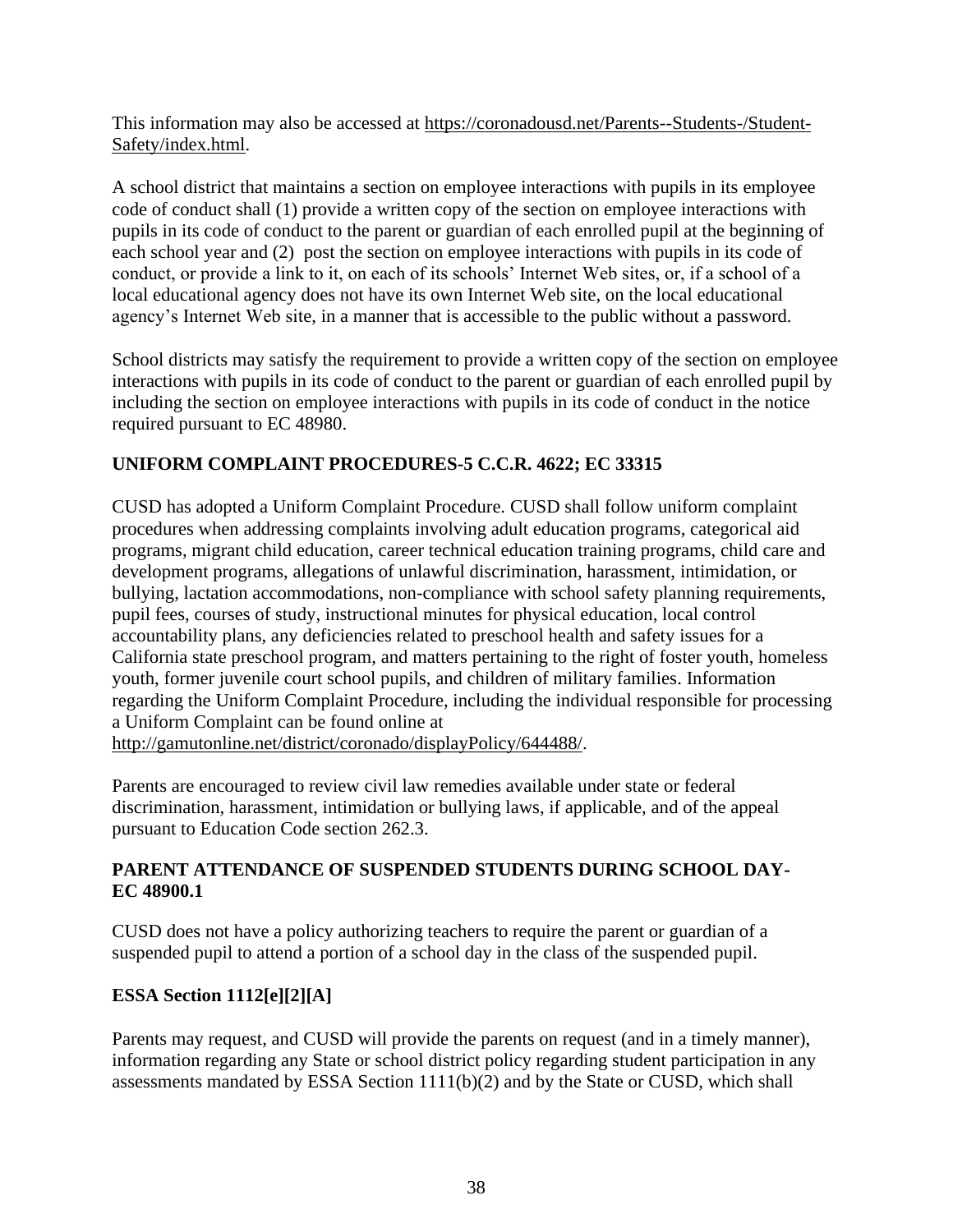include a policy, procedure, or parental right to opt the child out of such assessment, where applicable.

## **HOMEWORK ASSIGNMENTS FOR SUSPENDED STUDENTS-EC 48913.5**

Upon request of a parent, a legal guardian, or other person holding the right to make educational decisions for the pupil, a teacher shall provide to a pupil in any of grades 1 to 12 who has been suspended from school or two or more schooldays the homework that the pupil would otherwise have been assigned. If a pupil turns in a homework assignment requested in the above manner to the teacher upon the pupil's return to school from suspension, or within the timeframe originally prescribe by the teacher (whichever is later), and it is not graded before the end of the academic term, then that assignment shall not be included in the calculation for that pupil's overall grade.

## **PUPIL INSURANCE FOR ATHLETIC TEAMS-EC 32221.5**

CUSD operates an interscholastic athletic team or teams and is required to ensure that all members of school athletic teams have accidental injury insurance that covers medical and hospital expenses. Some pupils may qualify to enroll in no-cost or low-cost local, state, or federally sponsored health programs. Information about these programs contact Robin Nixon, CHS Athletic Director at [robin.nixon@coronadousd.net.](mailto:robin.nixon@coronadousd.net)

## **SCHOOL ACCREDITATION-EC 35178.4**

CUSD will notify each parent or guardian of a pupil in a school that has lost its accreditation status and the potential consequences of the school's loss of status, in writing or by posting the information on the school district's or school's internet website, or by any combination of these methods.

## **PUPIL HEALTH-ORAL HEALTH ASSESSMENT-EC 49452.8**

By May 31 of the school year, pupils when first enrolled in public school are required to provide proof of an oral health assessment (conducted within 12 months before enrollment) by a licensed dentist or other licensed or registered dental health professional or provide written notice why an oral health assessment by a licensed dentist or other registered dental health professional cannot be completed. Additional information regarding the importance of oral health may be found online at [https://coronadousd.net/Departments/Student-Services/Health-Services/index.html.](https://coronadousd.net/Departments/Student-Services/Health-Services/index.html)

## **PUPIL RECORDS; NOTIFICATION OF RIGHTS-20 U.S.C. 1232g; EC 49062-49069.7**

Parents, pupils 18 and over, pupils 14 and over that are both homeless and an unaccompanied youth, and individuals who have completed and signed a Caregiver's Authorization Affidavit, have rights concerning pupil records under Education Code section 49063. These rights include:

• The right to inspect and review the student's education records within five (5) business days of the day the school receives a request for access. Parents or eligible students should submit to the school principal a written request that identifies the record(s) they wish to inspect. The principal will forward requests to the Custodian of Records. The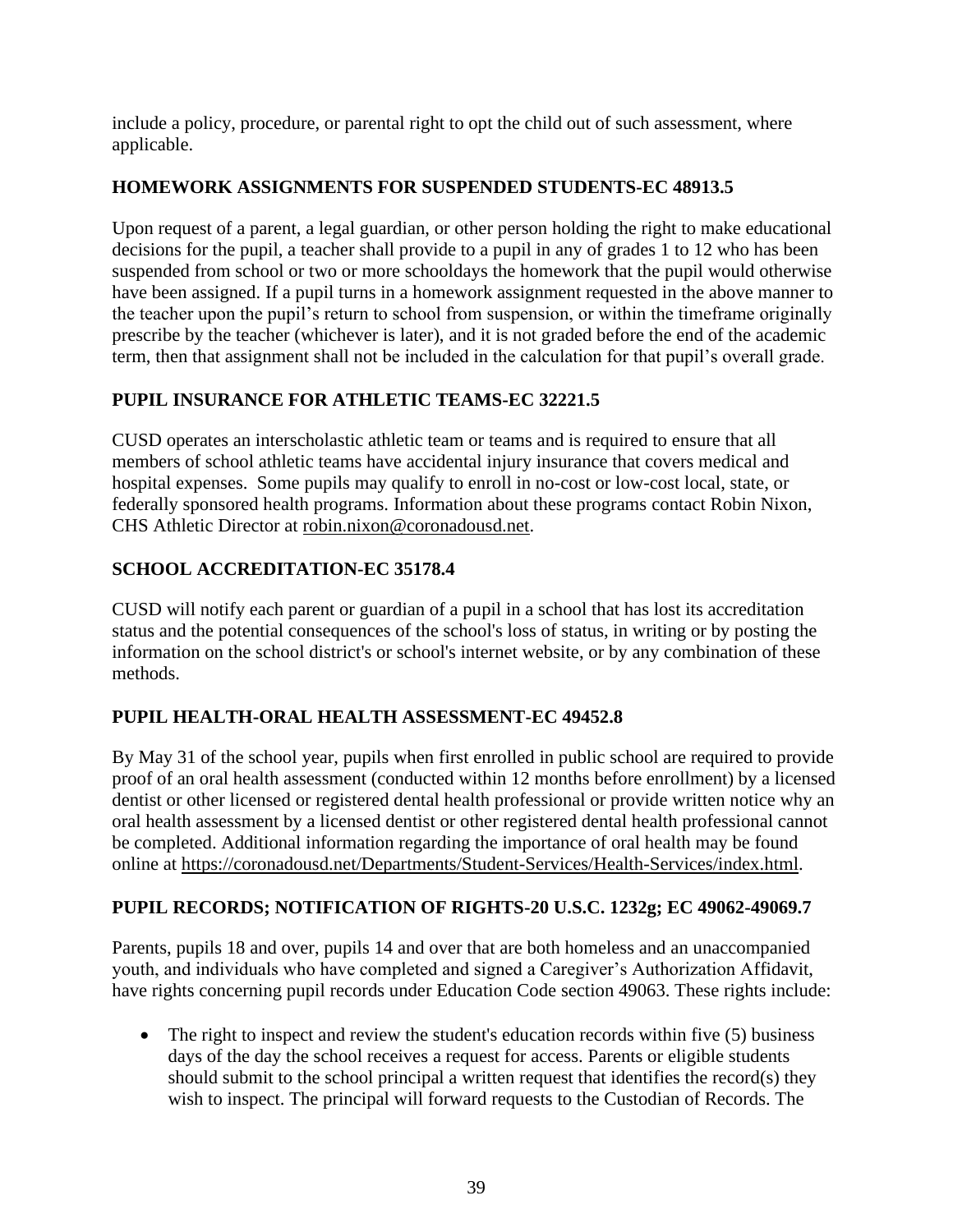Custodian of Records will make arrangements for access and notify the parent or eligible student.

- The right to request the amendment of the student's education records that the parent or eligible student believes is inaccurate or misleading. Parents or eligible students may ask the school to amend a record that they believe is inaccurate or misleading. They should write the school principal; clearly identify the part of the record they want changed and specify why it is inaccurate or misleading. If the school decides not to amend the record as requested by the parent or eligible student, the school will notify the parent or eligible student of the decision and advise them of their right to a hearing regarding the request for amendment. Additional information regarding the hearing procedures will be provided to the parent or eligible student when notified of the right to a hearing.
- The right to consent to disclosures of personally identifiable information contained in the student's education records, except to the extent that FERPA authorizes disclosure without consent. One exception which permits disclosure without consent is disclosure to school officials with legitimate educational interests. A school official has a legitimate educational interest if the official needs to review an education record in order to fulfill his or her professional responsibility. Upon request from officials of another school district in which a student seeks or intends to enroll, CUSD shall disclose education records without parental consent.
- When a student moves to a new district, CUSD will forward the student's records upon the request of the new school district within 10 school days.

Further, parents, or an eligible student, are hereby informed of the following rights pertaining to student records:

- 1. The types of records and the information contained therein which are directly related to the student and maintained by the institution;
- 2. The position of the official responsible for the maintenance of each type of record.
- 3. The location of the log or record required to be maintained pursuant to Section 49064.
- 4. The criteria to be used by the school district in defining "school officials and employees" and in determining "legitimate educational interest" as used in EC 49064 and EC 49076(a)(1).
- 5. The policies of the institution for reviewing and expunging those records.
- 6. The procedures for challenging the content of pupil records.
- 7. The cost, if any, that will be charged to the parent for reproducing copies of records.
- 8. Their right to review individual records by making a written request for the same;
- 9. The school district must respond to a pupil record request by providing access no later than five business days following the date of request;
- 10. Availability of qualified personnel to interpret records, if requested;
- 11. Procedures for challenging content of pupil records;
- 12. In addition, parents or eligible students may receive a copy of any information in the records at reasonable cost per page;
- 13. District policies and procedures relating to: location of records, if not centrally located; position of official responsible for maintenance of records; access by other persons; policy for review and expunging of records;
- 14. Categories of information designated as directory information pursuant to EC 49073;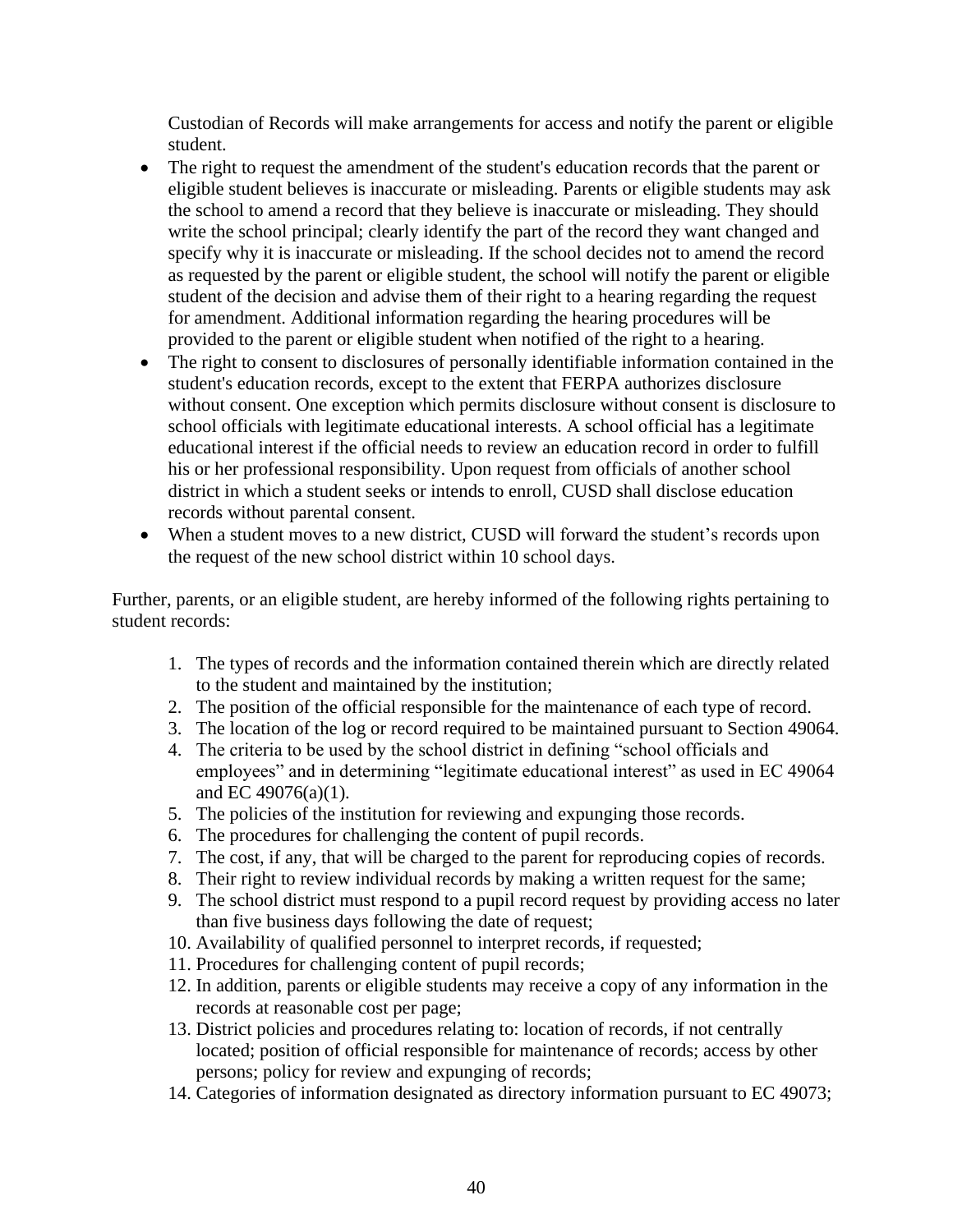- 15. When a student moves to a new district, records will be forwarded upon the request of the new school district within 10 school days. At the time of transfer the parent (or eligible student) may review, receive a copy (at a reasonable fee), and/or challenge the records; and
- 16. Their right to file a complaint with the Family Policy Compliance Office in the U.S. Department of Education if they believe the school district is not in compliance with federal regulations regarding privacy.

A foster family agency with jurisdiction over a currently enrolled or former pupil, a short-term residential treatment program staff responsible for the education or case management of a student, and a caregiver who has direct responsibility for the care of a pupil may access the current or most recent records of grades, transcripts, attendance, discipline, online communications on school platforms, any IEPs or Section 504 plans maintained by the responsible LEA of that pupil. The above-referenced individuals may access the pupil records listed above solely for the purpose of monitoring the pupil's educational progress, updating and maintaining the pupil's education records as required by Welfare and Institutions Code section 16010, and to ensure the pupil has access to educational services, supports and activities, including enrolling the pupil in school, assisting the pupil with homework, class assignments, and college and scholarship applications, and enrolling the pupil in extracurricular activities, tutoring and other afterschool or summer enrichment programs.

"Student Records" do not include:

- Instructional, supervisory, or administrative notes by CUSD staff that are made only for that staff member or his/her substitute
- Records of a law enforcement unit that were created for use by the law enforcement unit
- Employee records made for personnel use
- Records of a doctor, psychologist, psychiatrist, or other treatment provider and/or assistant regarding a student who is 18 or older or who is attending a postsecondary educational institution. In this case, "treatment" does not include remedial instructional measures.

Parents have a right to file a complaint with the U.S. Department of Education concerning alleged failures by the school to comply with the requirements of FERPA. The name and address of the office that administers FERPA is:

> Family Policy Compliance Office U.S. Department of Education 400 Maryland Avenue, SW Washington, D.C. 20202-5920

## **CONCUSSION AND HEAD INJURIES; 49475; 49476; H&SC 124235**

Pursuant to the athletic programs offered by CUSD, (apart from athletic activity during the regular school day or as part of a physical education course) CUSD will provide each student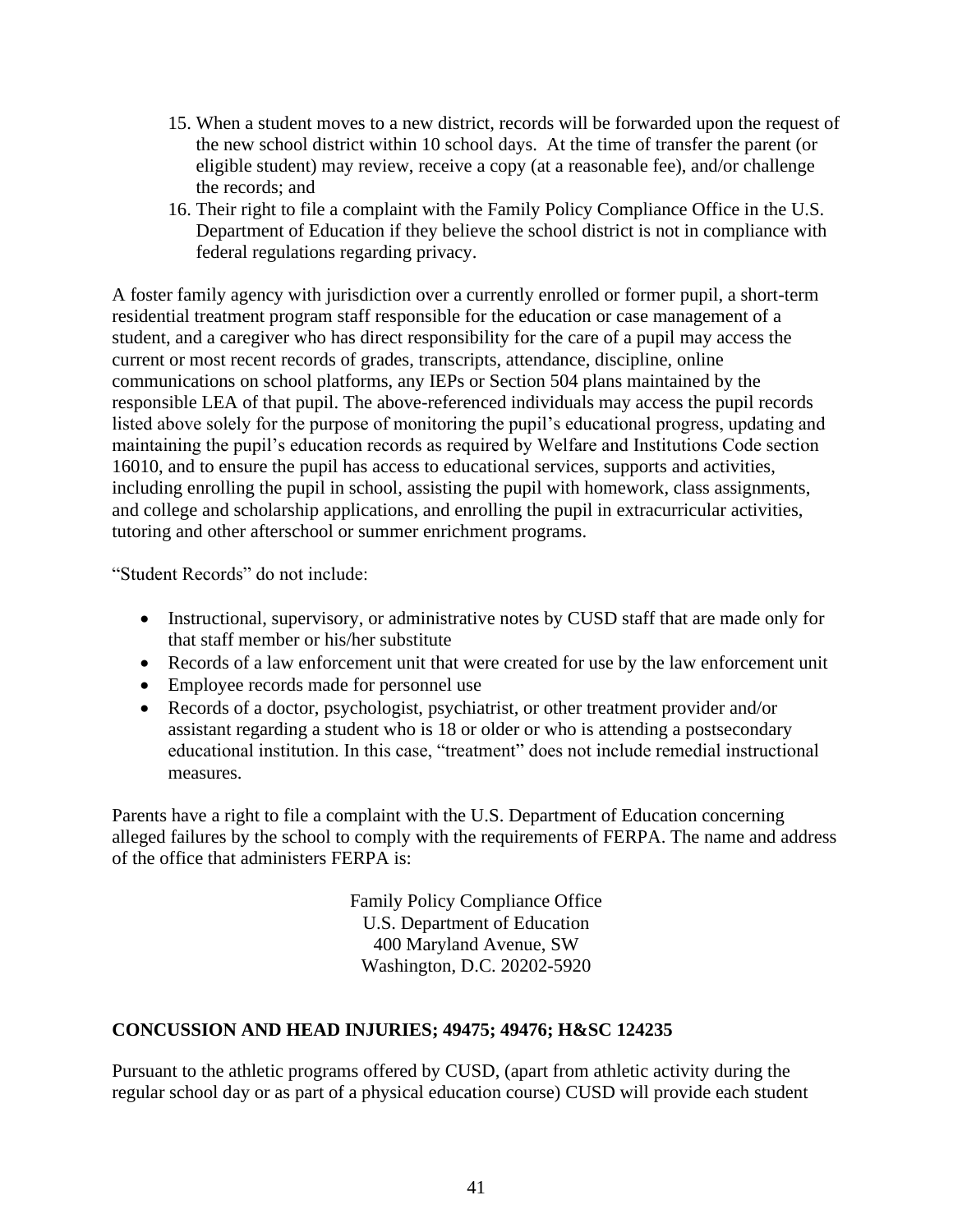athlete's parent and guardian with a "concussion and head injury" information sheet. The sheet shall be signed and returned by the athlete's parent or guardian before the athlete may participate in practice or competition.

## **SAFE PLACE TO LEARN ACT-EC 234, 234.1, 48985**

CUSD has adopted policies pertaining to the following:

- Prohibition of discrimination and harassment based on characteristics set forth in EC  $\S$ 220 and Penal Code 422.55;
- Process for receiving and investigating complaints of discrimination and harassment;
- Maintenance of documentation of complaints and their resolution;
- Process to ensure complainants are protected from retaliation and the identity of a complainant is kept confidential if appropriate; and
- Identification of a responsible LEA officer to ensure compliance.

CUSD's antidiscrimination and anti-harassment policies are posted in schools and offices and available online at<https://coronadousd.net/Departments/Student-Services/index.html> in the Discipline Action Guide.

The notice shall be in English and in the primary language if 15 percent or more of the pupils enrolled in a public school that provides instruction in kindergarten or any of grades 1 through 12 inclusive, speak a single primary language other than English as determined by census data. The antidiscrimination and anti- harassment policies shall also be posted in schools and administrative offices.

## **PUPIL PROTECTIONS RELATING TO IMMIGRATION AND CITIZENSHIP STATUS-EC 234.7**

Except as required by state or federal law or as required to administer a state or federally supported educational program, CUSD shall not collect information or documents regarding citizenship or immigration status of pupils or their family members.

Should any request be made for information or access to a school-site by an officer or employee of a law enforcement agency for the purpose of enforcing immigration laws, CUSD's Superintendent shall report to the governing board any such requests in a timely manner that ensures the confidentiality and privacy of any potentially identifying information.

If CUSD becomes aware that a pupil's parent or guardian is not available to care for the pupil, CUSD staff shall first exhaust any parental instruction relating to the pupil's care in the emergency contact information it has for the pupil to arrange for the pupil's care. CUSD will not contact Child Protective Services to arrange for the pupil's care unless it is unable to arrange care through the use of emergency contact information provided by the parents or other information provided by the parent or guardian.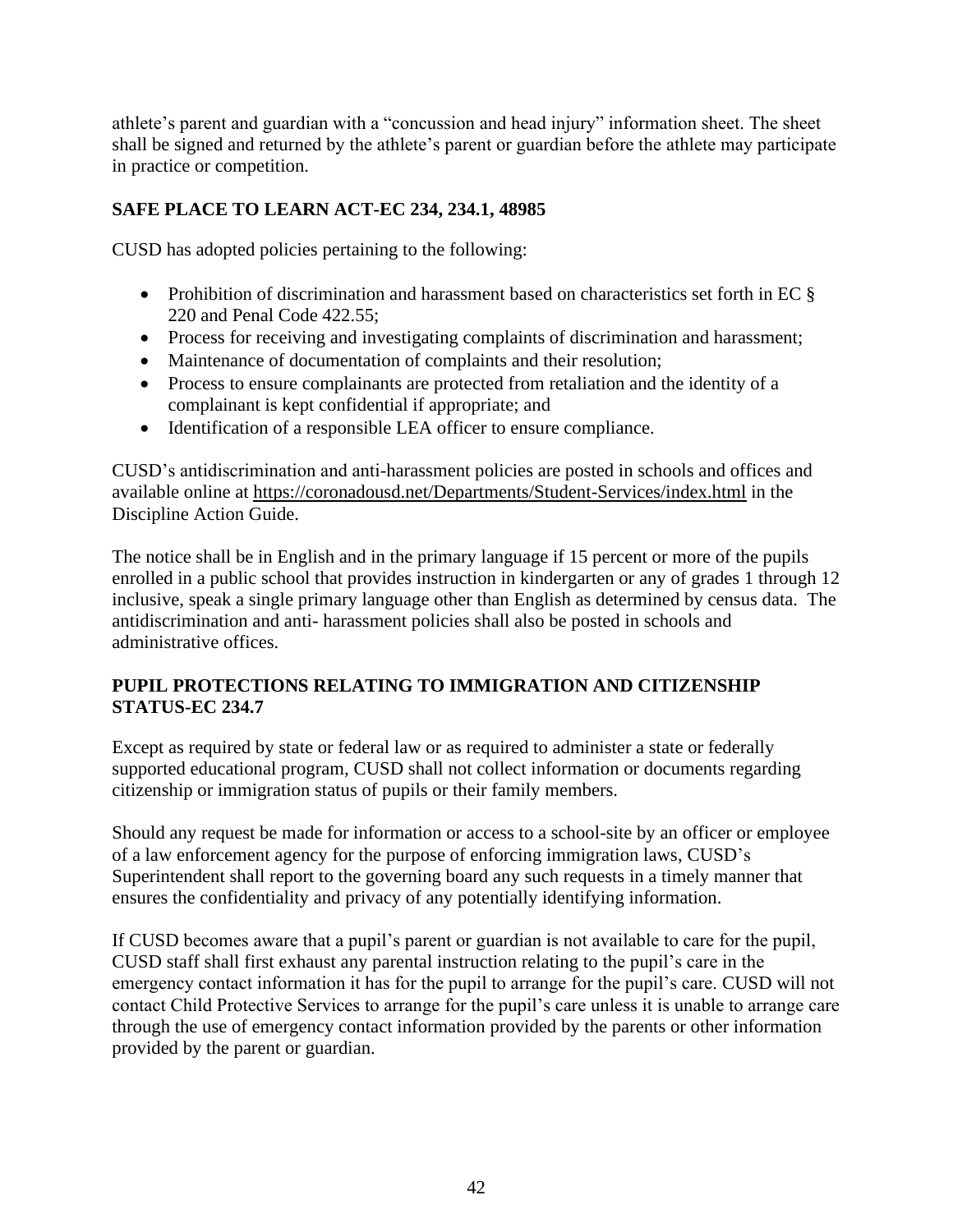All children have a right to a free public appropriate education, regardless of immigration status of religious beliefs. Therefore, CUSD has fully adopted model policies published by the Attorney General's Office entitled "Promoting a Safe and Secure Learning Environment for All: Guidance and Model Policies to Assist California's K-12 Schools in Responding to Immigration Issues" [\(https://oag.ca.gov/sites/all/files/agweb/pdfs/bcj/school-guidance-model-k12.pdf.](https://oag.ca.gov/sites/all/files/agweb/pdfs/bcj/school-guidance-model-k12.pdf)). These policies include, but are not limited to, refraining from collecting national origin information during the school enrollment process, accepting all forms of evidence listed in California Education Code section 48002 for the purpose of verifying student age, and not including citizenship status, immigration status, place of birth, or any other information indicative of national origin as directory information. Please visit the State of California's Attorney General's "Know Your Rights" page for more information at [https://oag.ca.gov/immigrant/rights.](https://oag.ca.gov/immigrant/rights)

## **AVAILABILITY OF PROSPECTUS-EC 49091.14**

Each school site shall create a prospectus which includes the curriculum, including titles, descriptions, and instructional aims of every course offered. The prospectus shall be made available upon request by parent or guardian.

## **DIRECTORY INFORMATION-EC 49073**

"Directory Information" includes one or more of the following items: student's name, address, telephone number, email address, date of birth, major field of study, participation in officially recognized activities and sports, weight, and height of members of athletic teams, dates of attendance, degrees and awards received, and the most recent public or private school attended by the student. CUSD has determined that the following individuals, officials, or organizations may receive directory information:

- Certain school publications
- Outside organizations including, but not limited to, companies that manufacture class rings or publish yearbooks
- Military recruiters
- Post-secondary educational institutions
- Outside governmental agencies

No information may be released to a private profit-making entity other than employers, prospective employers, and representatives of the news media, including, but not limited to, newspapers, magazines, and radio and television stations. Directory information may be disclosed without prior consent from the parent or legal guardian unless the parent or legal guardian submits a written notice to the school to deny access to his/her pupil's directory information. However, directory information related to homeless and unaccompanied youth will not be released without the express written consent for its release by the eligible pupil, his/her parent, or guardian.

CUSD may disclose appropriately designated "directory information" as specified herein without written consent unless advised to the contrary in accordance with procedures.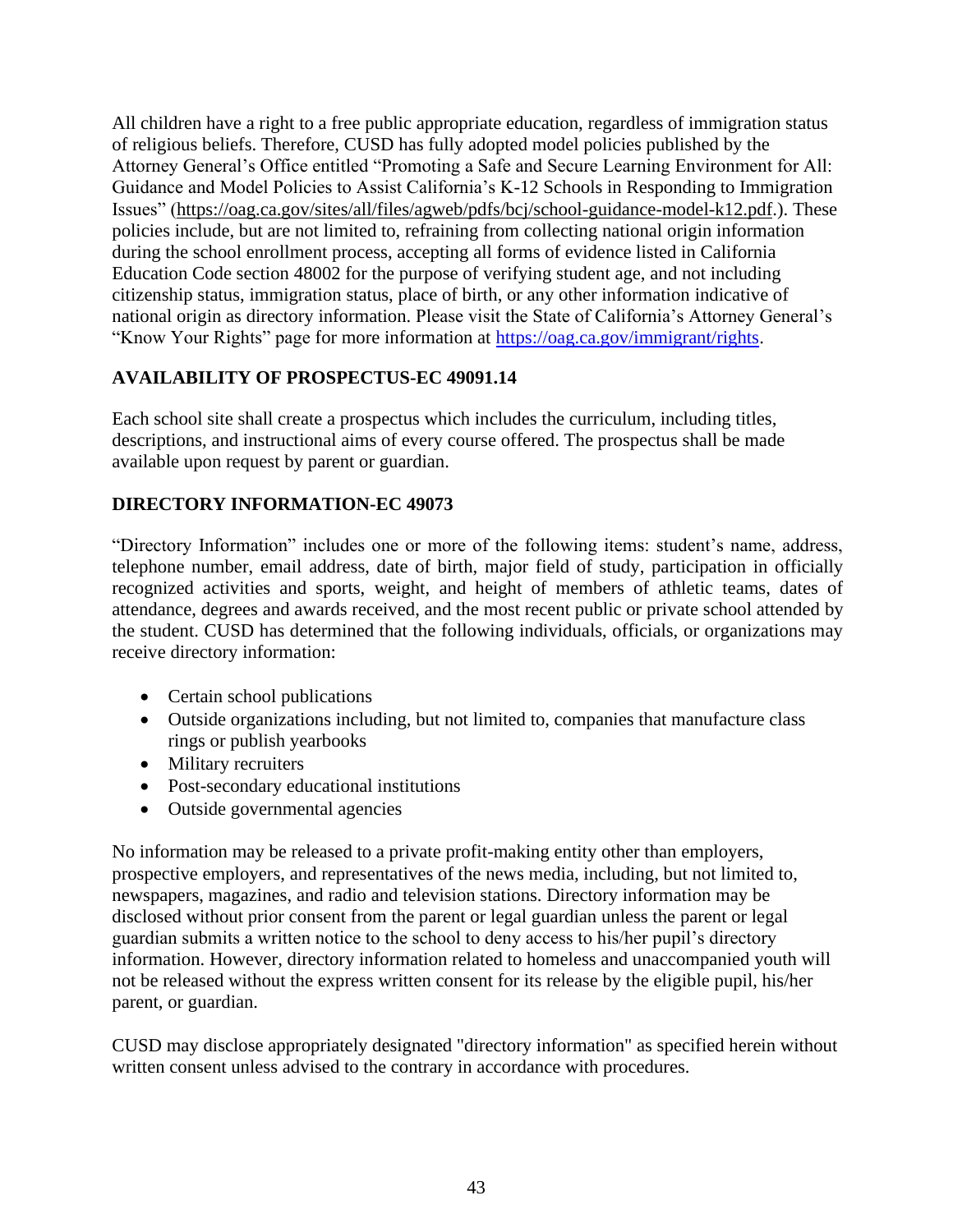Parents/guardians must notify CUSD in writing every year if they do not want CUSD to disclose directory information from their child's education records without prior written consent.

Also, in accordance with Section 49073.2, the LEA shall not include the directory information or the personal information of a pupil or of a parent or guardian of a pupil in the minutes of a meeting of its governing body, except as required by judicial order or federal law, if a pupil who is 18 years of age or older or a parent or guardian of a pupil has provided a written request to the secretary or clerk of the governing body to exclude his or her personal information or the name of his or her minor child from the minutes of a meeting of the governing body.

Personal information includes a person's address, telephone number, date of birth, and email address.

## **SURVEYS-EC 51513, 51514; 20 U.S.C. 1232h**

CUSD will notify parents or guardians of the need for their written permission before any test, questionnaire, survey, or examination containing any questions about their child's personal beliefs or practices (or the pupil's family's beliefs or practices) in sex, family life, morality, and religion, may be administered to any pupil in kindergarten, or grades 1-12, inclusive.

Notification will include specific or approximate dates of when any survey containing sensitive, personal information is to be administered and provide an opportunity for parents to opt pupils out of participating in the survey. Upon request, parents or guardians will be given the opportunity to inspect any third-party survey.

## **ACCESS BY MILITARY RECRUITERS-20 U.S.C. 7908, ESEA 8528**

CUSD provides military recruiters access to secondary school students' names, addresses and telephone listings upon request by the military recruiters. A pupil or parent may request that this information not be released to military recruiters without prior written parental consent.

## **CALIFORNIA HIGH SCHOOL PROFICIENCY EXAM-5 C.C.R. 11523**

The California High School Proficiency Exam (CHSPE) is a voluntary test that assesses proficiency in basic reading, writing, and mathematics skills taught in public schools. Eligible pupils who pass the CHSPE are awarded a Certificate of Proficiency by the State Board of Education. A pupil who receives a Certificate of Proficiency may, with verified approval from the parent or legal guardian, leave high school early. The Certificate of Proficiency, however, is not equivalent to completing all course work required for regular graduation from high school. For more information, including administration dates and registration deadlines, visit the following website: [http://www.chspe.net/.](http://www.chspe.net/)

## **CAL GRANT PROGRAM-EC 69432.9**

All pupils enrolled in grade 12 will be deemed Cal Grant applicants, unless they, or their parent or guardian if the pupil is 17 years or younger, specifically opts-out of such notification. CUSD will electronically submit each  $12<sup>th</sup>$  grade pupil's grade point average by October 1<sup>st</sup> of the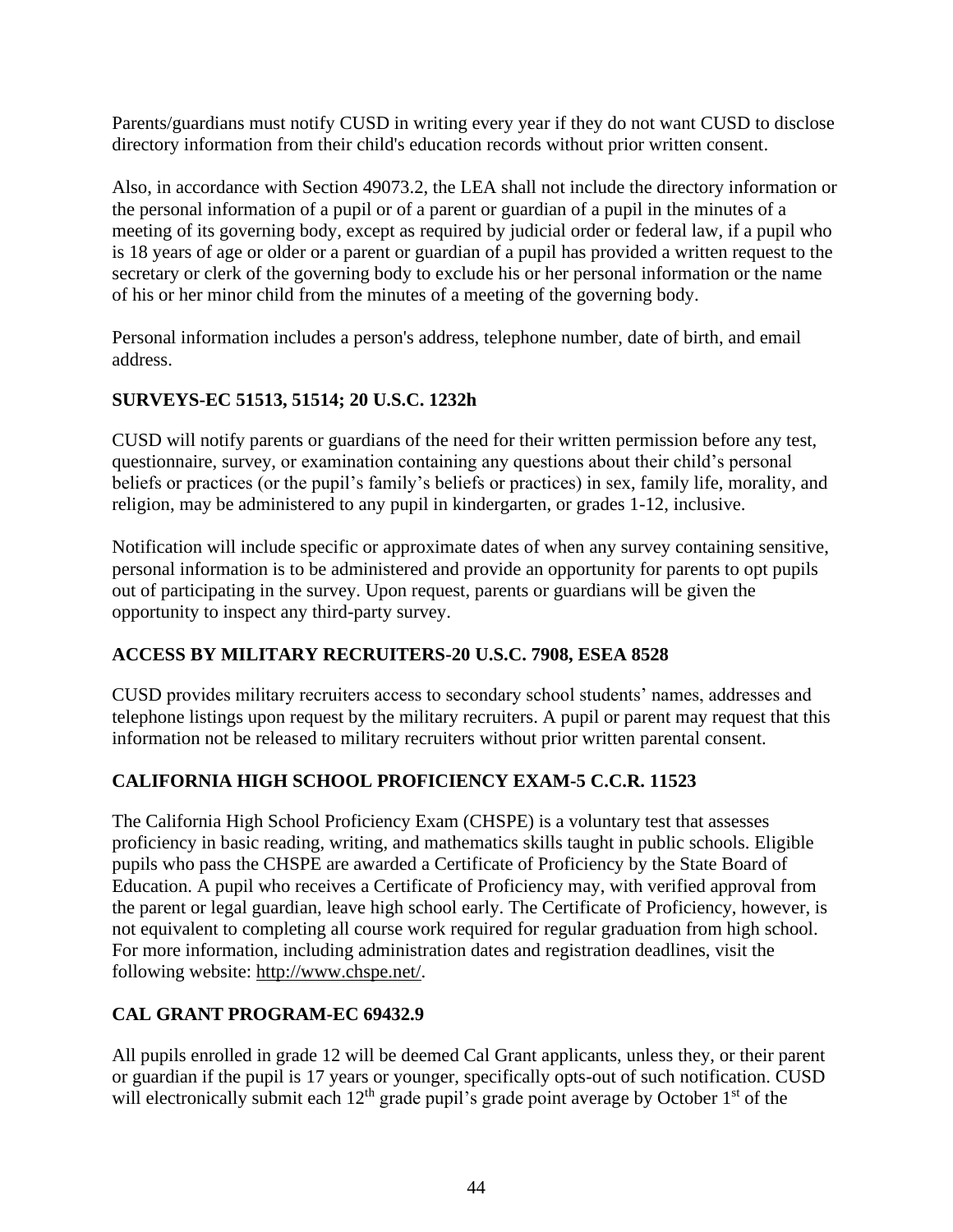pupil's 12<sup>th</sup> grade school year. A pupil of 18 years of age or a parent or guardian of a pupil 17 years or younger, may, by written statement, opt out of the Cal Grant program.

CUSD shall, no later than January 1 of a pupil's grade 11 academic year, notify, in writing, each grade 11 pupil and, for a pupil under 18 years of age, the pupil's parent or guardian that, pursuant to subdivision (a), the pupil will be deemed a Cal Grant applicant unless the pupil opts out within a period of time specified in the notice, which shall not be less than 30 days. The required notice shall indicate when the school will first send grade point averages to the commission and the submission deadline of October 1. CUSD shall provide an opportunity for the pupil to opt out of being automatically deemed a Cal Grant applicant. **OFF-CAMPUS LUNCH-EC 44808.5**

The governing board of the CUSD pursuant to Section 44808.5 of the Education Code, has decided to permit the pupils enrolled within its high schools to leave the school grounds during the lunch period. Section 44808.5 of the Education Code states: "Neither the school district nor any officer or employee thereof shall be liable for the conduct or safety of any pupil during such time as the pupil has left the school grounds pursuant to this section."

## **PUPIL FEES-EC 49013**

CUSD maintains a policy concerning the provision of a free education to pupils and for filing a complaint of non-compliance pursuant to the Uniform Complaint Procedures with the principal of the school alleged to be in non-compliance. More information is available online at [http://gamutonline.net/district/coronado/displayPolicy/644488/.](http://gamutonline.net/district/coronado/displayPolicy/644488/)

## **RIGHTS OF PARENTS OR GUARDIANS TO INFORMATION-EC 51101**

Parents/guardians of pupils enrolled in public schools have the right and should have the opportunity, as mutually supportive and respectful partners in the education of their children within the public schools, to be informed by the school, and to participate in the education of their children, as follows:

- 1. Within a reasonable period of time following making the request, to observe the classroom or classrooms in which their child is enrolled or for the purpose of selecting the school in which their child will attend pursuant to intra-district or inter-district pupil attendance policies or programs.
- 2. Within a reasonable time of their request, to meet with their child's teacher or teachers and the principal of the school in which their child is enrolled.
- 3. To volunteer their time and resources for the improvement of school facilities and school programs under the supervision of district employees, including, but not limited to, providing assistance in the classroom with the approval, and under the direct supervision, of the teacher. Although volunteer parents may assist with instruction, primary instructional responsibility shall remain with the teacher.
- 4. To be notified on a timely basis if their child is absent from school without permission.
- 5. To receive the results of their child's performance on standardized tests and statewide tests and information on the performance of the school that their child attends on standardized statewide tests.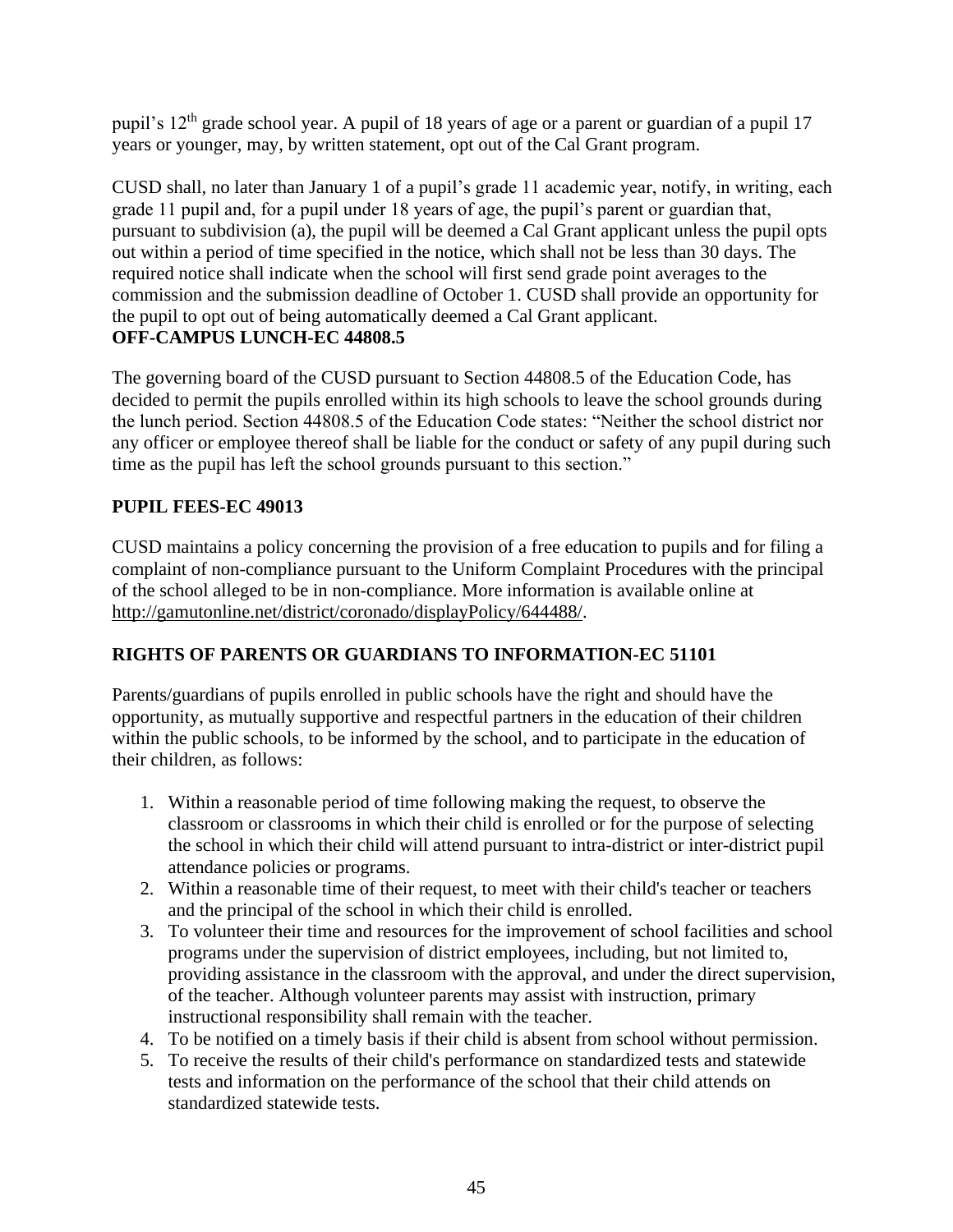- 6. To request a particular school for their child, and to receive a response from the school district. This paragraph does not obligate the school district to grant the parent's request.
- 7. To have a school environment for their child that is safe and supportive of learning.
- 8. To examine the curriculum materials of the class or classes in which their child is enrolled.
- 9. To be informed of their child's progress in school and of the appropriate school personnel whom they should contact if problems arise with their child.
- 10. To have access to the school records of their child.
- 11. To receive information concerning the academic performance standards, proficiencies, or skills their child is expected to accomplish.
- 12. To be informed in advance about school rules, including disciplinary rules and procedures, attendance policies, dress codes, and procedures for visiting the school.
- 13. To receive information about any psychological testing the school does involving their child and to deny permission to give the test.
- 14. To participate as a member of a parent advisory committee, school-site council, or sitebased management leadership team, in accordance with any rules and regulations governing membership in these organizations. In order to facilitate parental participation, school-site councils are encouraged to schedule a biannual open forum for the purpose of informing parents about current school issues and activities and answering parents' questions. The meetings should be scheduled on weekends, and prior notice should be provided to parents.
- 15. To question anything in their child's record that the parent feels is inaccurate or misleading or is an invasion of privacy and to receive a response from the school.
- 16. To be notified, as early in the school year as practicable pursuant to EC 48070.5, if their child is identified as being at risk of retention and of their right to consult with school personnel responsible for a decision to promote or retain their child and to appeal a decision to retain or promote their child. Parents and guardians of pupils, including those parents and guardians whose primary language is not English, shall have the opportunity to work together in a mutually supportive and respectful partnership with schools, and to help their children succeed in school. Each governing board of a school district shall develop jointly with parents and guardians, and shall adopt, a policy that outlines the manner in which parents or guardians of pupils, school staff, and pupils may share the responsibility for continuing the intellectual, physical, emotional, and social development and well-being of pupils at each school-site.
- 17. The policy shall include, but is not necessarily limited to, the following:
	- 1. The means by which the school and parents or guardians of pupils may help pupils to achieve academic and other standards of the school.
	- 2. A description of the school's responsibility to provide a high-quality curriculum and instructional program in a supportive and effective learning environment that enables all pupils to meet the academic expectations of the school.
	- 3. The manner in which the parents and guardians of pupils may support the learning environment of their children, including, but not limited to, the following:
		- a. Monitoring attendance of their children.
		- b. Ensuring that homework is completed and turned in on a timely basis.
		- c. Participation of the children in extracurricular activities.
		- d. Monitoring and regulating the television viewed by their children.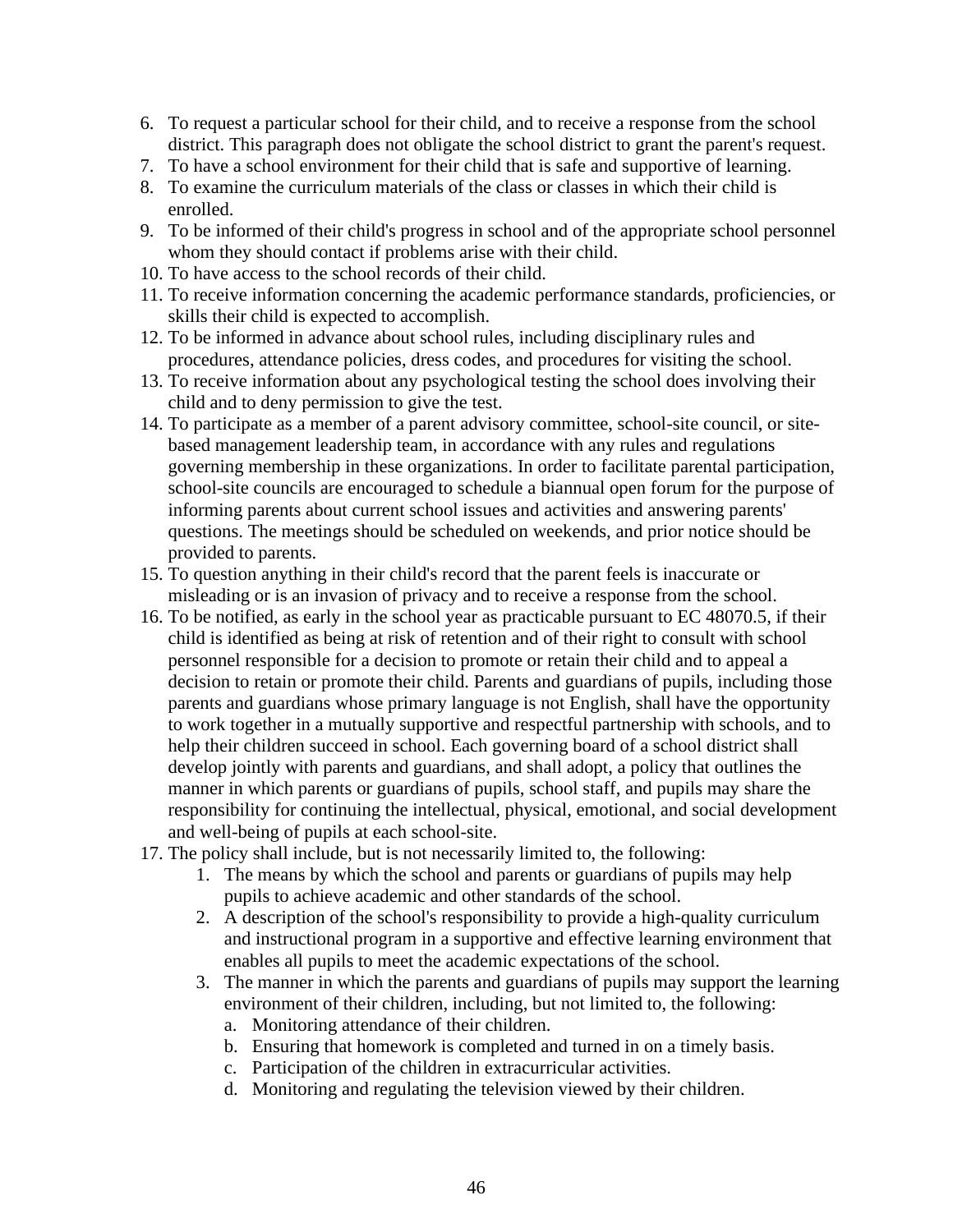- e. Working with their children at home in learning activities that extend learning in the classroom.
- f. Volunteering in their children's classrooms, or for other activities at the school.
- g. Participating, as appropriate, in decisions relating to the education of their own child or the total school program.

## **CALIFORNIA ASSESSMENT OF STUDENT PERFORMANCE AND PROGRESS-EC 52052, 60640**

The California Assessment of Student Performance and Progress ("CAASPP") System was established on June 1, 2014. Commencing with the 2014-2015 school year, the CAASPP System includes Smarter Balanced Summative assessments in English Language Arts and Math in grades three through eight and eleven and California Alternate Assessments ("CAA") in English Language Arts and Math in grades three through eight and eleven for students with significant cognitive disabilities. The California Science Test ("CAST") for science is required for all students in grades five, eight and once in high school unless the student's IEP indicates administration of the CAA. CUSD will not administer a standards-based test in Spanish for reading/language arts in grades two through eleven for Spanish-speaking English learners who either receive instruction in their primary language or have been enrolled in a school in the United States for less than twelve months. A parent or guardian may make a written request to excuse his or her child from any or all parts of the assessment.

## **DRESS CODE/GANG APPAREL-EC 35183**

Students are expected to come to school appropriately dressed. Students failing to dress appropriately will be asked to change. CUSD's dress code is available online at <https://coronadousd.net/Departments/Student-Services/index.html> in the Discipline Action Guide.

## **GATE PROGRAMS**

CUSD's written plan for its GATE program includes procedures to inform parents or guardians of their pupil's participation or non-participation in the GATE program. The written plan is available at<https://coronadousd.net/Departments/Learning/index.html> under Teaching to High Potential.

## **TITLE 1-20 U.S.C. 6311**

Parents may request information regarding the professional qualifications of the student's classroom teachers, including the following:

• Whether the teacher has met State qualification and licensing criteria for the grade levels and subject areas in which the teacher provides instruction.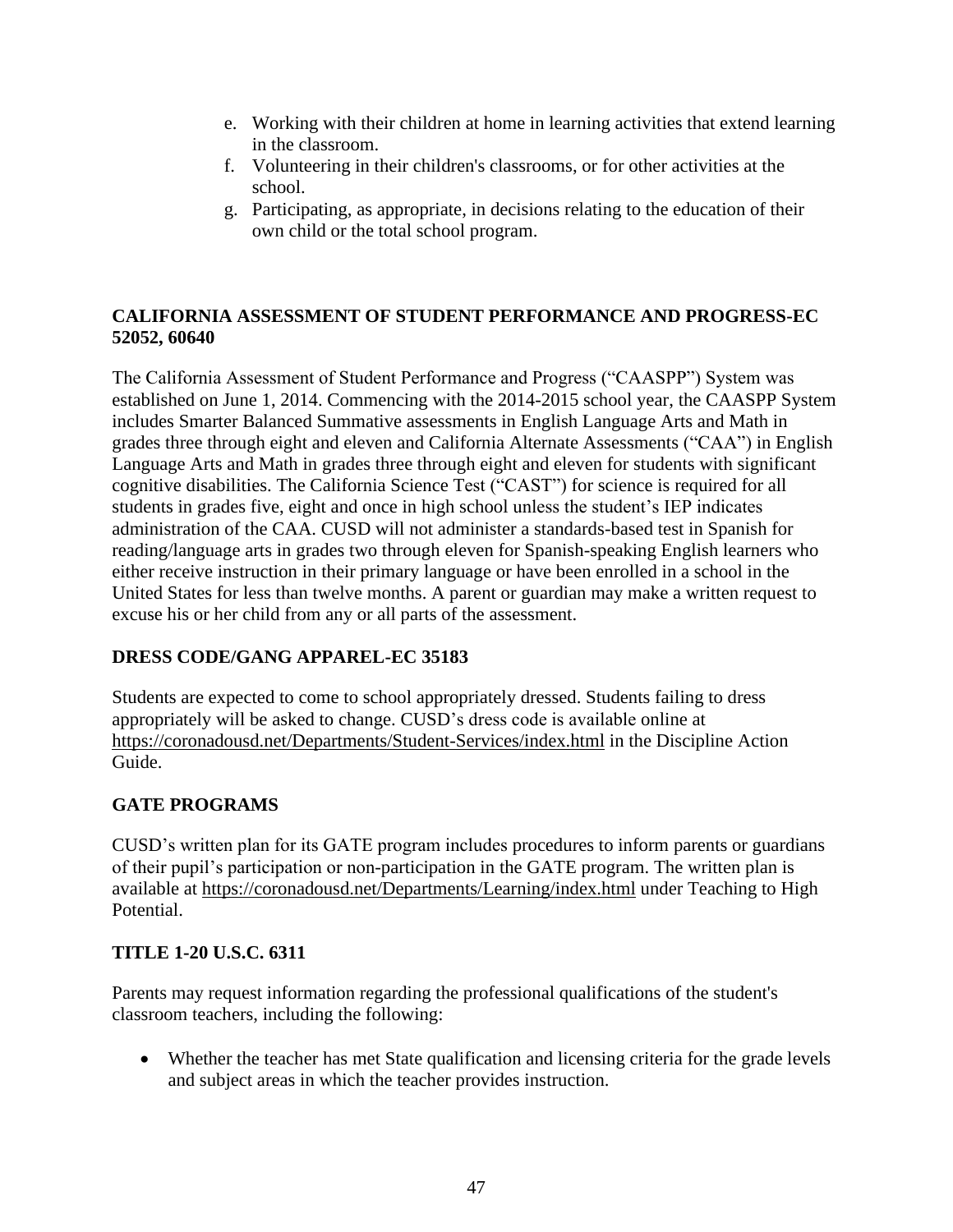- Whether the teacher is teaching under emergency or other provisional status through which State qualification or licensing criteria have been waived.
- The baccalaureate degree major of the teacher and any other graduate certification or degree held by the teacher, and the field of discipline of the certification or degree.
- Whether the child is provided services by paraprofessionals and, if so, their qualifications.

In addition to the information that parents may request regarding their child's teacher, parents may also request:

- Information on the level of achievement of the parent's child in each of the State academic assessments, and
- Timely notice that the parent's child has been assigned or has been taught for four (4) or more consecutive weeks by a teacher who is not highly qualified.

Parents may obtain this information by logging on to www.ctc.ca.gov/ and looking up the child's teacher's credentials by entering the first and last name.

The law also requires that parents be notified when a teacher who is not *highly qualified* is hired and teaches the child *four (4) consecutive weeks or more.*

## **TOBACCO-FREE CAMPUS-HSC 104420, 104495**

Health and Safety Code section 104495 prohibits smoking and use of any tobacco-related products and disposal of any tobacco-related waste within 25 feet of a school playground. The prohibition does not apply to a public sidewalk located within 25 feet of a playground. In addition, the City of Coronado also prohibits smoking on public property (sidewalks, streets, or alleys) or within 25 feet of doors or windows of business.

## **UNSAFE SCHOOL CHOICE-5 C.C.R. 11993(k); 20 U.S.C. 7912**

Students shall be allowed to attend a safe school. CUSD shall notify parents or guardians of pupils in elementary and/or secondary schools considered to be "persistently dangerous" pursuant to California Department of Education guidelines and of available options for attendance at a safe school. "Any firearms violations" is an event which must be considered in determining whether a school site is at risk of being classified as persistently dangerous.

## **TRANSFER OF PUPILS CONVICTED OF VIOLENT FELONY OR MISDEMEANOR-EC 48929, 48980(m)**

The governing board of CUSD has adopted a policy to allowing the governing board of CUSD to transfer students convicted of violent felonies or misdemeanors to other schools in the district if the pupil to be transferred and the victim of the crime for which the pupil was convicted are enrolled at the same school. A copy of CUSD Board Policy 5116.2 is available at [http://gamutonline.net/district/coronado/displayPolicy/1079128/.](http://gamutonline.net/district/coronado/displayPolicy/1079128/)

## **SCHOOL ACCOUNTABILITY REPORT CARD-EC 35256, 35258**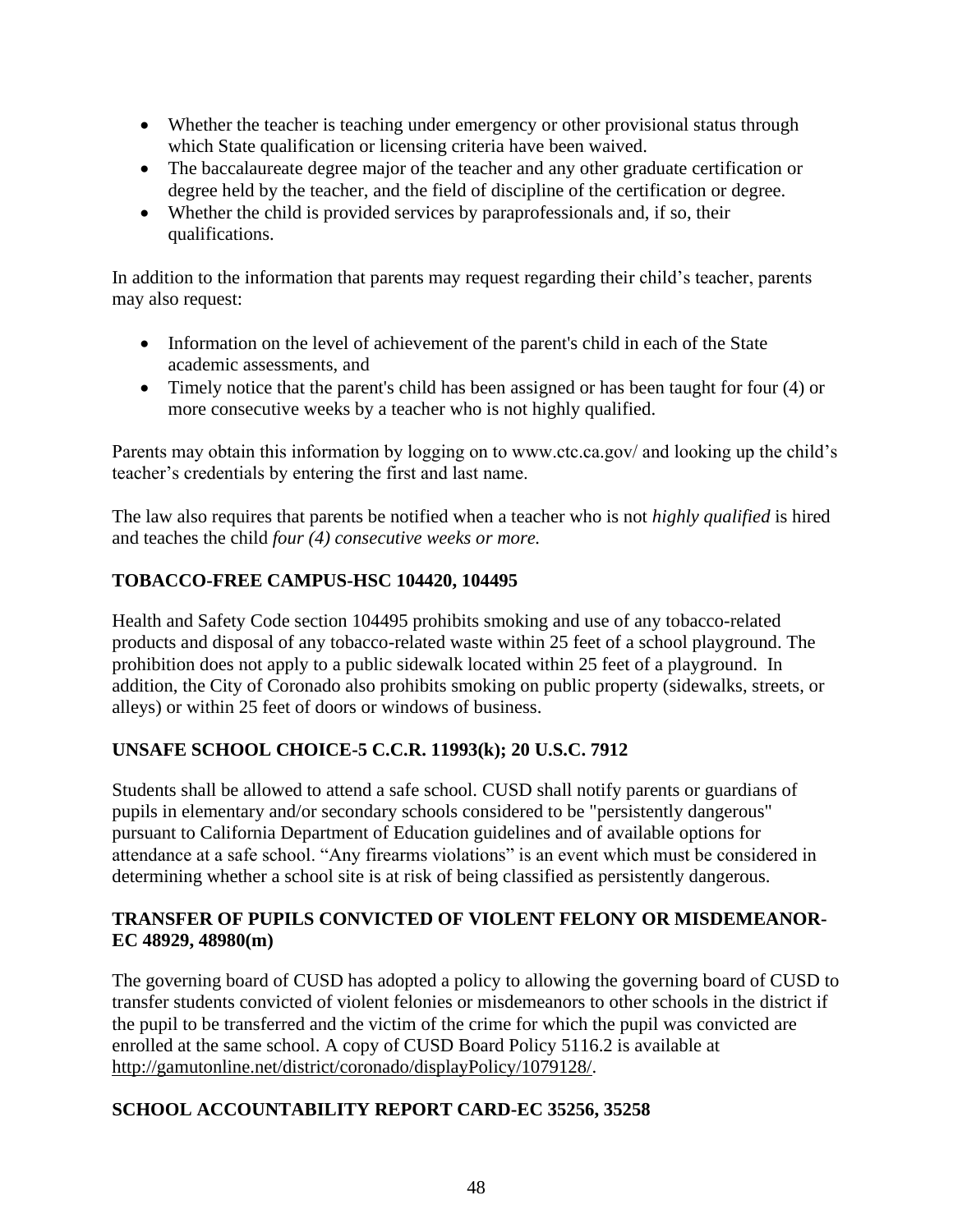The School Accountability Report Card provides parents and other interested members of the community a variety of information about the school, its resources, its successes, and the areas where it needs improvement. On or before February 1 of each year, an updated copy of the School Accountability Report Card for each CUSD operated school can be found on CUSD's website at [https://coronadousd.net/Departments/Learning/index.html.](https://coronadousd.net/Departments/Learning/index.html) A hard copy will also be provided upon request to any student's parent or guardian.

## **COMPREHENSIVE SCHOOL SAFETY PLAN-EC 32286, 32288**

Each school is required to develop a school safety plan, which includes a comprehensive disaster preparedness plan. Copies of the school safety plan are available to read at each school site during normal business hours.

## **DUTY CONCERNING CONDUCT OF PUPILS-EC 44807**

All students participating in CUSD programs or activities will comply with CUSD policies, rules, and regulations, pursue their studies, and obey the valid authority of CUSD staff. Any student who feels another participant is disrupting the student's learning environment is strongly encouraged to report that misconduct to a CUSD staff member. The CUSD staff member will, in turn, report to the designated CUSD staff member in charge of handling student complaints. CUSD staff expects all students enrolled in CUSD programs or activities to conduct themselves in a manner that enriches the educational environment and does not disrupt the learning process. CUSD believes all students enrolled in CUSD programs or activities should experience a positive learning environment. All students participating in CUSD programs or activities are expected to cooperate by respecting the rights of other participants, which includes the right to a learning environment free from disruptions. Student conduct includes conduct on school grounds, going to and from school and during recess and lunch periods.

Every teacher has a duty to hold pupils accountable for their conduct on the way to and from school, and on the playground, or during recess. A teacher, vice principal, principal or any other certificated employee of a school district, shall not be subject to criminal prosecution or criminal penalties for the exercise, during the performance of his duties, of the same degree or physical control over a pupil that a parent would be legally privileged to exercise but which in no event shall exceed the amount of physical control reasonably necessary to maintain order, protect property, or protect the health and safety of pupils, or to maintain proper and appropriate conditions conducive to learning.

## **CHILD ABUSE AND NEGLECT REPORTING-PENAL CODE 11164**

CUSD staff is required by law to report cases of child abuse and neglect to the appropriate law enforcement agency when they have a reasonable suspicion that a child has been a victim of child abuse and/ or neglect. Reasonable suspicion does not require certainty that the child abuse and/or neglect has occurred. The reporting staff member's name and report are confidential. The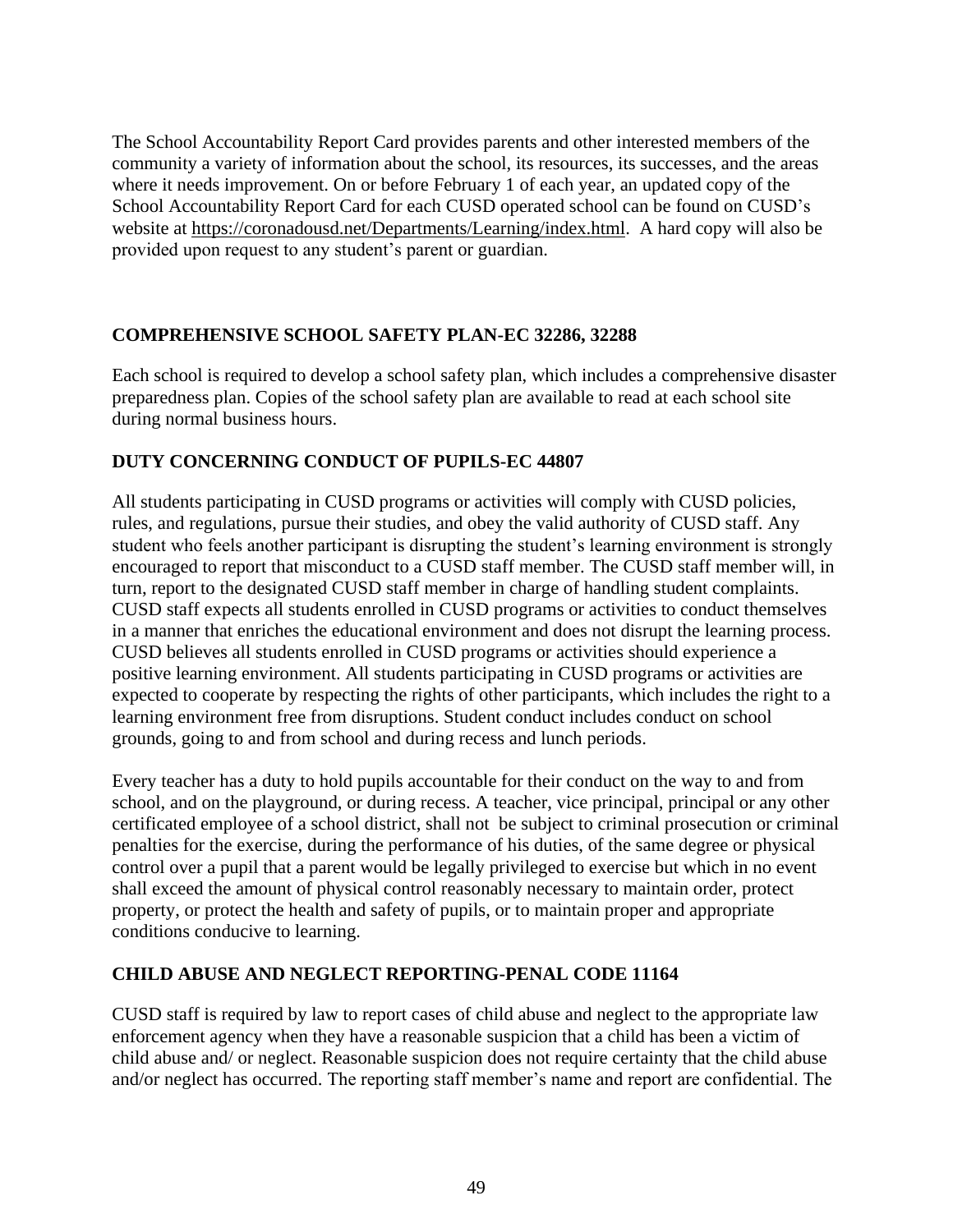fact that a child is homeless, or an unaccompanied minor is not, in and of itself, a sufficient basis for reporting child abuse or neglect.

## **MEGAN'S LAW-PENAL CODE-290**

Information about registered sex offenders in California and how to protect their families can be found at [http://meganslaw.ca.gov/.](http://meganslaw.ca.gov/)

## **LIABILITY OF PARENT OR GUARDIAN FOR WILLFUL PUPIL MISCONDUCT-EC 48904**

The parent or guardian of any minor may be held financially liable for the pupil's willful misconduct which results in injury or death to any pupil or person employed or volunteering for CUSD or injury to real or personal property belonging to CUSD or a CUSD employee. The parent or guardian of a minor shall be liable to CUSD for all property belonging to CUSD loaned to the minor and not returned upon demand of an employee of CUSD authorized to make the demand. CUSD shall notify the parent or guardian of the pup CUSD il in writing of the pupil's alleged misconduct before withholding the pupil's grades, diploma, or transcript pursuant to this Section.

## **CHILDREN IN HOMELESS SITUATIONS-42 U.S.C. 11432**

CUSD has appointed a liaison(s) for homeless children responsible for ensuring the dissemination of public notice of the educational rights of students in homeless situations.

- Liaison contact information: Niamh Foley, Director of Student Services, 619-522-8900, ex. 1038 or [niamh.foley@coronadousd.net](mailto:niamh.foley@coronadousd.net)
- Right to immediate enrollment in school of origin or school where currently residing without proof of residency, immunization records or tuberculosis skin-test results, school records, or legal guardianship papers;
- Right to education and other services including to participate fully in all school activities and programs for which child is eligible, to qualify automatically for school meal programs, to receive transportation services, and to contact liaison to resolve disputes that arise during enrollment;
- That no homeless youth shall be required to attend a separate school for homeless children or youth; and
- That homeless youth shall not be stigmatized by school personnel.

## **ACCEPTABLE USE OF TECHNOLOGY**

CUSD policy on the acceptable use of technology on school campuses and access by pupils to the Internet and on-line sites is available at [https://coronadousd.net/Departments/Technology/index.html.](https://coronadousd.net/Departments/Technology/index.html)

## **WALKING OR RIDING A BIKE TO SCHOOL-VC 21212**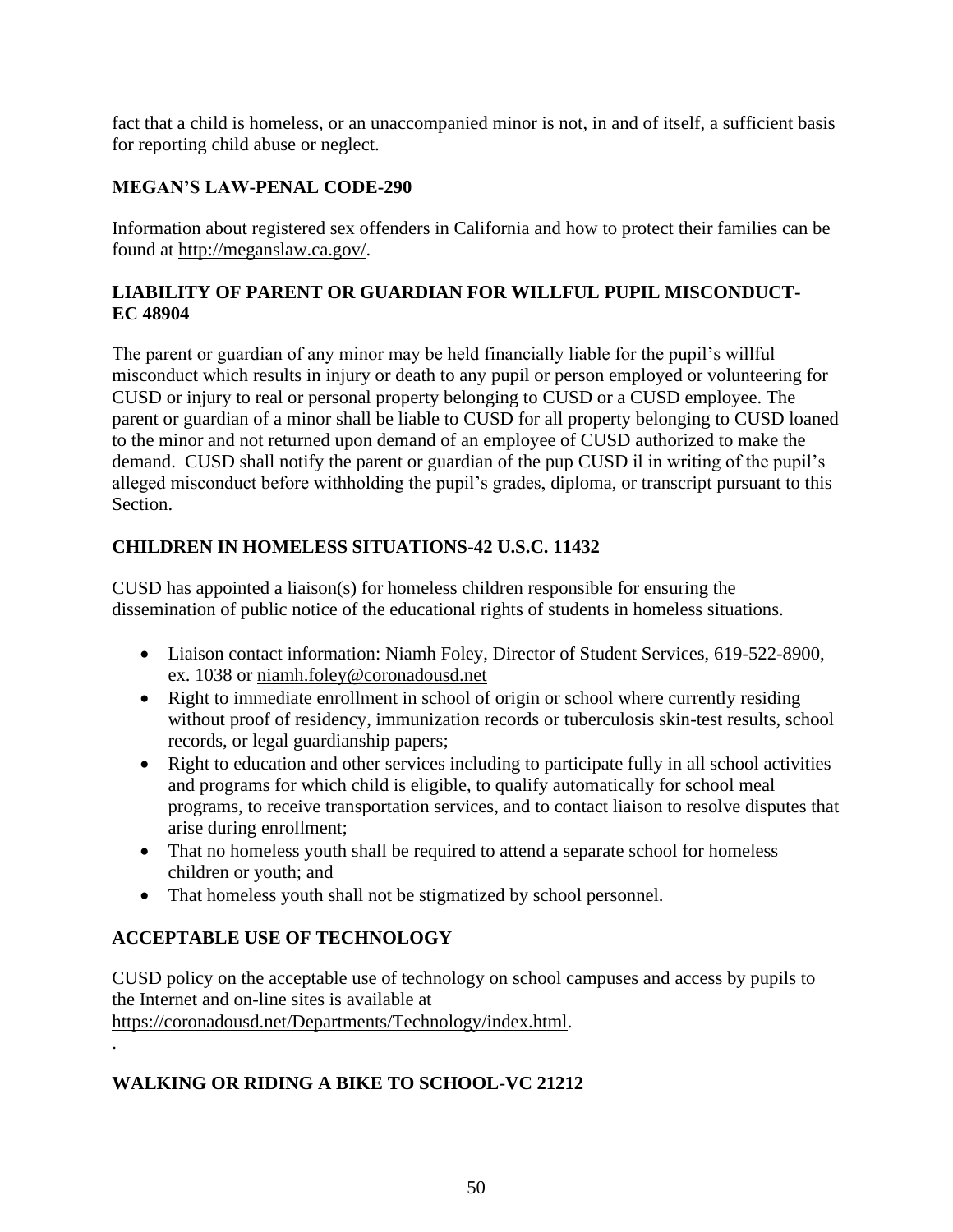CUSD requests that parents or guardians of children who walk or ride their bike to school plan a safe route to school with their children. The route shall not involve shortcuts through private property and all students are expected to exhibit good behavior. Furthermore, a student under 18 years of age may be fined for not wearing a properly fitted and fastened helmet, and the parent or legal guardian of a minor who violates this section shall be jointly and severally liable with the minor for the fine.

## **MATHEMATICS PLACEMENT POLICY-EC 51224.7**

CUSD utilizes a fair, objective and transparent mathematics placement policy that takes multiple objective academic measures of pupil performance into consideration, annually examines aggregate pupil placement data to ensure pupil qualification for progressing through mathematics courses and offers clear and timely recourse for any pupil or parent or guardian who questions the placement. More information about CUSD's mathematics placement policy is available online at [https://coronadousd.net/Departments/Learning/CUSD-Mathematics/index.html.](https://coronadousd.net/Departments/Learning/CUSD-Mathematics/index.html)

## **CYBER SEXUAL BULLYING-EC 234.2**

CUSD may suspend or expel students who engage in cyber sexual bullying consistent with the CUSD'S disciplinary procedures described above. The California Department of Education has developed information regarding cyber sexual bullying available at <http://www.cde.ca.gov/ls/ss/se/bullyingprev.asp> , and available on the California Healthy Kids Resource Center Website and other sources.

## **LOCAL SCHOOL WELLNESS POLICY-EC 49432**

The local school wellness policy for each CUSD school is available at [https://coronadousd.net/Departments/Child-Nutrition-Services/index.html.](https://coronadousd.net/Departments/Child-Nutrition-Services/index.html)

## **ILLEGAL RECORDING OF CONFIDENTIAL COMMUNICATION-PC 632, EC 51512**

It is unlawful to intentionally eavesdrop or record the confidential communication between two or more parties without the consent of all parties to the confidential communication. The eavesdropping or recording of a confidential communication includes by means of any electronic amplifying or recording device whether the communication is carried on among the parties in the presence of one another or by means of a telegraph, telephone, or other device, except a radio. Such an act is punishable by a fine not exceeding two thousand five hundred dollars (\$2,500), or imprisonment in the county jail not exceeding one year, or in the state prison, or by both that fine and imprisonment. Additionally, pursuant to Education Code section 51512, the use by any person, including a student, of any electronic listening or recording device in any classroom without prior consent of the teacher and the principal is prohibited. Any person, other than the student, willfully in violation shall be guilty of a misdemeanor. Any pupil in violation is subject to CUSD's disciplinary procedures.

## **PUPIL SUICIDE PREVENTION POLICIES-EC 215**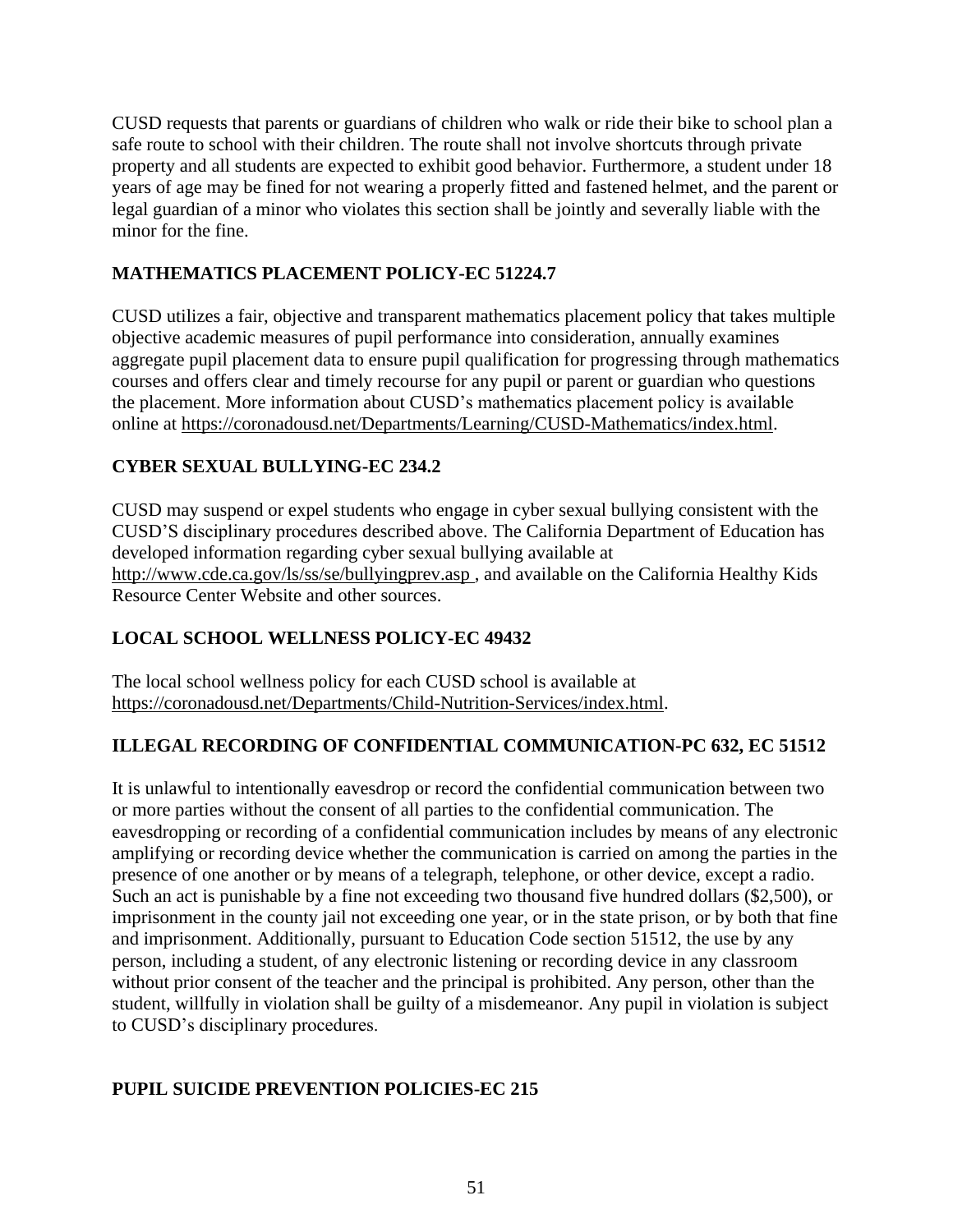Before the beginning of the 2020-21 school year, the governing board or body of a local educational agency that serves pupils in kindergarten and grades 1 to 6 shall adopt a policy on pupil suicide prevention for the above grade levels. The age-appropriate policy shall be developed in consultation with school and community stakeholders, the county mental health plan, school-employed mental health professionals, and suicide prevention experts. The policy shall also, at minimum, address procedures relating to suicide prevention, intervention, and postvention.

The policy should address needs of high-risk student groups. The definition of high-risk groups includes (but not be limited to):

- o Students bereaved by suicide
- o Students with disabilities, mental health disorders, or substance abuse disorders
- o Homeless youth or in out-of-home settings, such as foster care.
- o LGBTQ students

## **INFORMATION ABOUT COMPLETION OF APPLICATIONS FOR STUDENT FINANCIAL AID-EC 51225.8**

Commencing with the 2020-21 school year, the governing board/body of school districts and charter schools must ensure that each student, at least once before the pupil enters grade 12, receives information on how to properly complete and submit either the Free Application for Federal Student Aid (FAFSA) or California Dream Act application. A paper copy of the FAFSA or the California Dream Act application must be provided to a pupil or parent/guardian upon request.

The information provided in the notice shall include, but not necessarily be limited to, the following materials:

- 1. The types of documentation and personal information that each student financial aid application requires, including, but not necessarily limited to, documents relating to income taxes, finances and income, college choices, academic status, and personal identification such as social security or taxpayer identification numbers
- 2. An explanation of definitions used for each application, such as "legal guardianship," "household size," "parent," "dependent," and taxable college grants and scholarships"
- 3. Eligibility requirements for student financial that may be applied for using the FAFSA or the California Dream Act Application
- 4. Application timelines and submission deadlines
- 5. The importance of submitting applications early, especially when student financial aid is awarded on a first-come, first-served basis

The manner in which this information is provided shall be at the discretion of the governing board of the school district or charter school.

## **BULLYING AND HARASSMENT PREVENTION INFORMATION-EC 234.6**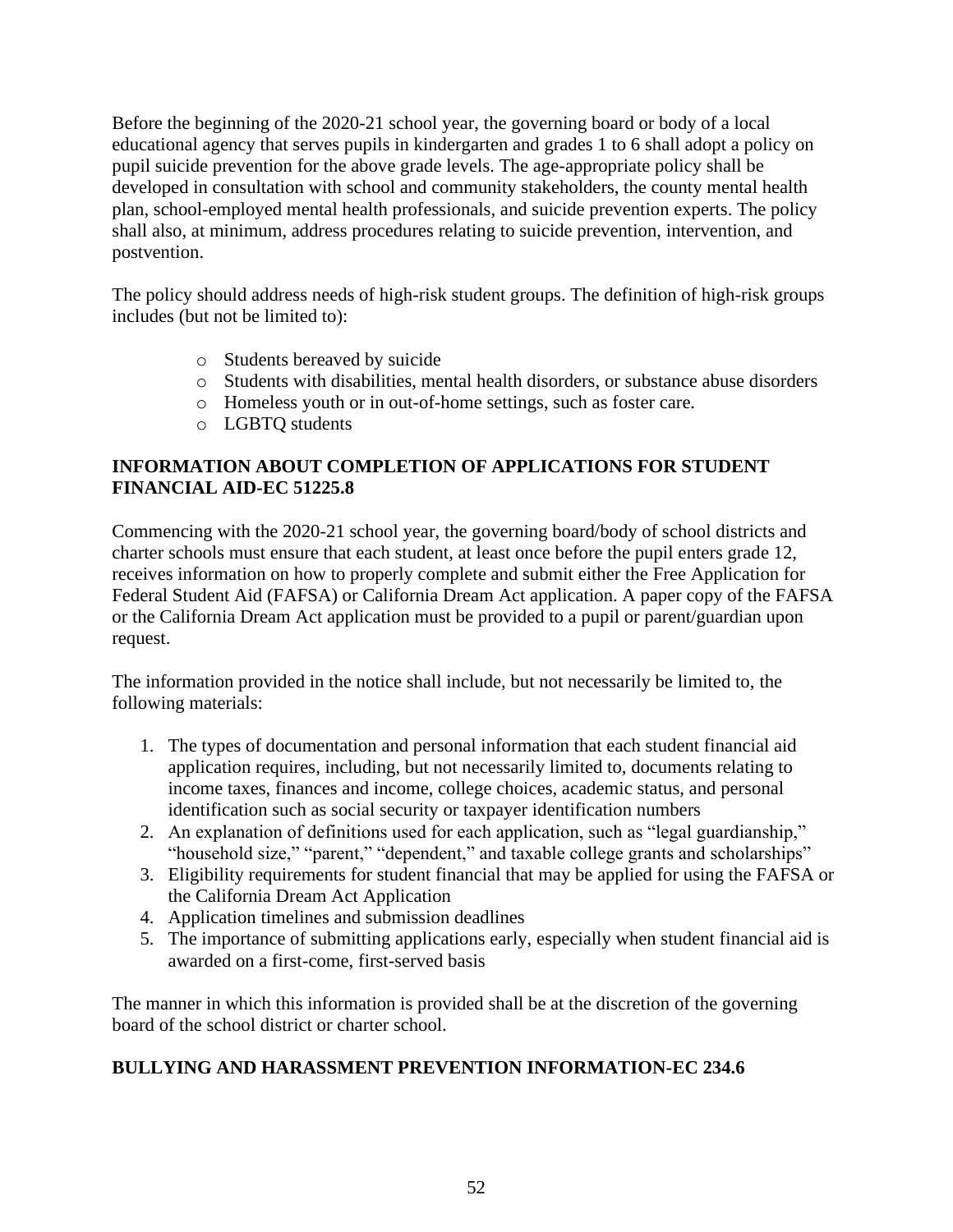Commencing with the 2020-21 academic year, each county office of education, school district, and charter school – or LEA ("local education agency") for the purpose of this section – shall ensure that all of the following information is readily accessible in a prominent location on the local educational agency's existing website in a manner that is easily accessible to parents or guardians and pupils:

- 1. The LEA's policy on pupil suicide prevention in grades 7 to 12
- 2. The LEA's policy on pupil suicide prevention in kindergarten and grades 1 to 6, including reference to the age appropriateness of that policy
- 3. The definition of discrimination and harassment based on sex, and the rights derived from the Sex Equity in Education Act
- 4. The Title IX information and training materials included on a LEA's internet website
- 5. A link to the Title IX information included on the department's internet website
- 6. The LEA's written policy on sexual harassment, as it pertains to pupils
- 7. The LEA's policy, if it exists, on preventing and responding to hate violence
- 8. The LEA's anti-discrimination, anti-harassment, anti-intimidation, and anti-bullying policies
- 9. The LEA's anti-cyberbullying procedures
- 10. A section on social media bullying that includes all of the following references to possible forums for social media bullying:
	- a. Internet websites with free registration and ease of registration
	- b. Internet websites offering peer-to-peer instant messaging
	- c. Internet websites offering comment forums or sections
	- d. Internet websites offering image or video posting platforms
- 11. A link to statewide resources, including community-based organizations, compiled by the department
- 12. Any additional information the LEA deems important for preventing bullying and harassment

## **SCHOOL START TIME-EC 46148**

Commencing July 1, 2022, or the date on which a school district's or charter school's respective collective bargaining agreement operative on January 1, 2020, expires (whichever is later), the school day for middle and high schools must begin no earlier than 8:00 a.m. and 8:30 a.m., respectively. The State Department of Education will advise school districts and charter schools of the posting of information on its website related to research on the impact of sleep deprivation on adolescents and the benefits of a later school start time. This start time requirement will not apply to rural school districts.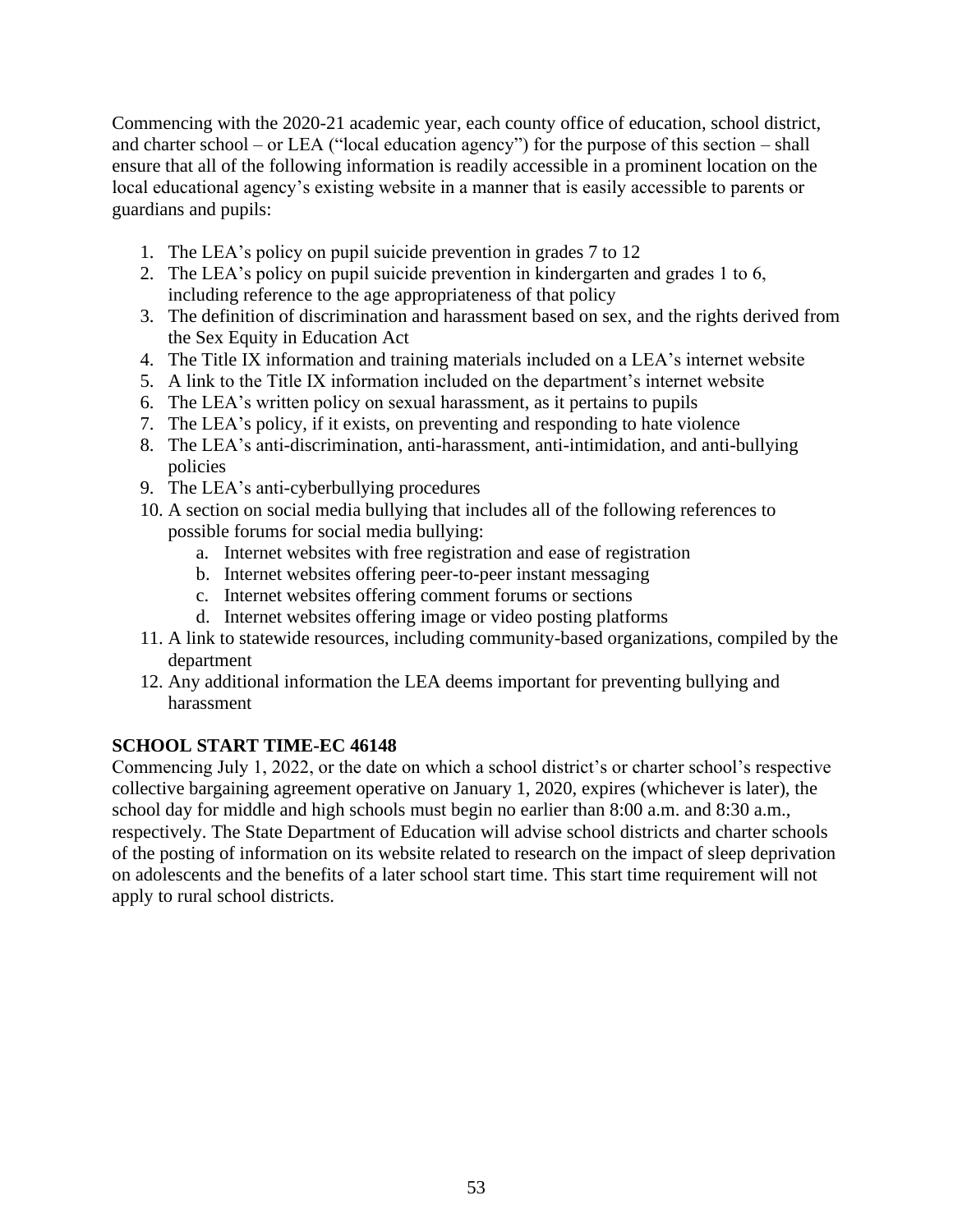## **CORONADO UNIFIED SCHOOL DISTRICT 2022-2023 PARENTAL OPTIONS**

*(Applicable Only for the Current School Year)*

#### PARENTS: PLEASE READ AND COMPLETE THE INFORMATION BELOW AND RETURN IT TO YOUR SCHOOL

| <b>Student Name:</b> | Date of Birth: |
|----------------------|----------------|
| Address:             |                |
| City:                | Zip Code:      |
|                      | Grade:         |
| School:              |                |

#### **Physical Examination**

Coronado Unified School District may require physical examinations of students enrolled in Coronado Unified School District programs or activities. Any physical examination required by the Coronado Unified School District shall be kept confidential. A parent or guardian having control or charge of any child enrolled in public schools may file annually with the principal of the school in which s/he is enrolled a statement in writing, signed by the parent or guardian, stating that s/he will not consent to a physical examination of the child.

- □ **I do not** want my child to undergo a physical exam for School District programs or activities.
- $\Box$  I grant consent for my child to undergo a physical exam for School District programs or activities.

## **Sexual Health and HIV/AIDS Prevention Education**

Students enrolled in Coronado Unified School District programs or activities may receive instruction in health education, including comprehensive sexual health education and HIV prevention and including information regarding sexual harassment, sexual abuse and human trafficking. Parents or guardians may submit a written request to excuse their child from participation in any class involving comprehensive sexual education or HIV prevention education, or from participation in any anonymous, voluntary, and confidential test, questionnaire, or survey on pupil health behaviors and risks.

I would like my child **excused** from:

□ Participation in any anonymous, voluntary, and confidential test, questionnaire, or survey on pupil health behaviors and risks.

All instructional materials are available for review. You may also request a copy of the California Healthy Youth Act (California Education Code sections 51930–51939).

This instruction will be provided by (name of school district personnel/outside consultants).

If you do not want your student to participate in comprehensive sexual health or HIV prevention education, please provide a signed, written note to (insert district name, principal, teacher, etc.) by (insert date here).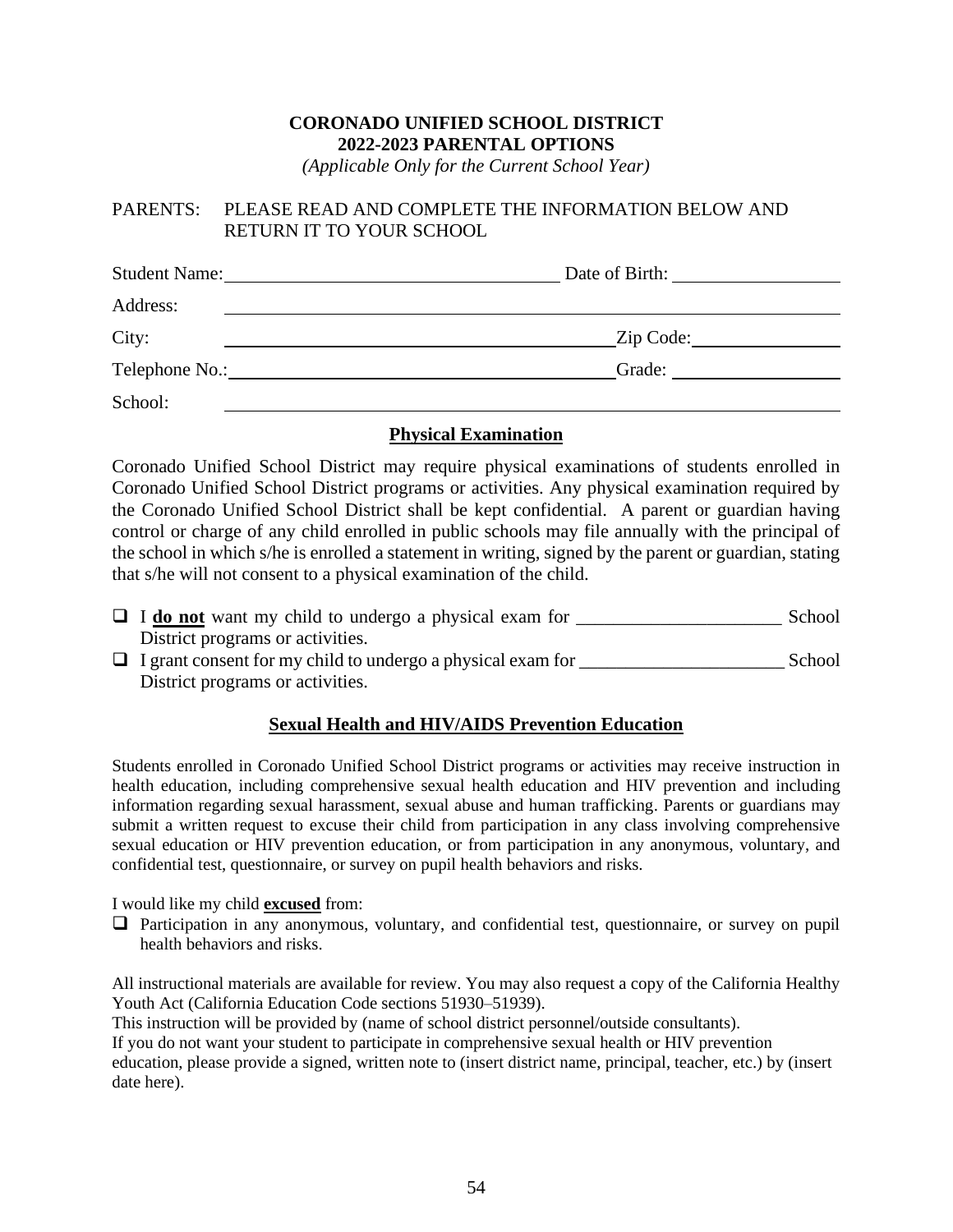#### **Right to Refrain From Harmful or Destructive Use of Animals**

Pursuant to Education Code section 32255, et seq*.*, any student with a moral objection to dissecting or otherwise harming or destroying animals, or any parts thereof, shall notify his or her teacher regarding this objection. The student must obtain a note from his or her parent or guardian requesting exemption from participation in an education project involving the harmful or destructive use of animals.

- $\Box$  I would like my child excused from participation in an education project involving the harmful or destructive use of animals
- $\Box$  My child <u>may</u> participate in an education project involving the harmful or destructive use of animals.

Signature of Parent/Guardian (if student is under 18) Signature of Student (if student is 18 or older)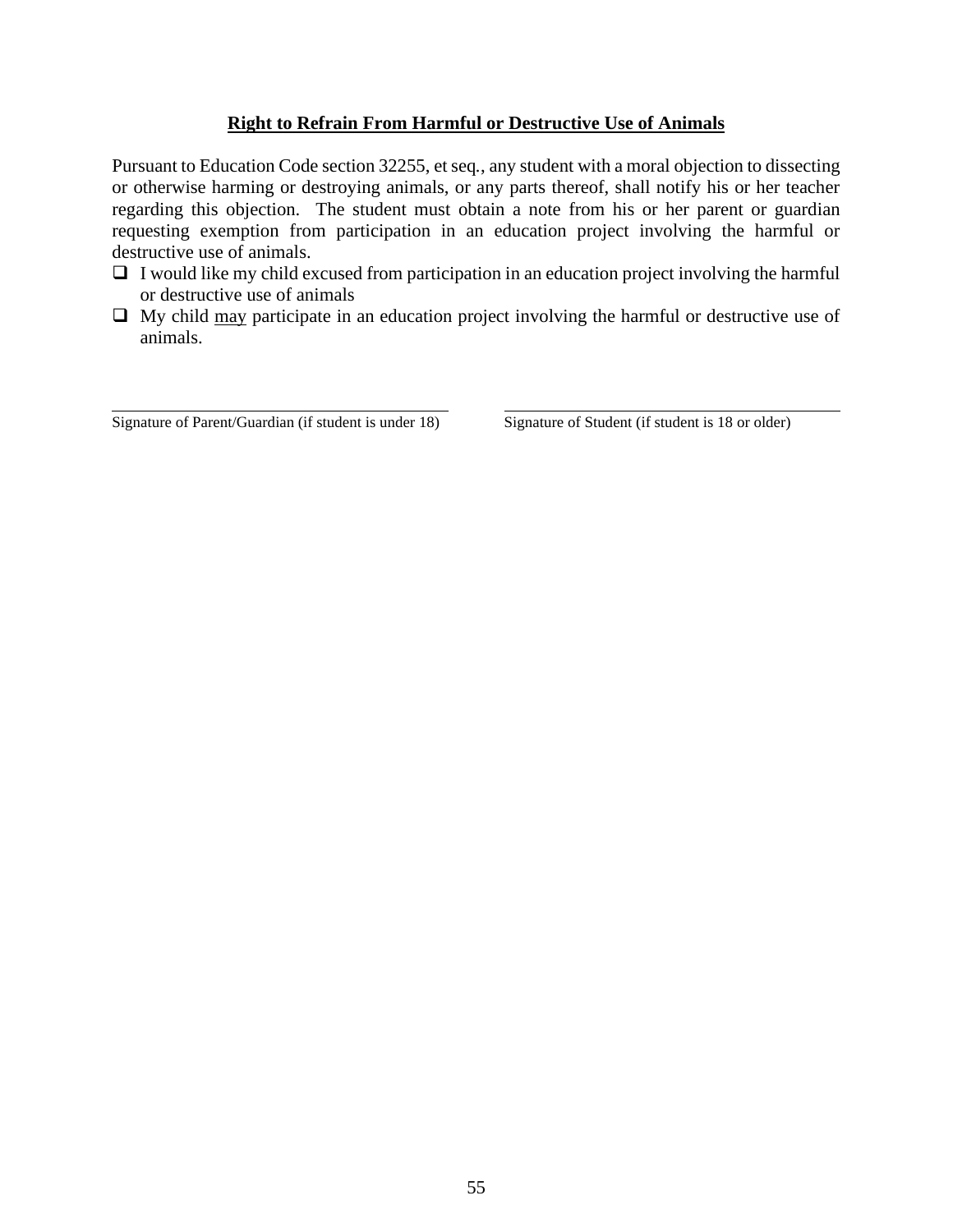#### **CORONADO UNIFIED SCHOOL DISTRICT 2022-2023 ANNUAL PESTICIDE NOTIFICATION REQUEST**

#### PARENTS: PLEASE READ AND COMPLETE THE INFORMATION BELOW AND RETURN IT TO YOUR SCHOOL PRINCIPAL

Parents/guardians can register with the school to receive notification or individual pesticide applications. Persons who register for this notification shall be notified at least seventy-two (72) hours prior to the application, except in emergencies, and will be provided the name and active ingredient(s) of the pesticide as well as the intended date of application.

Parents/guardians seeking access to information on pesticides and pesticide use reduction developed by the Department of Pesticide Regulation pursuant to California Food and Agricultural Code section 13184, can do so by accessing the Department's web-site at [www.cdpr.ca.gov.](http://www.cdpr.ca.gov/)

CUSD's Integrated Pest Management Plan may be viewed at <https://coronadousd.net/Departments/Facilities-Operations--Maintenance/index.html>

| <b>Student Name:</b><br><u>and the state of the state of the state of the state of the state of the state of the state of the state of th</u> | Date of Birth:         |
|-----------------------------------------------------------------------------------------------------------------------------------------------|------------------------|
| Address:                                                                                                                                      |                        |
| City:                                                                                                                                         | Zip Code: 2000         |
|                                                                                                                                               | Grade: $\qquad \qquad$ |
| School:                                                                                                                                       |                        |

 $\Box$  I would like to be pre-notified every time a pesticide application is to take place at the school. I understand that the notification will be provided at least 72 hours before the application.

 $\Box$  I do not need to be notified every time a pesticide application is to take place at the school. I understand that the notification will be posted at least 24 hours before the application.

Signature of Parent/Guardian (if student is under 18) Signature of Student (if student is 18 or older)

NOTE TO SCHOOL SITES:

All completed forms should be forwarded to CUSD's Director of Maintenance, Operations & Transportation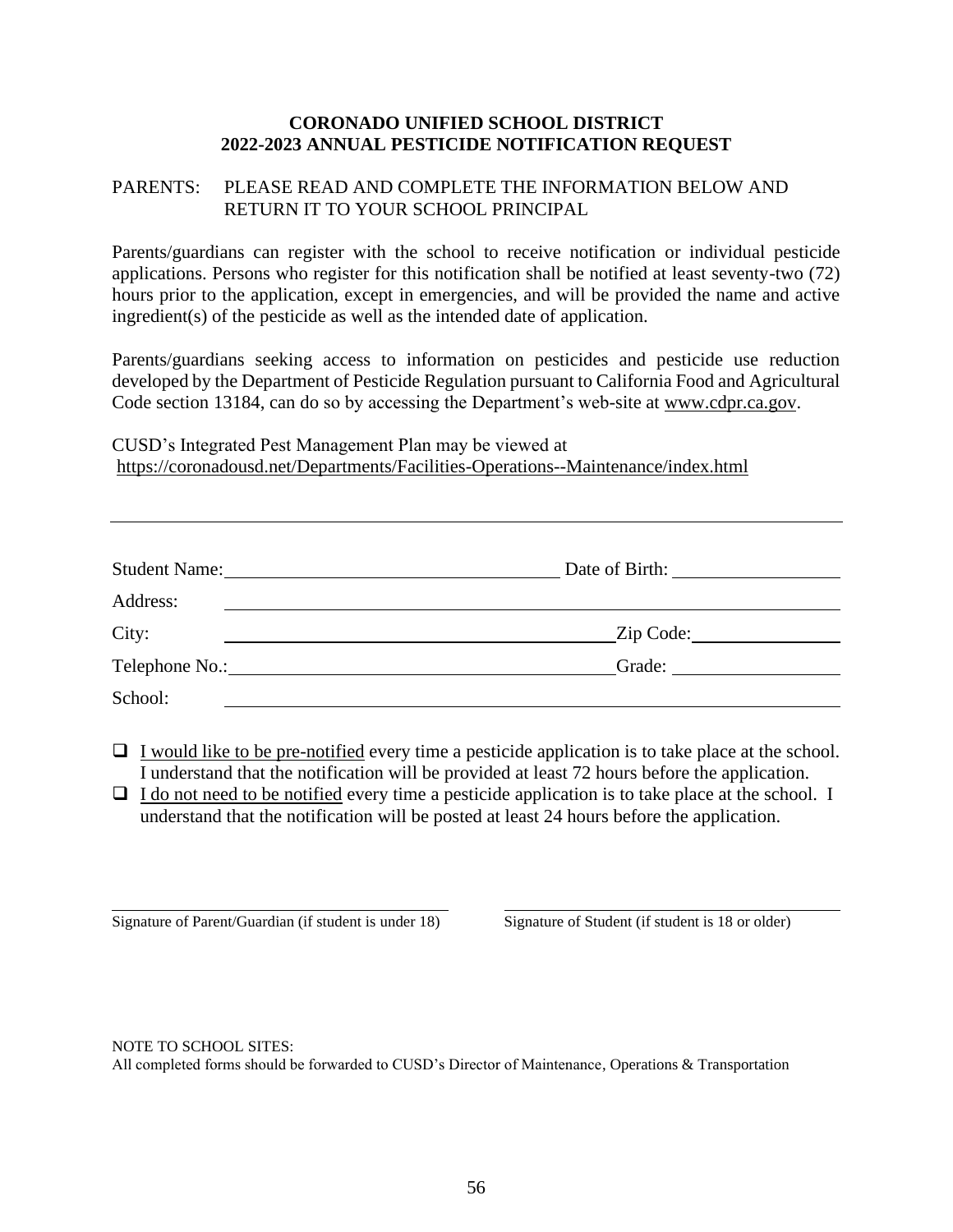

Coronado Unified School District 201 6<sup>th</sup> Street, Coronado, CA 92118 (619) 522-8900 www.coronadousd.net

## **FAQs: RIGHTS AND OPTIONS AVAILABLE TO PREGNANT/PARENTING PUPILS**

Assembly Bill (AB) 2289 states that pregnant and parenting pupils are entitled to accommodations that provide them with the opportunity to succeed academically while protecting their health and the health of their children by establishing specified rights. The law is effective as of January 2019.

#### **Can my school treat me differently because of my pregnancy or parental status?**

No, Title IX of the United States Code prohibits discrimination based on sex, which includes both pregnancy and parental status.

#### **Can my school prevent me from participating in any educational program or activity?**

No, a school may not exclude or deny a pregnant or parenting pupil from any educational program or activity, including class or extracurricular activity, based solely on the pupil's pregnancy, childbirth, false pregnancy, termination of pregnancy, or recovery. However, a school may require a pupil to obtain a doctor's note to ensure that they are emotionally and/or physically able to continue participation in the educational program.

#### **Can my school force me to take part in a pregnant minor program?**

No, a pregnant or parenting pupil does not have to participate in any alternative educational program because of pregnancy or parental status. A student may voluntarily take part in these programs if they choose.

#### **Am I entitled to any parental leave in preparation or to take care of my newborn child?**

Yes, any pregnant or parenting pupil is entitled to a minimum of eight weeks of parental leave, which may be increased under medical necessity. A pupil is not required to complete any class work during this period, and it must be counted as an excused absence by the school.

#### **What if my child is sick?**

Taking care of a sick child counts as an excused absence, and the school may not require you to provide a doctor's note for this kind of absence.

#### **What happens when I return to school?**

A pregnant or parenting pupil will return to their normal course of study. The pupil is entitled to opportunities to make up any missed work from parental leave. This includes being able to stay for a fifth year of school to complete graduation requirements. The pupil may also enroll in an alternative educational program provided it is equal to that of their former schoolwork.